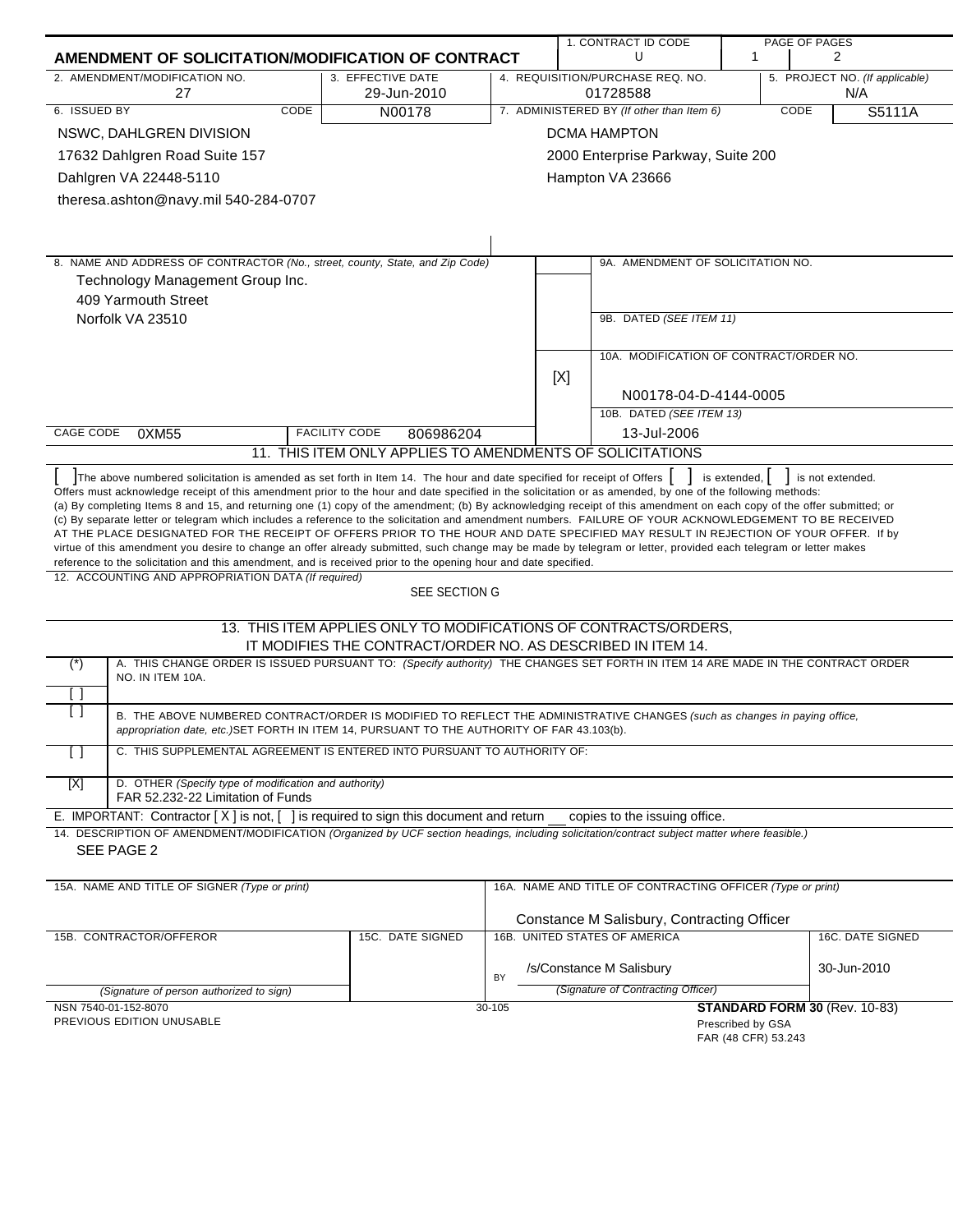| I CONTRACT NO.            | <b>IVERY</b><br>ORDER NO. | T/MODIFICATION NO.<br>AMENDMENT. | <b>PAGE</b>        | <b>FINAL</b> |
|---------------------------|---------------------------|----------------------------------|--------------------|--------------|
| N00<br>78-04-<br>-1)-4144 | 0005                      | $\sim$<br>∸                      | $\prime$ of $\sim$ |              |

## **GENERAL INFORMATION**

The purpose of this modification is to apply incremental funding as follows:

410005 F31000/01728588 79910.00 LLA : AQ 1791811 6210 253 3HWGY 0 068342 2D 000000 23173400002E Standard Number: N0002410WX20921 (ACRN: AC)

610005 F31000/01728588 9006.00 LLA : AQ 1791811 6210 253 3HWGY 0 068342 2D 000000 23173400002E Standard Number: N0002410WX20921 (ACRN: AC)

MOD 27 Funding 88916.00 Cumulative Funding 1403028.00

All other terms and conditions remain unchanged. A conformed copy of this Task Order is attached to this modification for informational purposes only.

### DISTRIBUTION:

Marsha Ambrose, NSWCDN Rebecca Fields, NSWCDN Kathleen Ross, NSWCDN Casey Hall, NSWCDN Doug Decristoforo, NSWCDN Larry Lambertson, NSWCDN

FSC: D307 MISC # 10-178

The Line of Accounting information is hereby changed as follows:

The total amount of funds obligated to the task is hereby increased by \$88,916.00 from \$1,314,112.00 to \$1,403,028.00.

| <b>CLIN/SLIN</b> | Type Of Fund | From $(\$)$    | By()      | $To (\$)$ |
|------------------|--------------|----------------|-----------|-----------|
| 410005           | SCN.         | 0.00           | 79,910.00 | 79,910.00 |
| 610005           | <b>SCN</b>   | $0.00^{\circ}$ | 9,006.00  | 9,006.00  |

The total value of the order is hereby increased by \$0.00 from \$1,990,048.00 to \$1,990,048.00.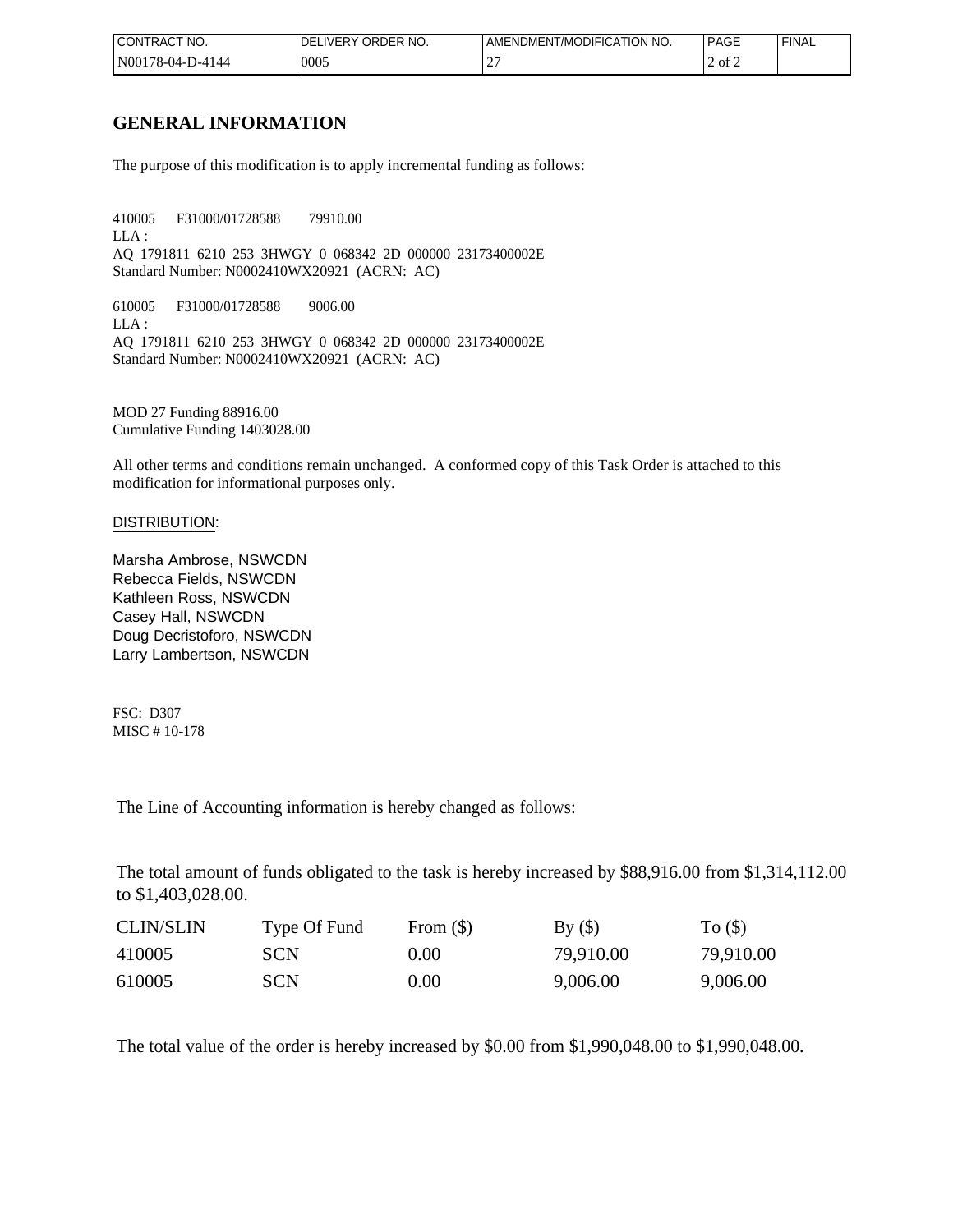| <b>I CONTRACT NO.</b> | ORDER NO.<br>_IVERY<br>DELI | AMENDMENT/MODIFICATION NO. | <b>PAGE</b> | <b>FINAL</b> |
|-----------------------|-----------------------------|----------------------------|-------------|--------------|
| $N00178-04-D-4144$    | 0005                        | $\sim$<br>-                | of 35       |              |

## **SECTION B SUPPLIES OR SERVICES AND PRICES**

|      | CLIN - SUPPLIES OR SERVICES                                 |           |              |                                                  |              |
|------|-------------------------------------------------------------|-----------|--------------|--------------------------------------------------|--------------|
|      | For Cost Type Items:                                        |           |              |                                                  |              |
|      | Item Supplies/Services Qty Unit Est. Cost Fixed Fee CPFF    |           |              |                                                  |              |
| 1000 | SSDS HMI<br>Engineering<br>Support Base<br>Period (O&MN, N) |           |              | 1.0 Lot $$107,205.00$ $$7,504.00$ $$114,709.00$  |              |
|      | 100001 Incremental<br>Funding (O&MN, N)                     |           |              |                                                  |              |
|      | 100002 Incremental<br>Funding (O&MN, N)                     |           |              |                                                  |              |
| 1100 | SSDS HMI<br>Engineering<br>Support Option 1<br>(RDT&E)      |           |              | 1.0 Lot $$348,831.00$ $$24,418.00$ $$373,249.00$ |              |
|      | 110001 Incremental<br>Funding (RDT&E)                       |           |              |                                                  |              |
|      | 110002 Incremental<br>Funding (RDT&E)                       |           |              |                                                  |              |
|      | 110003 Incremental<br>Funding \$80,000<br>(RDT&E)           |           |              |                                                  |              |
|      | 110004 Incremental<br>Funding \$42,000<br>(RDT&E)           |           |              |                                                  |              |
|      | 110005 Incremental<br>Funding \$75,000<br>(RDT&E)           |           |              |                                                  |              |
|      | 110006 Incremental<br>Funding \$6,000<br>(RDT&E)            |           |              |                                                  |              |
|      | 110007 Incremental<br>Funding \$41,026<br>(RDT&E)           |           |              |                                                  |              |
|      | 110008 Incremental<br>Funding \$95,000<br>(RDT&E)           |           |              |                                                  |              |
| 1200 | SSDS HMI<br>Engineering<br>Support Option 2<br>(TBD)        | $1.0$ Lot | \$362,750.00 | \$25,392.00                                      | \$388,142.00 |
|      | 120001 Incremental<br>Funding (TBD)                         |           |              |                                                  |              |
|      | 120002 Incremental                                          |           |              |                                                  |              |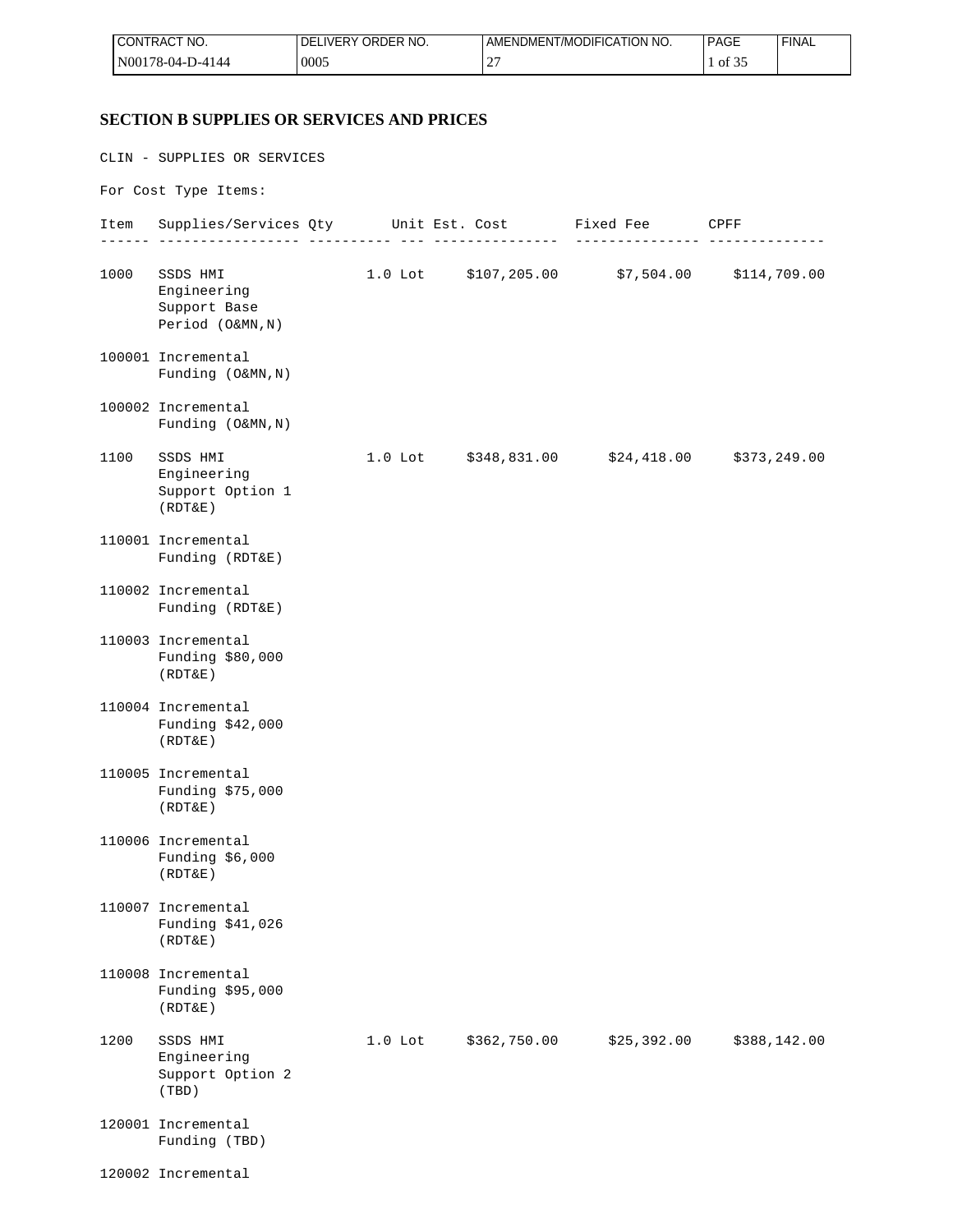| CONTRACT NO. |      |                                                        | <b>DELIVERY ORDER NO.</b> | AMENDMENT/MODIFICATION NO.  | <b>PAGE</b> | <b>FINAL</b> |
|--------------|------|--------------------------------------------------------|---------------------------|-----------------------------|-------------|--------------|
|              |      | N00178-04-D-4144                                       | 0005                      | 27                          | 2 of 35     |              |
|              |      | Funding (TBD)                                          |                           |                             |             |              |
|              |      | 120003 Incremental<br>Funding (TBD)                    |                           |                             |             |              |
|              |      | 120004 Incremental<br>Funding (TBD)                    |                           |                             |             |              |
|              |      | 120005 Incremental<br>Funding (TBD)                    |                           |                             |             |              |
|              | 1300 | SSDS HMI<br>Engineering<br>Support Option 3<br>(TBD)   | $1.0$ Lot                 | \$26,801.00<br>\$382,939.00 |             | \$409,740.00 |
|              |      | 130001 Incremental<br>Funding (TBD)                    |                           |                             |             |              |
|              |      | 130002 Incremental<br>Funding (TBD)                    |                           |                             |             |              |
|              |      | 130003 Incremental<br>Funding (TBD)                    |                           |                             |             |              |
|              |      | 130004 Incremental<br>Funding (TBD)                    |                           |                             |             |              |
|              |      | 130005 Incremental<br>Funding (SCN)                    |                           |                             |             |              |
|              |      | 130006 Incremental<br>Funding (RDT&E)                  |                           |                             |             |              |
|              |      | For ODC Items:                                         |                           |                             |             |              |
|              | Item | Supplies/Services Qty                                  | Unit Est. Cost            |                             |             |              |
|              | 3000 | SSDS HMI<br>Engineering<br>Support (O&MN, N)           | $1.0$ Lot                 | \$16, 186.00                |             |              |
|              |      | 300001 Incremental<br>Funding (O&MN, N)                |                           |                             |             |              |
|              |      | 300002 Incremental<br>Funding (O&MN, N)                |                           |                             |             |              |
|              | 3100 | SSDS HMI<br>Engineering<br>Support Option 1<br>(RDT&E) | $1.0$ Lot                 | \$65,099.00                 |             |              |
|              |      | 310001 Incremental<br>Funding (RDT&E)                  |                           |                             |             |              |
|              |      | 310002 Incremental<br>Funding (RDT&E)                  |                           |                             |             |              |
|              |      | 310003 Incremental<br>Funding \$18,000<br>(RDT&E)      |                           |                             |             |              |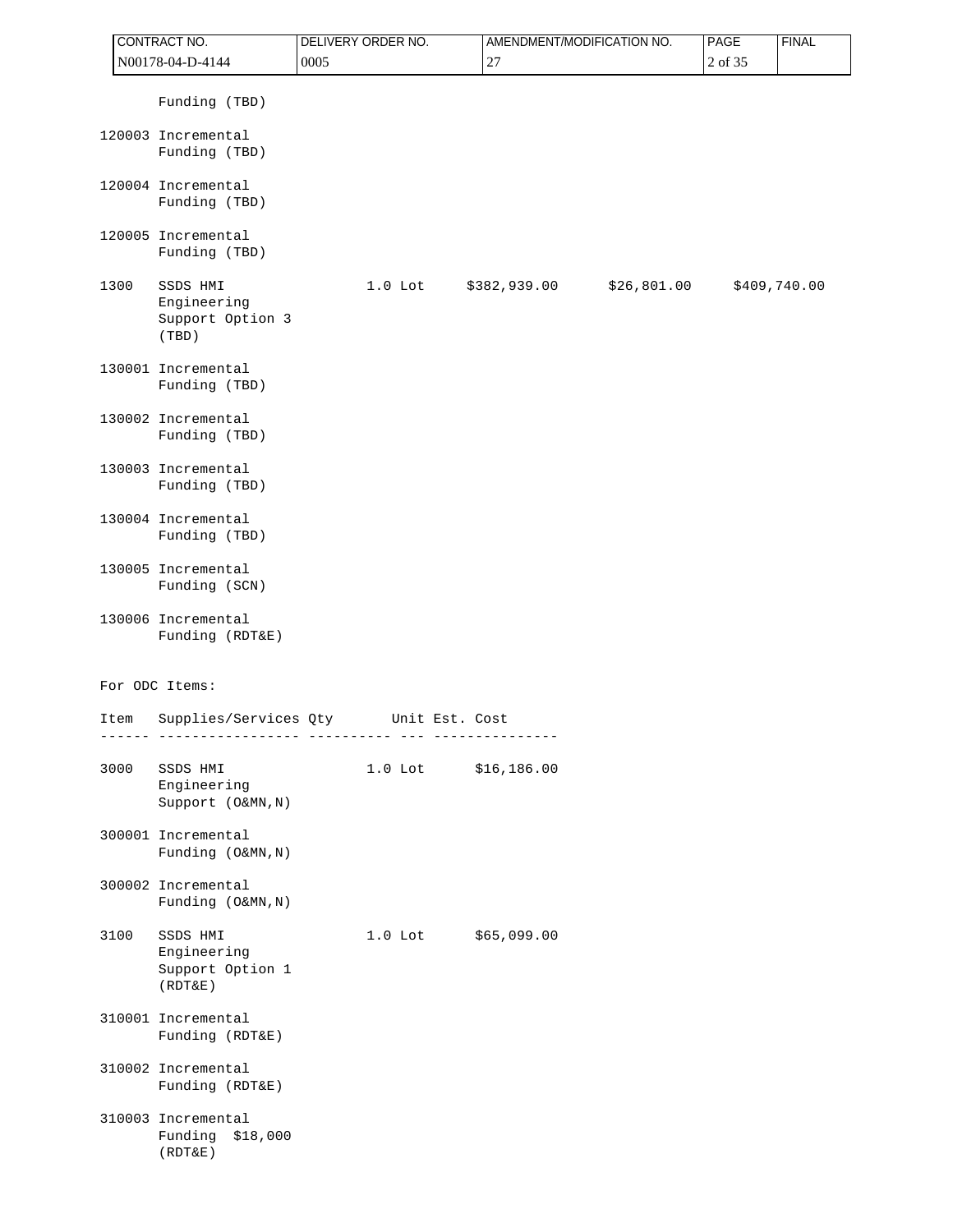|      | CONTRACT NO.                                                                                     | DELIVERY ORDER NO. |           |             | AMENDMENT/MODIFICATION NO. | PAGE    | <b>FINAL</b> |
|------|--------------------------------------------------------------------------------------------------|--------------------|-----------|-------------|----------------------------|---------|--------------|
|      | N00178-04-D-4144                                                                                 | 0005               |           | 27          |                            | 3 of 35 |              |
|      | 310004 Incremental<br>Funding \$7,214<br>(RDT&E)                                                 |                    |           |             |                            |         |              |
|      | 310005 Incremental<br>Funding \$25,000<br>(RDT&E)                                                |                    |           |             |                            |         |              |
|      | 310006 Incremental<br>Funding \$1,750<br>(RDT&E)                                                 |                    |           |             |                            |         |              |
|      | 310007 Incremental<br>Funding \$3,500<br>(RDT&E)                                                 |                    |           |             |                            |         |              |
| 3200 | SSDS HMI<br>Engineering<br>Support Option 2<br>(TBD)                                             |                    | $1.0$ Lot | \$66,456.00 |                            |         |              |
|      | 320001 Incremental<br>Funding (TBD)                                                              |                    |           |             |                            |         |              |
|      | 320002 Incremental<br>Funding (TBD)                                                              |                    |           |             |                            |         |              |
|      | 320003 Incremental<br>Funding (TBD)                                                              |                    |           |             |                            |         |              |
|      | 320004 Incremental<br>Funding (TBD)                                                              |                    |           |             |                            |         |              |
|      | 320005 Incremental<br>Funding (TBD)                                                              |                    |           |             |                            |         |              |
| 3300 | SSDS HMI<br>Engineering<br>Support Option 3<br>(TBD)                                             |                    | $1.0$ Lot | \$67,688.00 |                            |         |              |
|      | 330001 Incremental<br>Funding (TBD)                                                              |                    |           |             |                            |         |              |
|      | 330002 Incremental<br>Funding (TBD)                                                              |                    |           |             |                            |         |              |
|      | 330003 Incremental<br>Funding (TBD)                                                              |                    |           |             |                            |         |              |
|      | 330004 Incremental<br>Funding (TBD)                                                              |                    |           |             |                            |         |              |
|      | 330005 Incremental<br>Funding (SCN)                                                              |                    |           |             |                            |         |              |
|      | For Cost Type Items:                                                                             |                    |           |             |                            |         |              |
|      | Item Supplies/Services Qty Unit Est. Cost Fixed Fee CPFF<br>. _ _ _ <b>_ _ _ _ _ _ _ _ _ _</b> _ |                    |           |             | _________________          |         |              |
| 4000 | SSDS HMI<br>Engineering<br>Support Option                                                        |                    | $1.0$ Lot | \$0.00      | \$0.00                     |         | \$0.00       |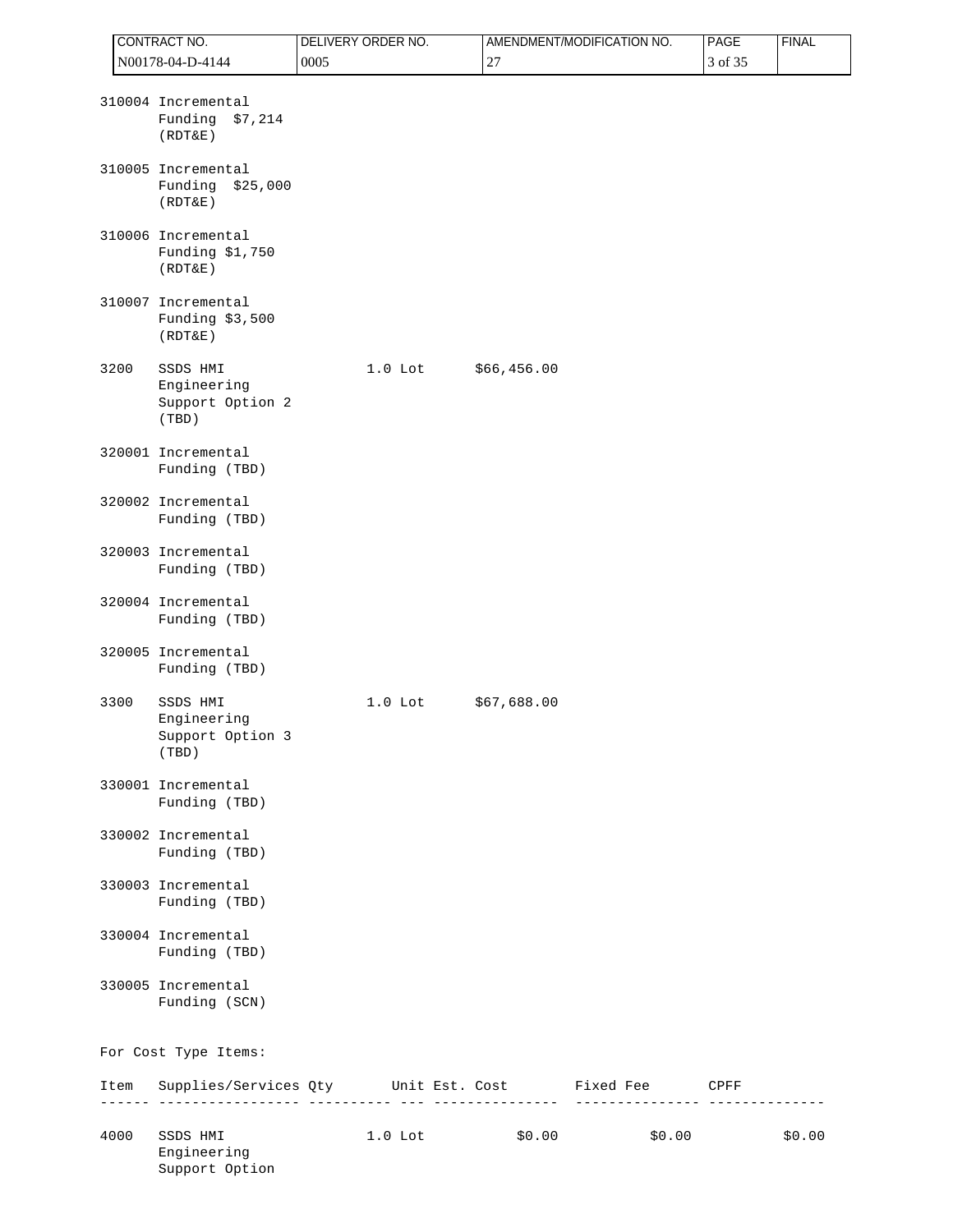| CONTRACT NO. |  |                                                                                                     | <b>DELIVERY ORDER NO.</b> |  |                      | AMENDMENT/MODIFICATION NO.                       | <b>PAGE</b><br><b>FINAL</b> |              |  |
|--------------|--|-----------------------------------------------------------------------------------------------------|---------------------------|--|----------------------|--------------------------------------------------|-----------------------------|--------------|--|
|              |  | N00178-04-D-4144                                                                                    | 0005<br>27                |  |                      |                                                  | 4 of 35                     |              |  |
|              |  | Moved to CLIN<br>1300 per mod 18.<br>(TBD)                                                          |                           |  |                      |                                                  |                             |              |  |
| 4100         |  | SSDS HMI<br>Engineering<br>Support Option 5<br>(TBD)                                                |                           |  |                      | 1.0 Lot $$392,274.00$ $$27,459.00$ $$419,733.00$ |                             |              |  |
|              |  | 410001 Incremental<br>Funding (RDT&E)                                                               |                           |  |                      |                                                  |                             |              |  |
|              |  | 410002 Incremental<br>Funding (RDT&E)                                                               |                           |  |                      |                                                  |                             |              |  |
|              |  | 410003 Incremental<br>Funding (RDT&E)                                                               |                           |  |                      |                                                  |                             |              |  |
|              |  | 410004 Incremental<br>Funding (RDT&E)                                                               |                           |  |                      |                                                  |                             |              |  |
|              |  | 410005 Incremental<br>Funding (SCN)                                                                 |                           |  |                      |                                                  |                             |              |  |
| 4200         |  | SSDS HMI<br>Engineering<br>Support Option 6<br>(TBD)<br>Option                                      |                           |  | 1.0 Lot \$304,401.00 | \$21,308.00                                      |                             | \$325,709.00 |  |
|              |  | For ODC Items:                                                                                      |                           |  |                      |                                                  |                             |              |  |
| Item         |  | Supplies/Services Qty Unit Est. Cost                                                                |                           |  |                      |                                                  |                             |              |  |
| 6000         |  | SSDS HMI<br>Engineering<br>Support Option 4<br>Moved to CLIN<br>3300 per mod 18.<br>(TBD)<br>Option | $1.0$ Lot                 |  | \$0.00               |                                                  |                             |              |  |
| 6100         |  | SSDS HMI<br>Engineering<br>Support Option 5<br>(TBD)                                                | $1.0$ Lot                 |  | \$69,046.00          |                                                  |                             |              |  |
|              |  | 610001 Incremental<br>Funding (RDT&E)                                                               |                           |  |                      |                                                  |                             |              |  |
|              |  | 610002 Incremental<br>Funding (RDT&E)                                                               |                           |  |                      |                                                  |                             |              |  |
|              |  | 610003 Incremental<br>Funding (RDT&E)                                                               |                           |  |                      |                                                  |                             |              |  |
|              |  | 610004 Incremental<br>Funding (RDT&E)                                                               |                           |  |                      |                                                  |                             |              |  |
|              |  | 610005 Incremental<br>Funding (SCN)                                                                 |                           |  |                      |                                                  |                             |              |  |
| 6200         |  | SSDS HMI                                                                                            | $1.0$ Lot                 |  | \$52,548.00          |                                                  |                             |              |  |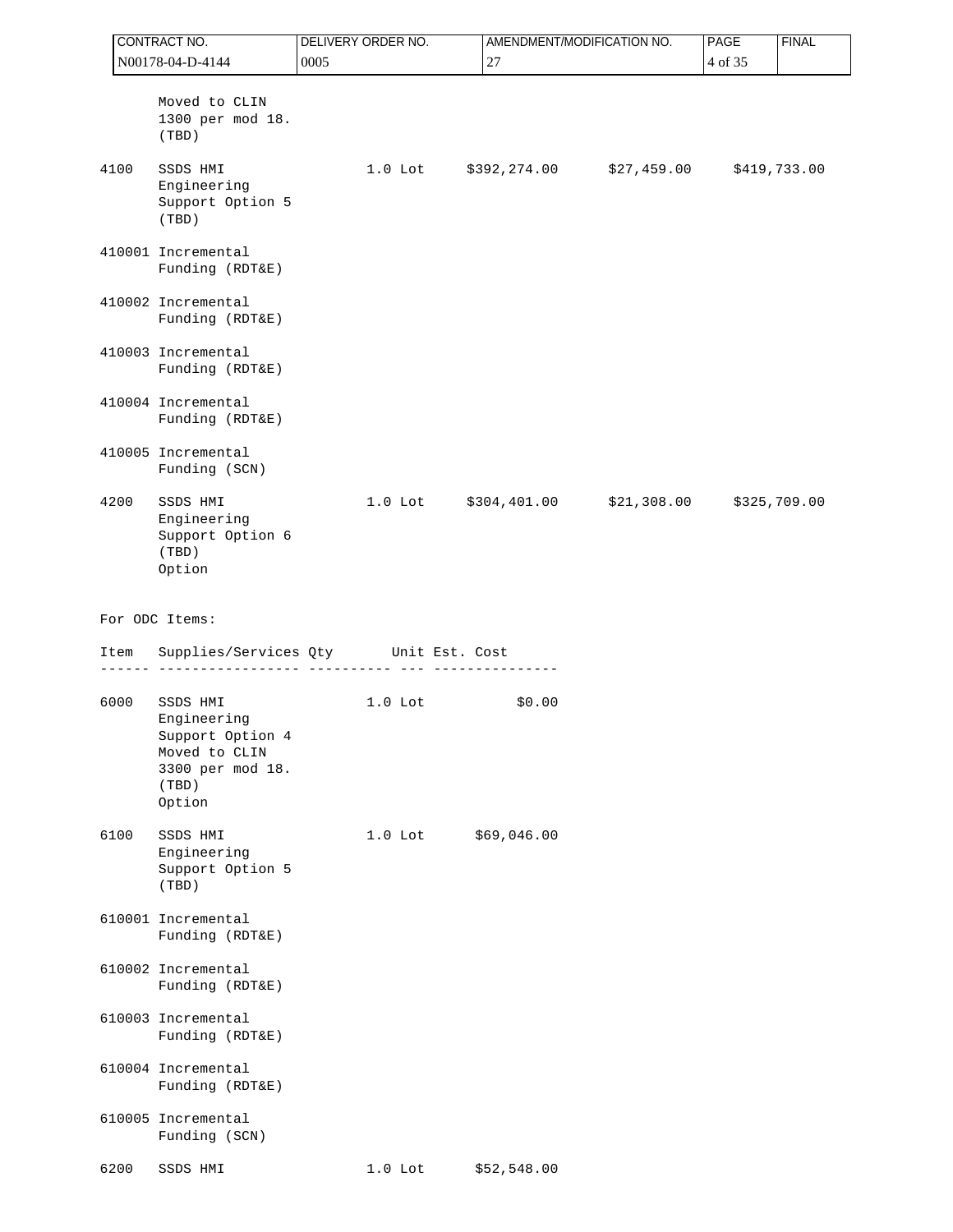| CT NO.<br>'CONTRAC.      | ORDER NO.<br>FRY. | MENDMENT/MODIFICATION NO. | <b>PAGL</b> | <b>FINAL</b> |
|--------------------------|-------------------|---------------------------|-------------|--------------|
| 'N00178-<br>Ω4<br>7-4144 | 0005              | -                         | OI 5.       |              |

 Engineering Support Option 6 (TBD) Option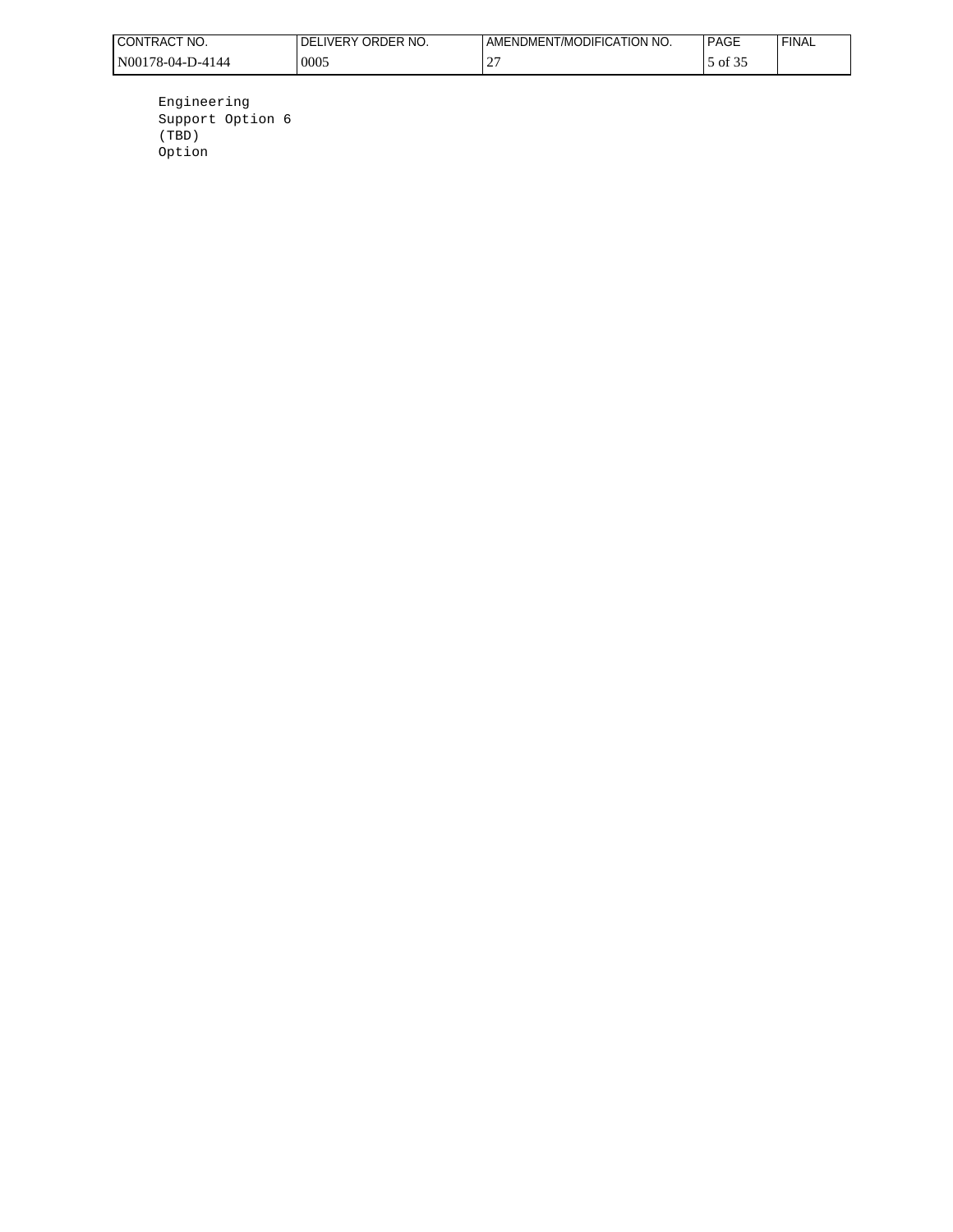| I CONTRACT<br>NO. | ORDER NO.<br>IVERY.<br>DF | DMENT/MODIFICATION NO.<br>AMENL` | <b>PAGE</b> | <b>FINAL</b> |
|-------------------|---------------------------|----------------------------------|-------------|--------------|
| N00178-04-D-4144  | 0005                      | ∸                                | of 3:       |              |

## **SECTION C DESCRIPTIONS AND SPECIFICATIONS**

SHIP'S SELF-DEFENSE SYSTEM (SSDS) HUMAN SYSTEM INTEGRATION ENGINEERING SUPPORT

1.0 BACKGROUND - The Combat Direction Systems Activity (CDSA) has been tasked by the Program Executive Office for Integrated Warfare Systems (PEO IWS) to provide human system integration engineering support for the Ship Self Defense System (SSDS).

2.0 SCOPE - The purpose of this task is to provide the Aircraft Carrier and Amphibious Ship Combat System Engineer and System Integration Agent of NAVSEA, Combat Direction Systems Activity, Dam Neck, Virginia Beach, Virginia, Systems Engineering services in support of the SSDS. This includes leadership and technical management through all phases of technology development, testing, acquisition, and fielding of the SSDS. This task will provide technical expertise, service, and support for the SSDS to include development of effective Battle Management Organizations and efficient Human Systems Integration (HSI)/Human Machine Interfaces (HMI) integration and engineering.

3.0 PERFORMANCE REQUIREMENTS - The Contractor shall provide critical technical support in the aforementioned program areas covering the functional areas of program management, systems engineering, doctrine and tactical policy development, new technology and concept exploration, system requirements definition and analysis, review of system/subsystem specifications, HSI/HMI integration test and evaluation planning, documentation, and execution.

a. The Contractor shall provide technical expertise in the functional areas of developmental and operational test and evaluation, operational assessments, training course and materials review and evaluation, doctrinal and tactical policy, and reviews of in-service fielding. Develop foundation documentation for SSDS ship classes including Concept of Operations, Cornerstone Requirements, Performance and Compatibility Requirements, and System/Subsystem Specifications. Contribute to the development of HMI System Requirements Specifications and may participate as a member of the Navy Review Team.

3.1 Performance Objectives – The Contractor's performance in each of the defined task areas shall be measured in accordance with the Quality Assurance Surveillance Paln (QASP). Reporting shall be in accordance with Contract Data Requirements List (CDRL).

3.2 Critical Task Requirements – The following critical tasking shall be performed by the Contractor:

3.2.1 Task Area 1: Programmatic Support – The Contractor shall provide programmatic support in the development of Program Plans, Plans of Action and Milestones (POA&M), work breakdown structures as required for each platform effort. The Contractor shall research and document all HSI/HMI developments resulting in modification to any system or subsystem for which the program office is responsible at the direction of the program office, or by the onset of emergent requirements, or as a result of action items assigned by a principal or committee. This will include participation in the Battle Management Organization/Human Machine Interface Working Group for the development of the SSDS.

3.2.1.1 Programmatic Support Deliverables – The Contractor shall deliver programmatic support data in accordance with the following CDRL's: A001; A003.

3.2.2 Task Area 2: Systems Engineering – The Contractor shall provide recommendations to the Government, evaluate requirements, and develop documents to establish Operator Job Descriptions (OJD) and Concept of Operations (CONOPS) for each SSDS platform. The Contractor shall provide assistance and co-authoring services to the Technical Design Agent in the development of Cornerstones and Performance and Capability Requirements (P&CR) development for each platform. The Contractor shall support Weapon System Explosive Safety Review Board (WSESRB), Doctrine Working Group, Tactical Action Working Group and the AEGIS/SSDS HSI Warfighter Improvement Working Group.

Additional definitive tasks the Contractor shall perform as a part of systems engineering support are:

· Assess existing and emerging tactical and training technologies for the SSDS.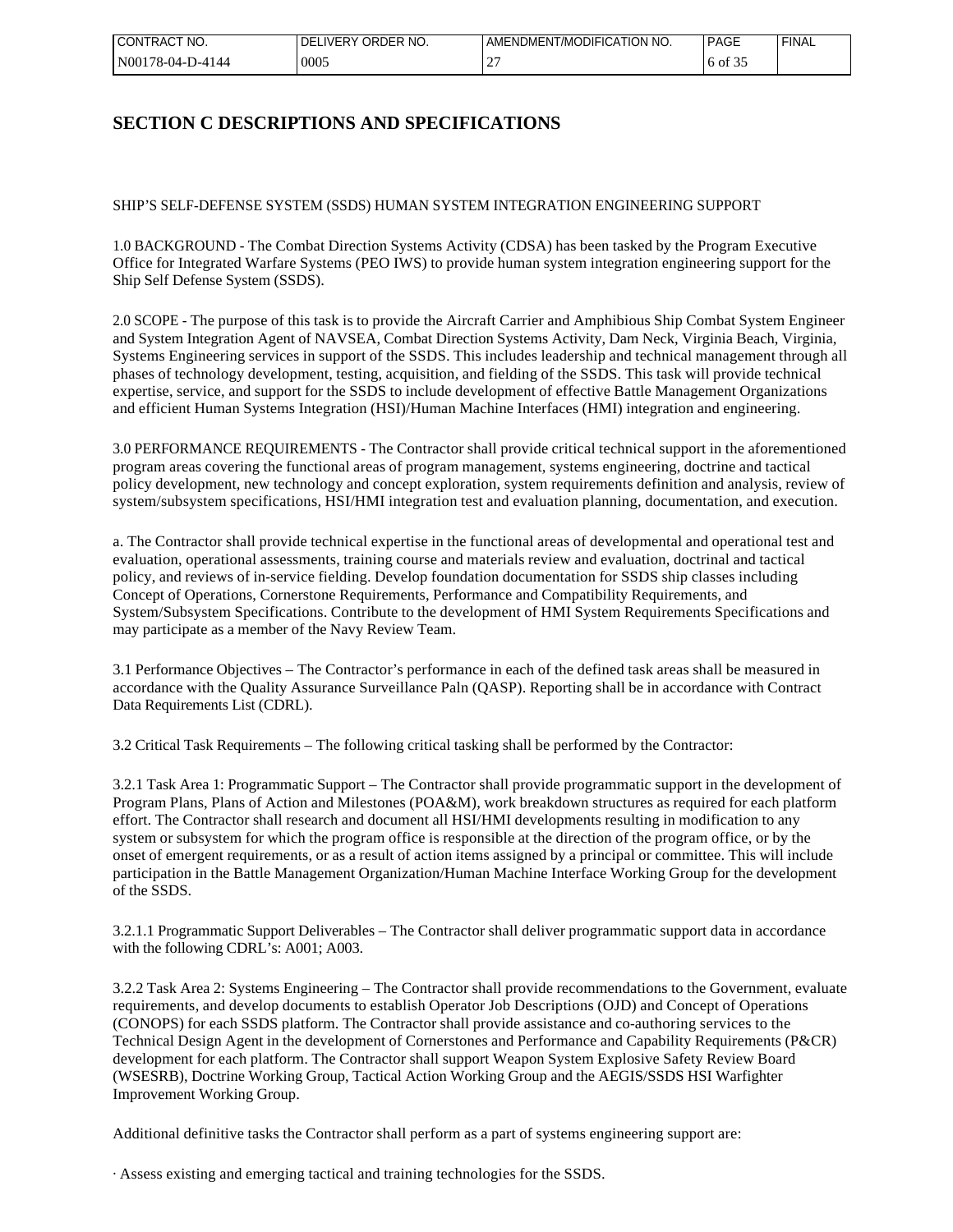| NO.<br>$\sim$<br>'CONTRACT                | ORDER NO.<br>LIVERY.<br>DF | <b>MODIFICA</b><br>ATION NO.<br>'AMENDMEN1, | <b>PAGE</b>                               | ' FINAL |
|-------------------------------------------|----------------------------|---------------------------------------------|-------------------------------------------|---------|
| 'N00178<br>7-4144<br>Ω4<br>$10^{-1}$<br>. | 0005                       | --<br><b>__</b>                             | $\sim$ $\sim$ $\sim$<br>$\overline{01}3.$ |         |

· Analyze HSI/HMI alternatives and gather fleet input regarding required capabilities.

· Observe tests of SSDS capability and assist in the development and verification of applicable Tactics, Techniques and Procedures (TTP).

· Provide engineering level interaction with field activities, laboratories, and service/government representatives.

· Provide at-sea evaluation of the SSDS and report HSI/HMI difficulties to the system Design Agent.

3.2.2.1 Systems Engineering Deliverables – The Contractor shall deliver systems engineering data in accordance with the following CDRL's: A003; A004; A007.

3.2.3 Task Area 3: Documentation and Data Management – The Contractor shall provide configuration management expertise and recommendations as a voting member of the SSDS Configuration Control Boards. The Contractor shall be required to produce technical documentation and support materials to be used in preparing specifications for selected capabilities These requirements can include the following efforts:

· Development of engineering change proposals and for the analysis and review of performance characteristics.

· Develop HMI test and evaluation documentation, to include at-sea testing plans, laboratory testing documents, new technology evaluation documents and usability engineering documents.

· Evaluate modifications and upgrades as a result of maintenance efforts, technology refresh, redesign/reengineering, and obsolescence management.

· Provide recommendation for the Development of computer based training (CBT) syllabi, platform-specific training, and interactive electronic technical manuals (IETMs).

The Contractor shall draft, review, edit and finalize the following:

· Project Status Briefings

- · Project Status Reports
- · Test and Evaluation Plans
- · Test and Evaluation Reports
- · Technical Reports and White Papers
- · Tactics, Techniques and Procedures
- · Final Reports

3.2.3.1 Documentation and Data Management Deliverables – The Contractor shall deliver documentation and data management data in accordance with the following CDRL's: A001; A002; A003; A007.

3.2.4 Task Area 4: Test and Evaluation – The Contractor shall document the results of laboratory, developmental, and field-testing performed under the project. The Contractor shall be responsible for the design of test methodologies and the performance of those tests to evaluate HMI in an at-sea or laboratory environment. Test plans shall include the standards, checklists, validation materials, procedures, technical measures of performance, and tasks necessary to conduct HMI usability assurance testing. The Contractor shall provide technical expertise and engineering guidance in developmental testing and analytical test and data analysis for selected ship systems technologies, prototyped capabilities, and related systems that require qualification to meet specific HSI/HMI integration attributes. Selected actions required within this area will be the development of a test data collection and analysis plan. Writing of test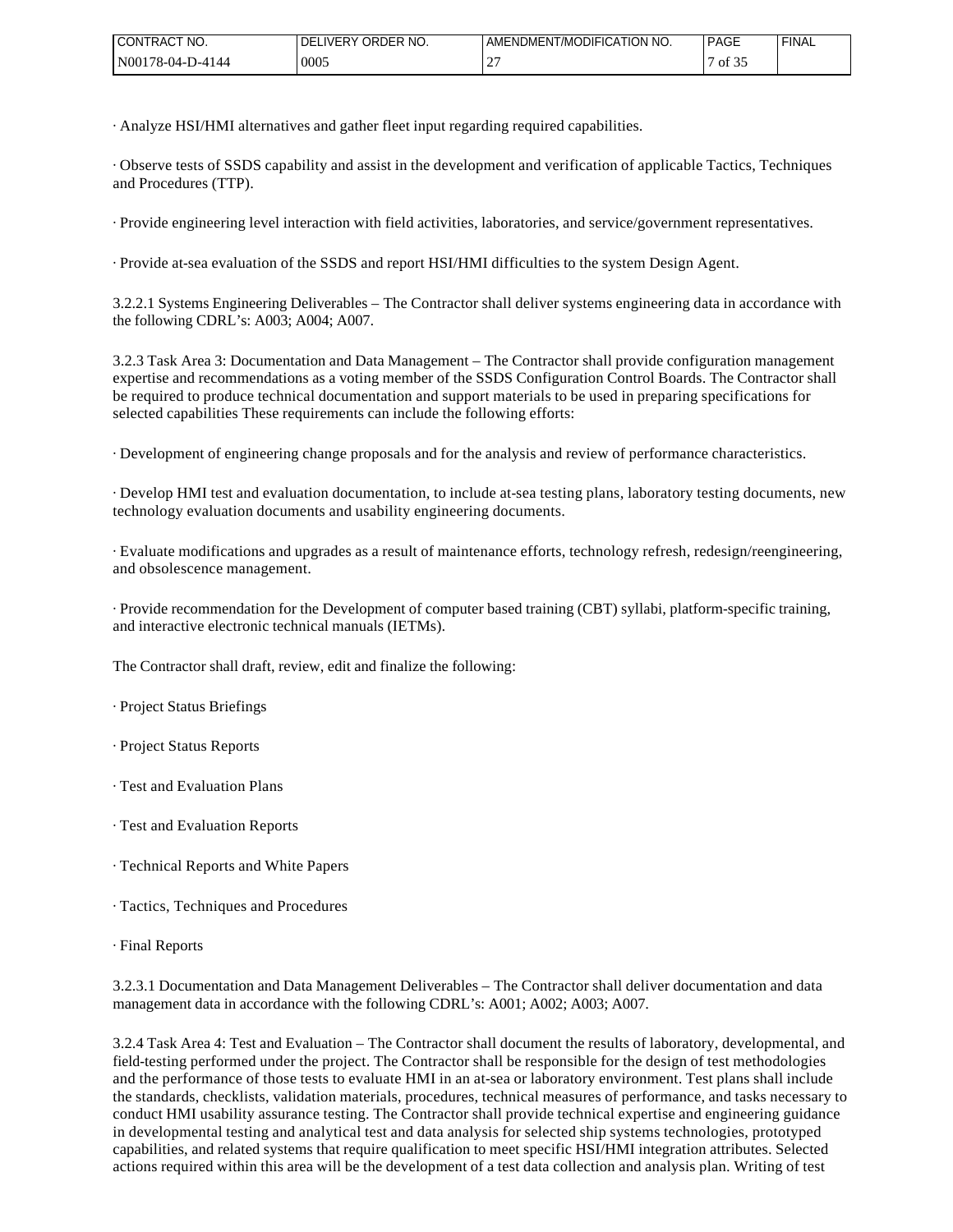| NO.<br><sup>1</sup> CONTRAC <sub>1</sub>                  | LIVERY ORDER NO.<br>DF | I AMENDMENT/MODIFICATION NO. | <b>PAGE</b>     | <b>FINAL</b> |
|-----------------------------------------------------------|------------------------|------------------------------|-----------------|--------------|
| N001 <sup>'</sup><br>ு ப<br>Ω4<br>1-4144<br>$10 -$<br>--- | 0005                   | $\sim$<br><b>__</b>          | $\sim$<br>OI 52 |              |

plans, data recording (planning/storage), event reconstruction, data analysis, and final report documentation of test results are products of this effort.

The Contractor shall possess the resources and capabilities in the following areas:

· Test and experimentation planning and execution

· Standard video and digital photography for qualitative analysis

· Data collection and storage facilities

· Post-test data analysis and reporting

3.2.4.1 Test and Evaluation Deliverables – The Contractor shall deliver test and evaluation deliverables in accordance with the following CDRL's: A003; A006; A007.

3.2.5 Task Area 5: Training Development and Support – The Contractor shall coordinate with various government, civilian and military personnel in the development of Tactics, Techniques and Procedures (TTPs), and course curriculum, for employment of selected technologies and field deployable systems. The Contractor shall interact with field activities and service representatives to determine the engineering and analytical disciplines required to adequately train the end user and technical support community. The Contractor shall recommend instruction and training methodologies, including field exercises or simulator training, necessary to ensure the attainment and retention of knowledge, skills, and attitudes regarding the platforms, systems, and war fighting capabilities inherent in the SSDS.

3.2.5.1 Training Development and Support Deliverables – The Contractor shall deliver training development and support data in accordance with the following CDRL's: A003.

3.2.6 Task Area 6: Reporting Requirements – An Interim financial progress reports shall be delivered periodically during the performance of this order. The Contractor shall also provide a final report at the completion of the task order.

3.2.6.1 Reporting Requirements Deliverables – The Contractor shall deliver reporting requirements data in accordance with the following CDRL's: A006; A008.

4.0 TRAVEL – All travel under this task order must be at the request of and authorized by the TOM, in writing or by electronic mail, and must show the appropriate task order number, the number of people traveling, the number of days for the trip, the reason for the travel, and any high cost or unusual costs expected. The Contractor is not authorized to perform any travel that is not in conjunction with this task order. Travel, in the performance of duties described in this statement of work is estimated as, but not limited to what is defined in Table 4-1.

4.1 Shipboard Protocol – The Contractor shall ensure its personnel adhere to these requirements when performing shipboard alterations. Compliance shall be reported in the trip report and comply with the following:

· All personnel working shipboard shall possess at least a SECRET security clearance.

· All personnel, while shipboard, shall conform to the rules and regulations of the ship. It is the responsibility of the Contractor to determine the proper rules, regulations, actions, policy, and procedures.

o Alarms – actual or drill

o Safety – hardhats, tag-outs, safety shoes, goggles, etc. as applicable.

o HAZMAT – bringing hazardous materials aboard, using hazardous materials, etc.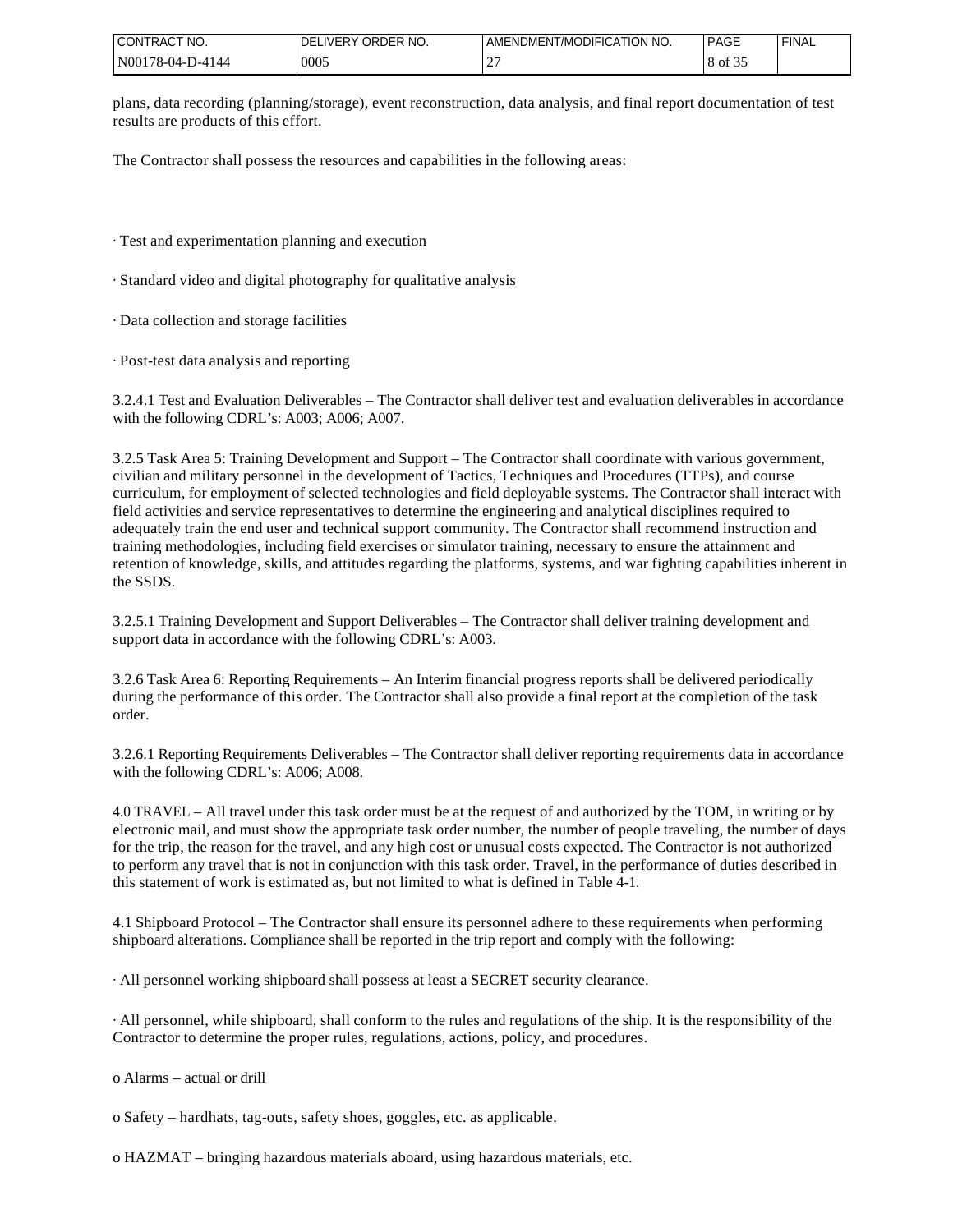| I CONTRACT NO.          | LIVERY ORDER NO.<br>DFI | AMENDMENT/MODIFICATION NO. | PAGE       | <b>FINA</b> |
|-------------------------|-------------------------|----------------------------|------------|-------------|
| ! N00178-04-L<br>D-4144 | 0005                    | $\mathbf{r}$<br>∸          | of 3.<br>ч |             |

· The designated team lead shall, upon arrival, brief the Commanding Officer or his/her designated representative as to the purpose of the visit and expected duration.

· The designated team lead shall, upon final departure, debrief the Commanding Officer or his/her designated representative as to the success of the alteration and the operational condition of the affected equipment.

Table 4 1. Anticipated Contractor Travel

| Destinations       | Number of Trips Number of Days Number of People |    |   |  |  |  |
|--------------------|-------------------------------------------------|----|---|--|--|--|
| Washington, DC     | 4                                               | 3  |   |  |  |  |
| Laurel, MD         | 6                                               | 2  |   |  |  |  |
| San Diego, CA      | 5                                               | 4  | 3 |  |  |  |
| Oxnard, CA         | 2                                               | 4  | 2 |  |  |  |
| Seattle, WA        |                                                 | 5  | 2 |  |  |  |
| Moorestown, NJ     | 2                                               | 5  | 2 |  |  |  |
| Dahlgren, VA       | 4                                               | 2  | 3 |  |  |  |
| New Orleans, LA    |                                                 | 4  | 2 |  |  |  |
| Wallops Island, VA | 6                                               | 3  |   |  |  |  |
| At-Sea             |                                                 | 10 |   |  |  |  |

4.2 Reporting Requirements Deliverables – The Contractor shall deliver travel reports in accordance with the following CDRL: A004.

5.0 TRAINING – The Contractor is expected to provide fully trained and competent personnel to accomplish this order. No costs associated with the training of contractor personnel will be reimbursed. The title of the event is irrelevant (conference, seminar, symposium, etc.); if there is a fee charged to participate, it is considered training and will not be reimbursed.

6.0 Place of Performance – Efforts under this order shall be performed primarily at contractor provided facilities. Tasks may also be performed at NAVSEA CDSA Dam Neck or at other government facilities or short-term temporary duty assignment locations.

### 7.0 TASK ORDER MANAGEMENT

### 7.1 PROGRESS REPORTS AND EXPENDITURE REPORTS

The contractor shall submit a Progress and Expenditure Reports in accordance with CDRLS A001 and A008. The cutoff date of the report shall be the same as that used for invoicing purposes by the prime contractor. Any and all subcontractor/consultant data shall be current through the "as of" date of the report. The specific format shall be approved by the TOM and the Contract Specialist. The following information shall be provided as a minimum:

a. Technical –

1. Discuss efforts performed during the reporting period.

2. Discuss the status of any assigned deliverables. This shall include CDRL reference, deliverable title, date due and date delivered.

3. Identify any problems encountered (technical/schedule/cost) and resolutions.

4. Specifically note if there are any unresolved problems/issues at the end of the reporting period.

5. The final report for each contract period shall include a cumulative list of all deliverable items provided. Detail shall be the same as that provided in monthly reports.

b. Expenditure data –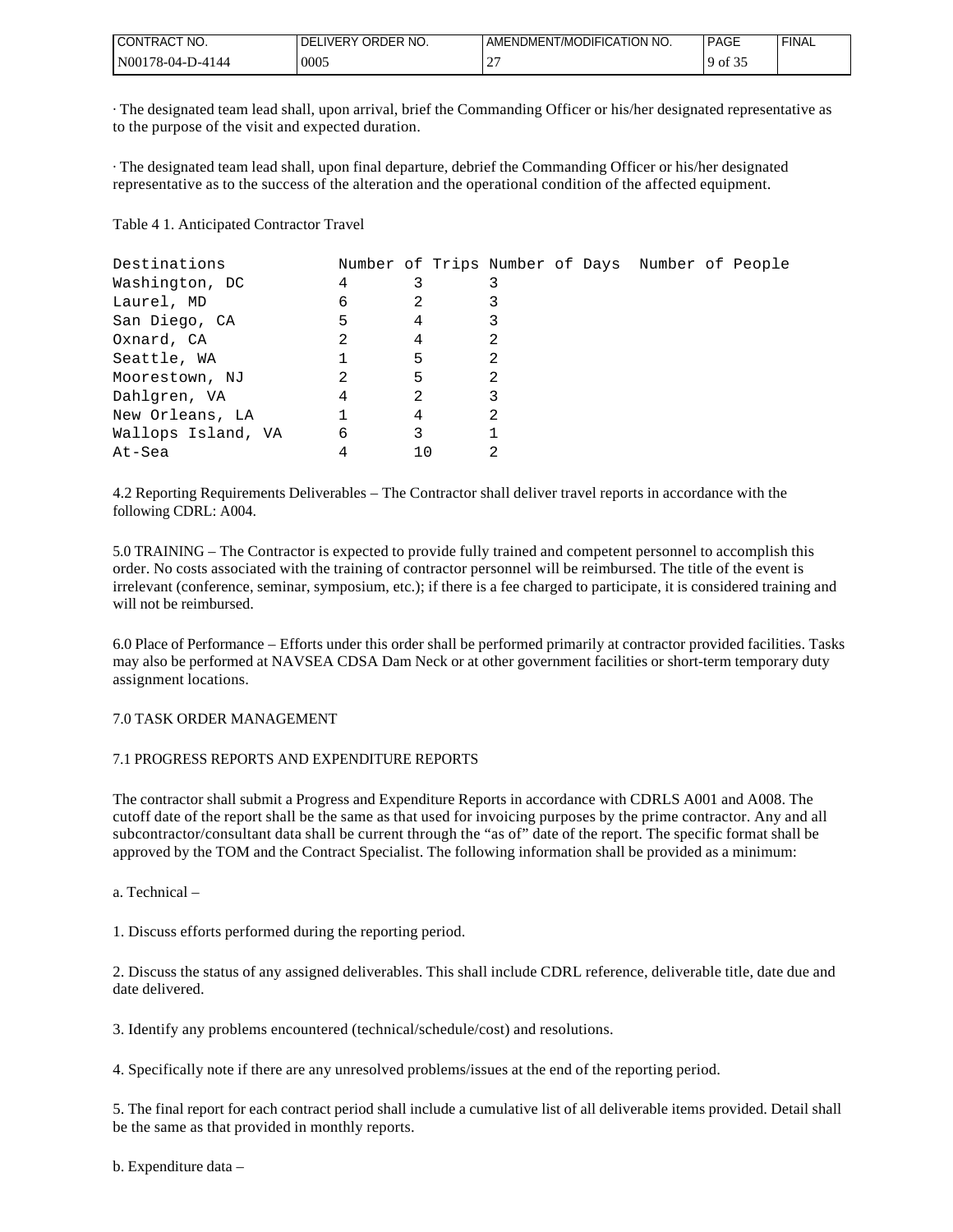| CT NO.<br><b>CONTRACT</b> | <b>IVERY</b><br>ORDER NO.<br>TDEL. | <b>T/MODIFICATION NO.</b><br>IENDMENT<br>AME | <b>PAGE</b> | <b>FINAL</b> |
|---------------------------|------------------------------------|----------------------------------------------|-------------|--------------|
| $'N00178-04-L$<br>D-4144  | 0005                               | $\sim$<br><b>__</b>                          | ΟĪ<br>10    |              |

1. Provide current and cumulative expenditures of both hours and dollars.

Separately show expenditures by CLIN. Show the amount funded and compute a funding balance.

2. Provide line graphs showing expenditures of both hours and dollars. These graphs shall show planned expenditures as well as funded level.

3. Provide the names of all personnel charging to the CLIN. Organize these data by contract labor category and show both current and cumulative hours charged for each person. Separately show uncompensated hours/total time accounting hours worked (if applicable).

4. Total expenditures shall be compared to those invoiced for the same period and differences explained.

5. The above detail information shall be provided for current contract period CLINs only. Information required by para 1 above shall also be provided for each previous CLIN so as to provide a summary for the Task Order.

Distribution requirements: The report shall be provided to the TOM, the A-TOM if identified and the Contract Specialist. Other distribution may be mutually agreed to.

#### 8.0 In Progress Reviews (IPR)

The contractor shall participate in both formal and informal IPRs of work being performed. Formal reviews will be scheduled by the Government and will be conducted in Government spaces. At the time the review is scheduled, the Government will communicate the specific purpose of the review and advise the contractor as to the desired content of the presentation. The contractor shall provide copies of slides presented to all attendees. An initial IPR will be conducted within 60 days of the task order award date and will follow an agenda agreed to by the Task Order's TOM. Subsequent IPRs shall be held approximately every 90 days thereafter unless waived by the Government.

#### COMPUTER USAGE

Information Security and Computer System Usage: In accordance with U.S. Navy Policy, any personnel, including the contractor, who utilizes DoD owned systems shall assume responsibility for adherence to restrictions regarding internet and email usage. Navy policy prohibits racist, sexist, threatening, pornographic, personal business, subversive or politically partisan communications. All personnel, including the contractor, are accountable and must act accordingly. DoD computer systems are monitored to ensure that the use is authorized, to facilitate protection against unauthorized access, and to verify security procedures, survivability and operational security. During monitoring, information may be examined, recorded, copied, and used for authorized purposes. All information, including personal information, placed on or sent over a DoD system may be monitored. Use of a DoD system constitutes consent to monitoring. Unauthorized use may result in criminal prosecution. Evidence of unauthorized use collected during monitoring may be used for administrative, criminal or adverse action.

### TERMINATION OF EMPLOYEES WITH NSWCDD BASE ACCESS

The contractor shall insure that all employees who have a NSWCDD badge and/or bumper sticker turn-in the badge and remove the bumper sticker immediately upon termination of their employment under this contract. The above requirement shall be made a part of the standard employee facility clearance procedures for all separated personnel. The contractor shall advise NSWCDD Physical Security of all changes in their contract personnel requiring NSWCDD base access.

For involuntarily separated personnel and those separated under adverse circumstances, the contractor shall notify NSWCDD Physical Security in advance of the date, time and location where the NSWCDD representative may physically remove the employee's automobile bumper sticker and retrieve the NSWCDD badge prior to the employee departing the contractor's facility. In the event the employee is separated in his or her absence, the contractor shall immediately notify NSWCDD Physical Security of the separation and make arrangements between the former employee and NSWCDD Physical Security for the return of the badge and removal of the sticker.

## HQ C-2-0037 ORGANIZATIONAL CONFLICT OF INTEREST (NAVSEA) (JUL 2000)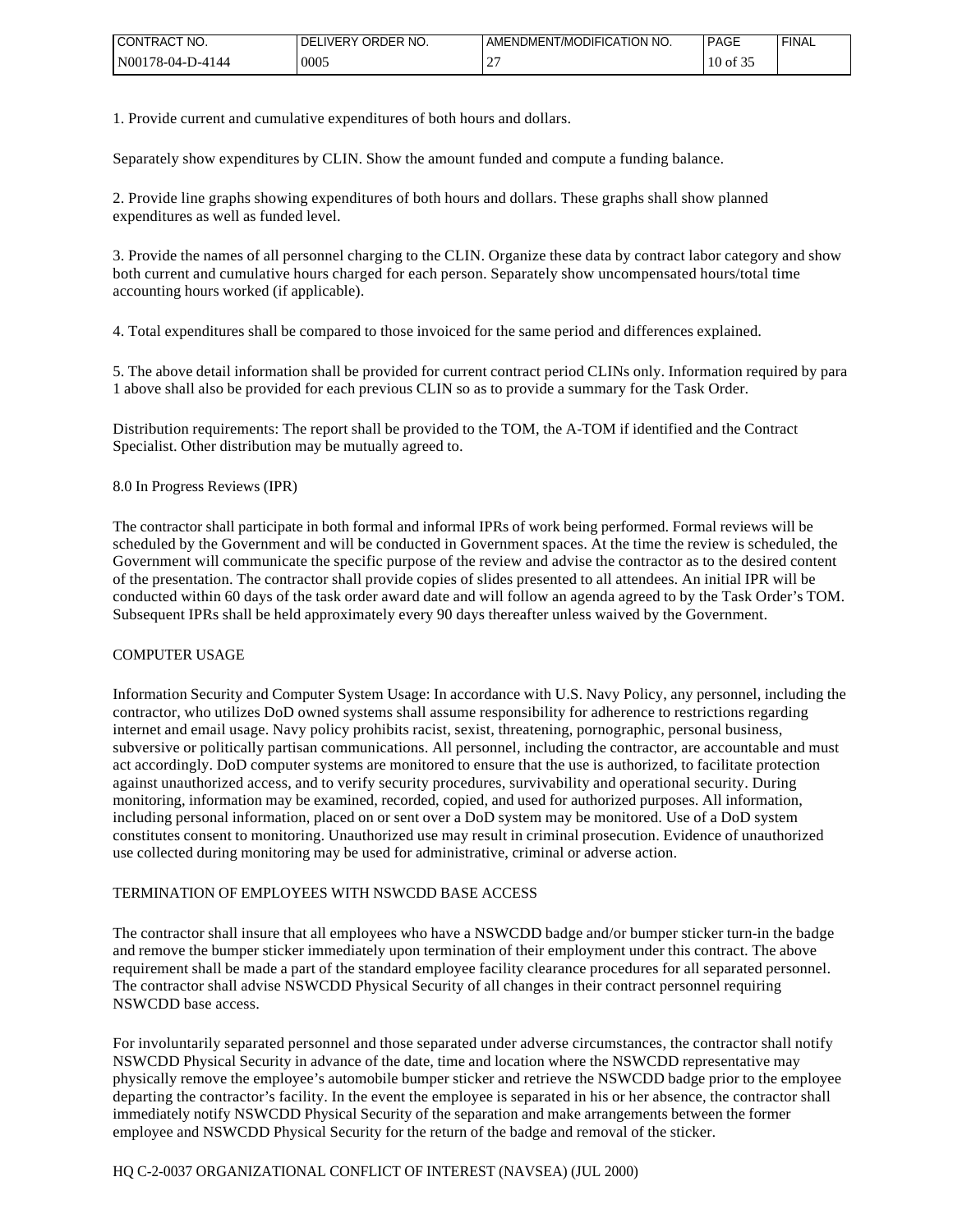| NO.<br><b>CONTRACT</b>                                  | ORDER<br>`NO.<br>DΙ<br>.⊢R⊻ ⊺ | <b>T/MODIFICATION</b><br>NO.<br>DMENT<br>.√I⊢NI` | <b>PAGE</b> | <b>FINAL</b> |
|---------------------------------------------------------|-------------------------------|--------------------------------------------------|-------------|--------------|
| $'N001$ .<br><u>ን 17 ርቃ</u><br>7-4144<br>$04-$<br>. റ-∙ | 0005                          | -                                                | 0I          |              |

(a) "Organizational Conflict of Interest" means that because of other activities or relationships with other persons, a person is unable or potentially unable to render impartial assistance or advice to the Government, or the person's objectivity in performing the contract work is or might be otherwise impaired, or a person has an unfair competitive advantage. "Person" as used herein includes Corporations, Partnerships, Joint Ventures, and other business enterprises.

(b) The Contractor warrants that to the best of its knowledge and belief, and except as otherwise set forth in the contract, the Contractor does not have any organizational conflict of interest(s) as defined in paragraph (a).

(c) It is recognized that the effort to be performed by the Contractor under this order may create a potential organizational conflict of interest on the instant order or on a future acquisition. In order to avoid this potential conflict of interest, and at the same time to avoid prejudicing the best interest of the Government, the right of the Contractor to participate in future procurement of equipment and/or services that are the subject of any work under this order shall be limited as described below in accordance with the requirements of FAR 9.5.

(d) (1) The Contractor agrees that it shall not release, disclose, or use in any way that would permit or result in disclosure to any party outside the Government any information provided to the Contractor by the Government during or as a result of performance of this order. Such information includes, but is not limited to, information submitted to the Government on a confidential basis by other persons. Further, the prohibition against release of Government provided information extends to cover such information whether or not in its original form, e.g., where the information has been included in Contractor generated work or where it is discernible from materials incorporating or based upon such information. This prohibition shall not expire after a given period of time.

(2) The Contractor agrees that it shall not release, disclose, or use in any way that would permit or result in disclosure to any party outside the Government any information generated or derived during or as a result of performance of this order. This prohibition shall expire after a period of five years after completion of performance of this order.

(3) The prohibitions contained in subparagraphs (d)(1) and (d)(2) shall apply with equal force to any affiliate of the Contractor, any subcontractor, consultant, or employee of the Contractor, any joint venture involving the Contractor, any entity into or with which it may merge or affiliate, or any successor or assign of the Contractor. The terms of paragraph (f) of this Special Contract Requirement relating to notification shall apply to any release of information in contravention of this paragraph (d).

(e) The Contractor further agrees that, during the performance of this order and for a period of three years after completion of performance of this order, the Contractor, any affiliate of the Contractor, any subcontractor, consultant, or employee of the Contractor, any joint venture involving the Contractor, any entity into or with which it may subsequently merge or affiliate, or any other successor or assign of the Contractor, shall not furnish to the United States Government, either as a prime contractor or as a subcontractor, or as a consultant to a prime contractor or subcontractor, any system, component or services which is the subject of the work to be performed under this order. This exclusion does not apply to any recompetition for those systems, components or services furnished pursuant to this order. As provided in FAR 9.505-2, if the Government procures the system, component, or services on the basis of work statements growing out of the effort performed under this order, from a source other than the contractor, subcontractor, affiliate, or assign of either, during the course of performance of this contract or before the three year period following completion of this order has lapsed, the Contractor may, with the authorization of the cognizant Contracting Officer, participate in a subsequent procurement for the same system, component, or service. In other words, the Contractor may be authorized to compete for procurement(s) for systems, components or services subsequent to an intervening procurement.

(f) The Contractor agrees that, if after award, it discovers an actual or potential organizational conflict of interest, it shall make immediate and full disclosure in writing to the Contracting Officer. The notification shall include a description of the actual or potential organizational conflict of interest, a description of the action which the Contractor has taken or proposes to take to avoid, mitigate, or neutralize the conflict, and any other relevant information that would assist the Contracting Officer in making a determination on this matter. Notwithstanding this notification, the Government may terminate the order for the convenience of the Government if determined to be in the best interest of the Government.

(g) Notwithstanding paragraph (f) above, if the Contractor was aware, or should have been aware, of an organizational conflict of interest prior to the award of this order or becomes, or should become, aware of an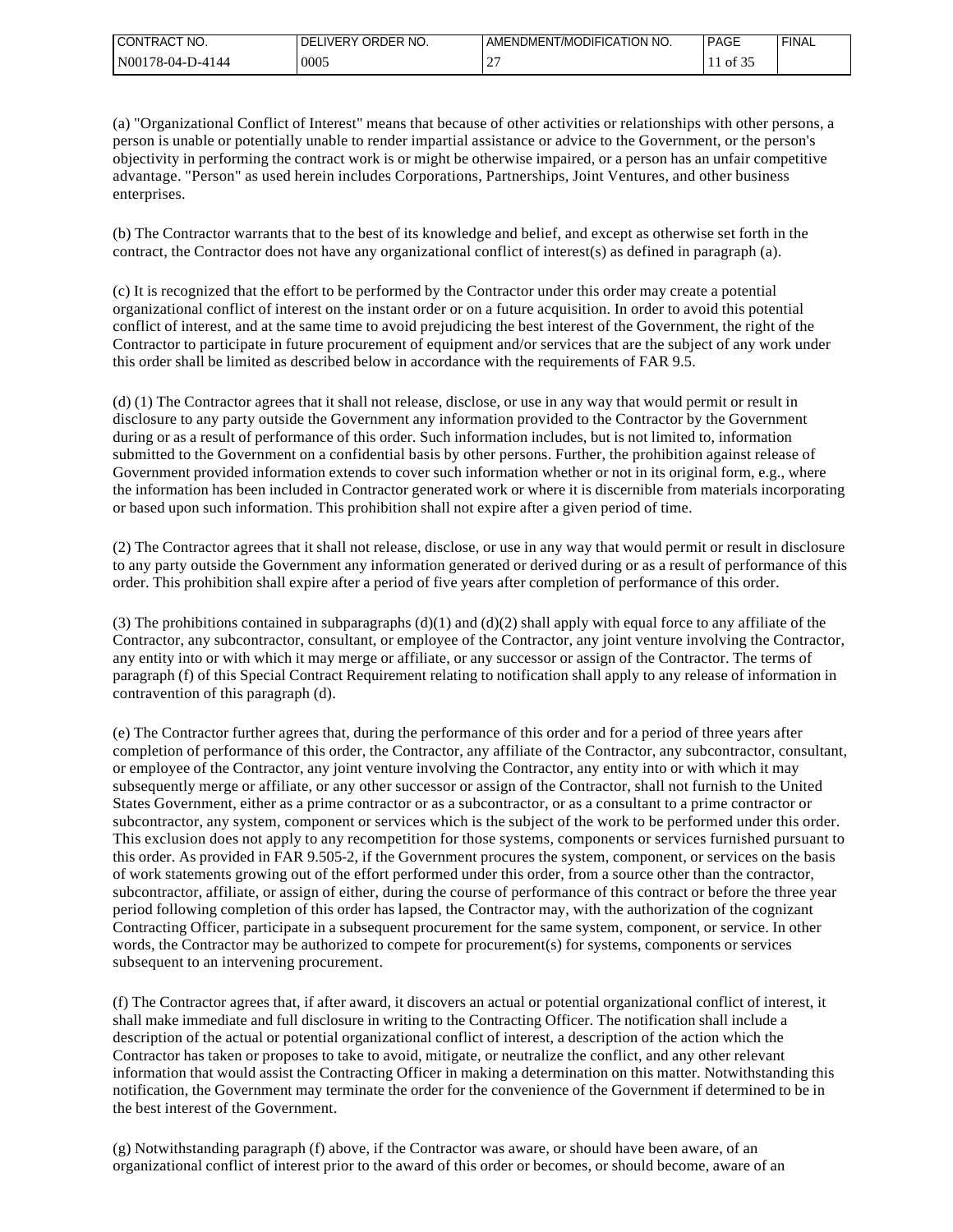| I CONTRACT NO.    | LIVERY ORDER NO.<br>DEL | AMENDMENT/MODIFICATION NO. | PAGE     | <b>FINA</b> |
|-------------------|-------------------------|----------------------------|----------|-------------|
| IN00178-04-D-4144 | 0005                    | $\bigcap$<br>∼             | 12 of 35 |             |

organizational conflict of interest after award of this order and does not make an immediate and full disclosure in writing to the Contracting Officer, the Government may terminate this order for default.

(h) If the Contractor takes any action prohibited by this requirement or fails to take action required by this requirement, the Government may terminate this order for default.

(i) The Contracting Officer's decision as to the existence or nonexistence of an actual or potential organizational conflict of interest shall be final.

(j) Nothing in this requirement is intended to prohibit or preclude the Contractor from marketing or selling to the United States Government its product lines in existence on the effective date of this order; nor, shall this requirement preclude the Contractor from participating in any research and development or delivering any design development model or prototype of any such equipment. Additionally, sale of catalog or standard commercial items are exempt from this requirement.

(k) The Contractor shall promptly notify the Contracting Officer, in writing, if it has been tasked to evaluate or advise the Government concerning its own products or activities or those of a competitor in order to ensure proper safeguards exist to guarantee objectivity and to protect the Government's interest.

(l) The Contractor shall include this requirement in subcontracts of any tier which involve access to information or situations/conditions covered by the preceding paragraphs, substituting "subcontractor" for "contractor" where appropriate.

(m) The rights and remedies described herein shall not be exclusive and are in addition to other rights and remedies provided by law or elsewhere included in this order.

(n) Compliance with this requirement is a material requirement of this order.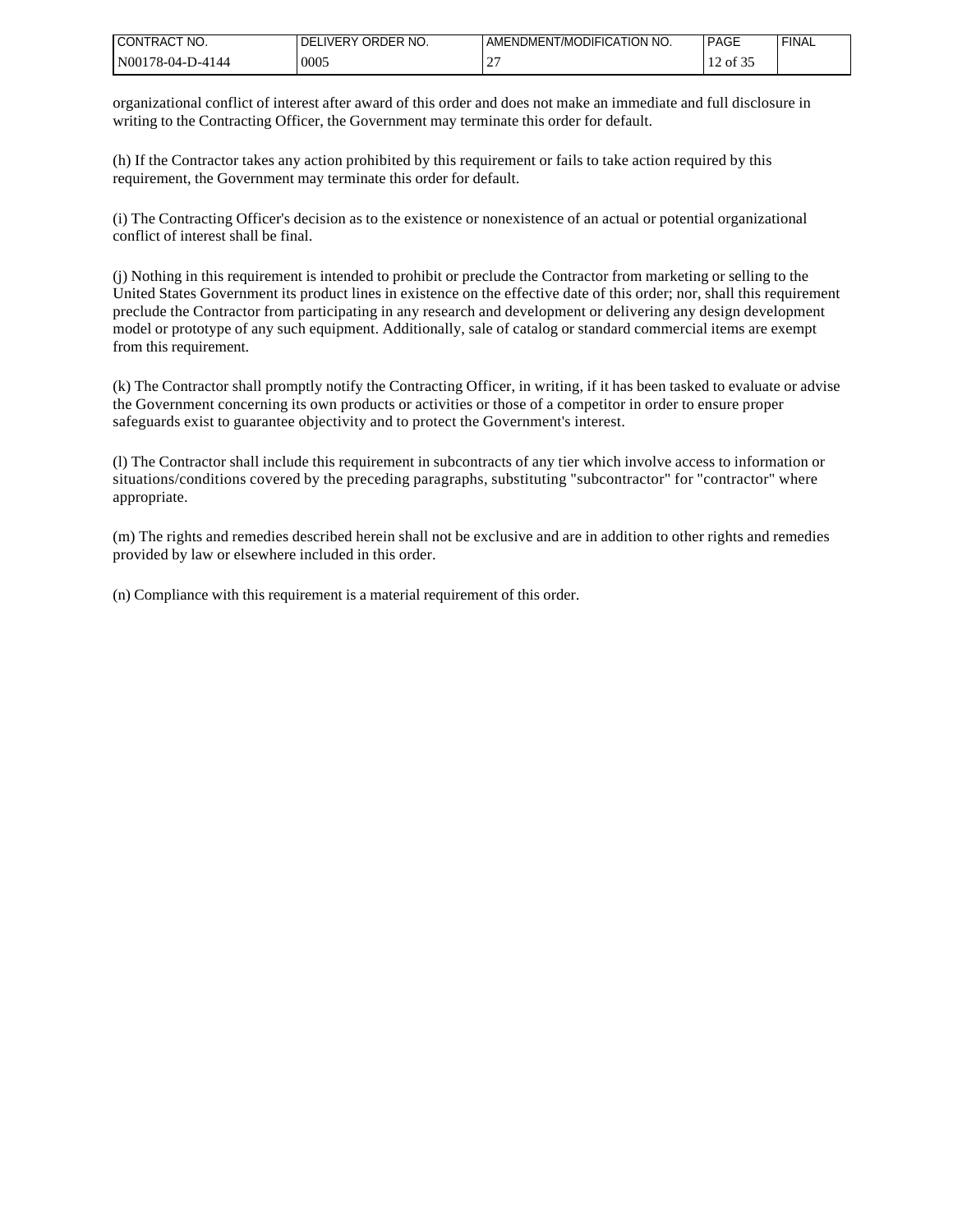| I CONTRACT<br>'NO. | LIVERY ORDER NO.<br>DEL | AMENDMENT/MODIFICATION NO. | <b>PAGE</b> | <b>FINAL</b> |
|--------------------|-------------------------|----------------------------|-------------|--------------|
| N00178-04-D-4144   | 0005                    | $\bigcap$<br>∸             | of 35       |              |

# **SECTION D PACKAGING AND MARKING**

Packaging and Marking shall be in accordance with Section D of the SEAPORT-e Contract.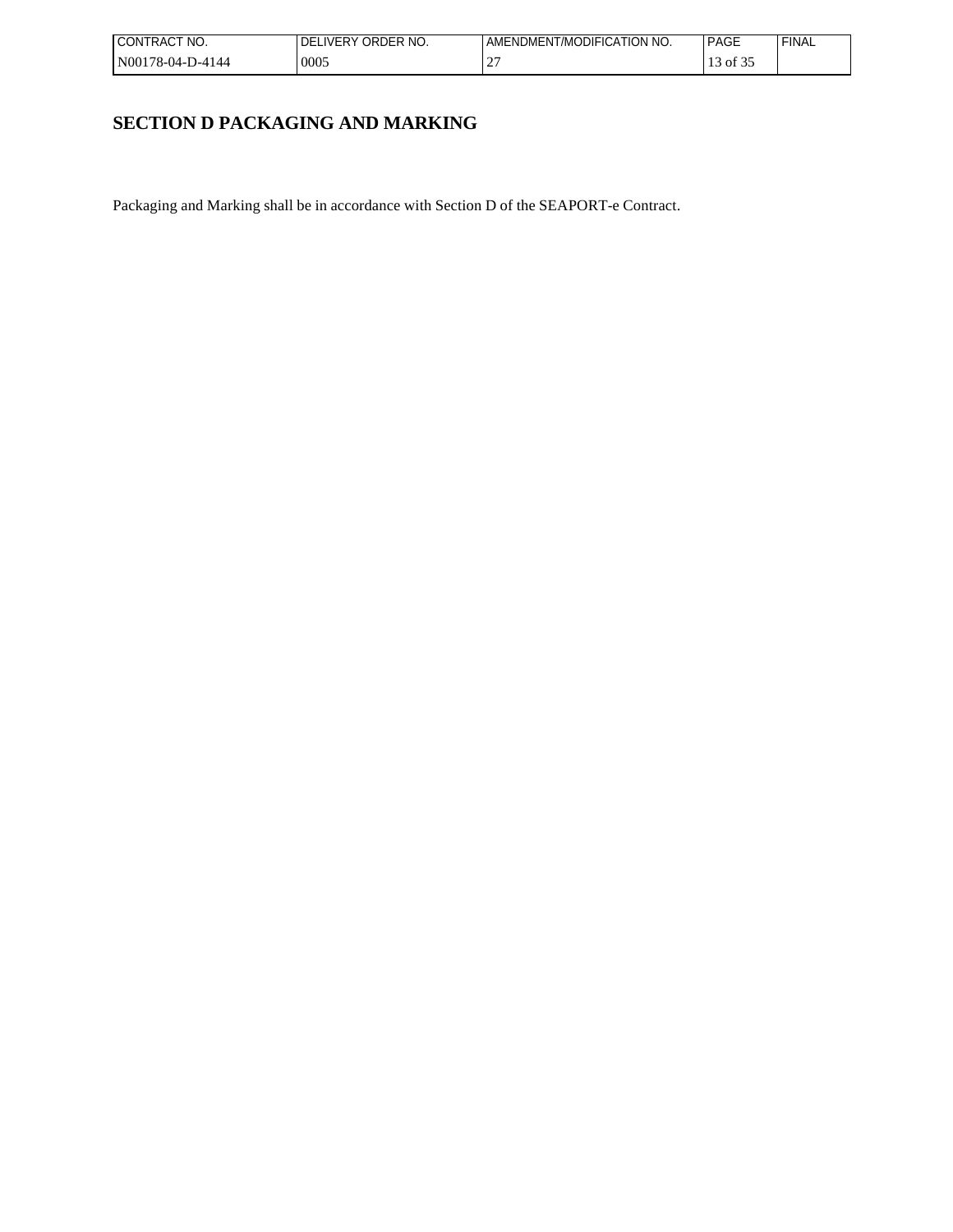| I CONTRACT<br>" NO. | DELIVERY ORDER NO. | AMENDMENT/MODIFICATION NO. | <b>PAGE</b> | <b>FINAL</b> |
|---------------------|--------------------|----------------------------|-------------|--------------|
| N00178-04-D-4144    | 0005               | -                          | ΟĪ          |              |

## **SECTION E INSPECTION AND ACCEPTANCE**

#### INSPECTION AND ACCEPTANCE LANGUAGE FOR DATA

Inspection and acceptance of all data shall be as specified on the attached DD Form 1423's, Contract Data Requirements List, Exhibit A.

#### PERFORMANCE BASED TASK ORDER REVIEW AND ACCEPTANCE PROCEDURES

(a) This is a performance based Task Order as defined in FAR Part 37.6. Contractor performance will be evaluated in accordance with the Quality Assurance Surveillance Plan (QASP), Attachment J.3.

(b) The QASP defines this evaluation and acceptance to be part of the annual Contractor Performance Reporting System (CPARS). The contractor may obtain more information regarding the CPARS process at the following internet site:

http://cpars.navy.mil

.

#### ACCEPTANCE PLAN

a. The Task Order Manager (TOM) has the responsibility for Government Inspection and Acceptance. The TOM, or a duly appointed representative, will perform inspection at the place of performance or at CDSA Dam Neck, Virginia Beach, Virginia.

b. Criteria for Government Inspection and Acceptance will be verification of Contractor performance.

c. The TOM/ATOM will provide technical coordination and discussion, as necessary, with respect to specifications or SOW issues and monitoring the progress and quality of the Contractor's performance. The TOM/ATOM is not an Administrative Contracting Officer (ACO) or Ordering Officer. The TOM/ATOM does not have the authority to take any action, either directly or indirectly, that would change the pricing, quantity, quality standards, place of performance, delivery schedule, or any other terms and conditions of the contract or this order. The TOM/ATOM also may not direct the accomplishment of effort that goes beyond the scope of the contract or this order.

d. When, in the opinion of the Contractor, the TOM/ATOM requests effort that is outside of the existing scope of the contract or this task order, the Contractor shall promptly notify the Contracting Officer in writing. The Contractor under such direction shall take no action until the Contracting Officer has issued a change to the contract or order or has otherwise resolved the issue.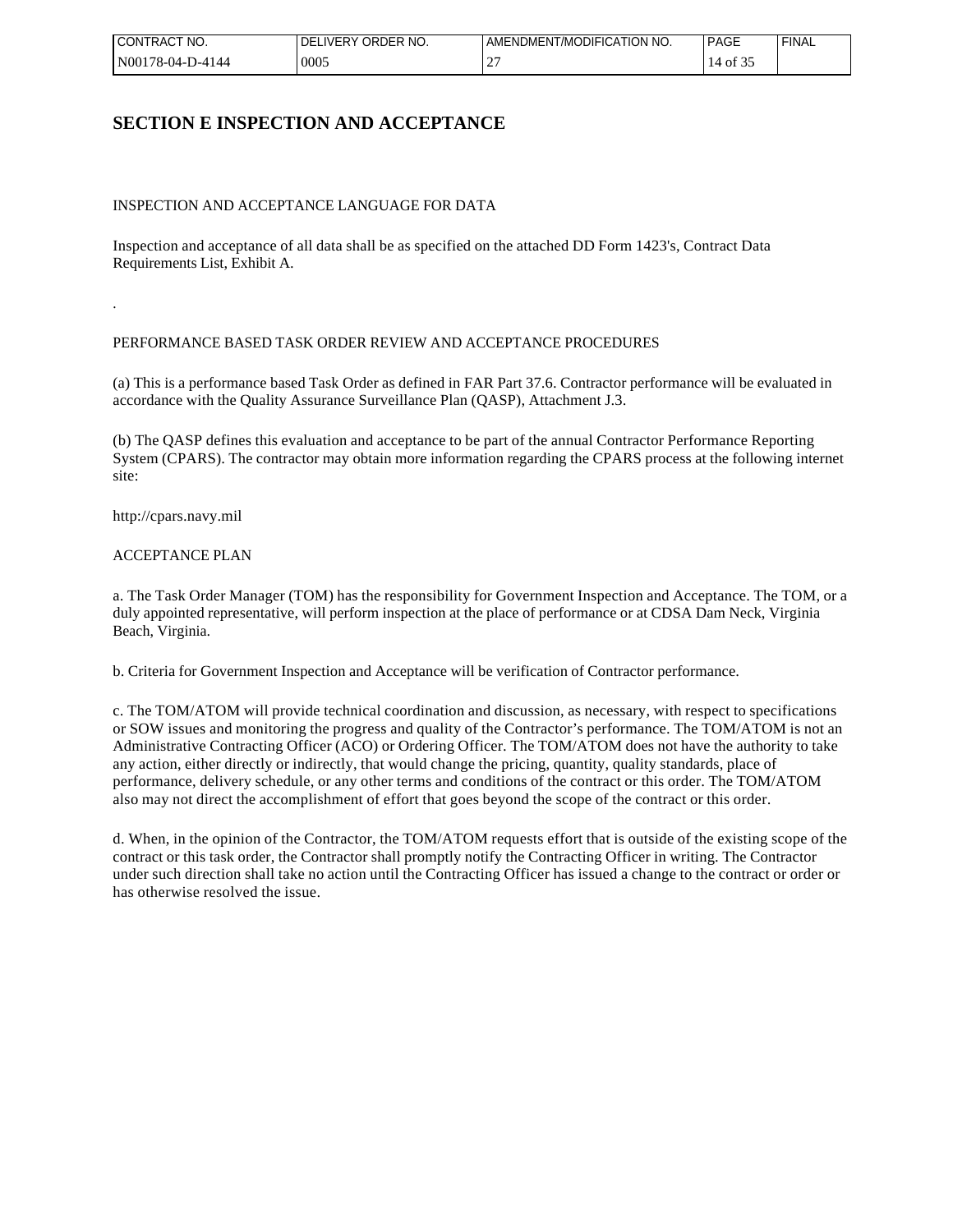| I CONTRACT<br>NO. | ELIVERY ORDER NO.<br>DEL | ENT/MODIFICATION NO.<br>AMENDMENT | <b>PAGE</b>        | <b>FINAL</b> |
|-------------------|--------------------------|-----------------------------------|--------------------|--------------|
| N00178-04-D-4144  | 0005                     | $\sim$<br><b>__</b>               | of 3.<br><b>TD</b> |              |

# **SECTION F DELIVERABLES OR PERFORMANCE**

CLIN - DELIVERIES OR PERFORMANCE

| 1000 | 7/13/2006 - 9/30/2006   |
|------|-------------------------|
| 1100 | 10/1/2006 - 9/30/2007   |
| 1200 | 10/1/2007 - 9/30/2008   |
| 1300 | 10/6/2008 - 9/30/2009   |
| 3000 | 7/13/2006 - 9/30/2006   |
| 3100 | 10/1/2006 - 9/30/2007   |
| 3200 | 10/1/2007 - 9/30/2008   |
| 3300 | 10/6/2008 - 9/30/2009   |
| 4000 | $3/24/2009 - 9/30/2009$ |
| 4100 | $10/1/2009 - 9/30/2010$ |
| 6100 | 10/1/2009 - 9/30/2010   |
|      |                         |

| 4200 | $10/1/2010 - 6/18/2011$ |
|------|-------------------------|
| 6000 | 3/24/2009 - 9/30/2009   |
| 6200 | $10/1/2010 - 6/18/2011$ |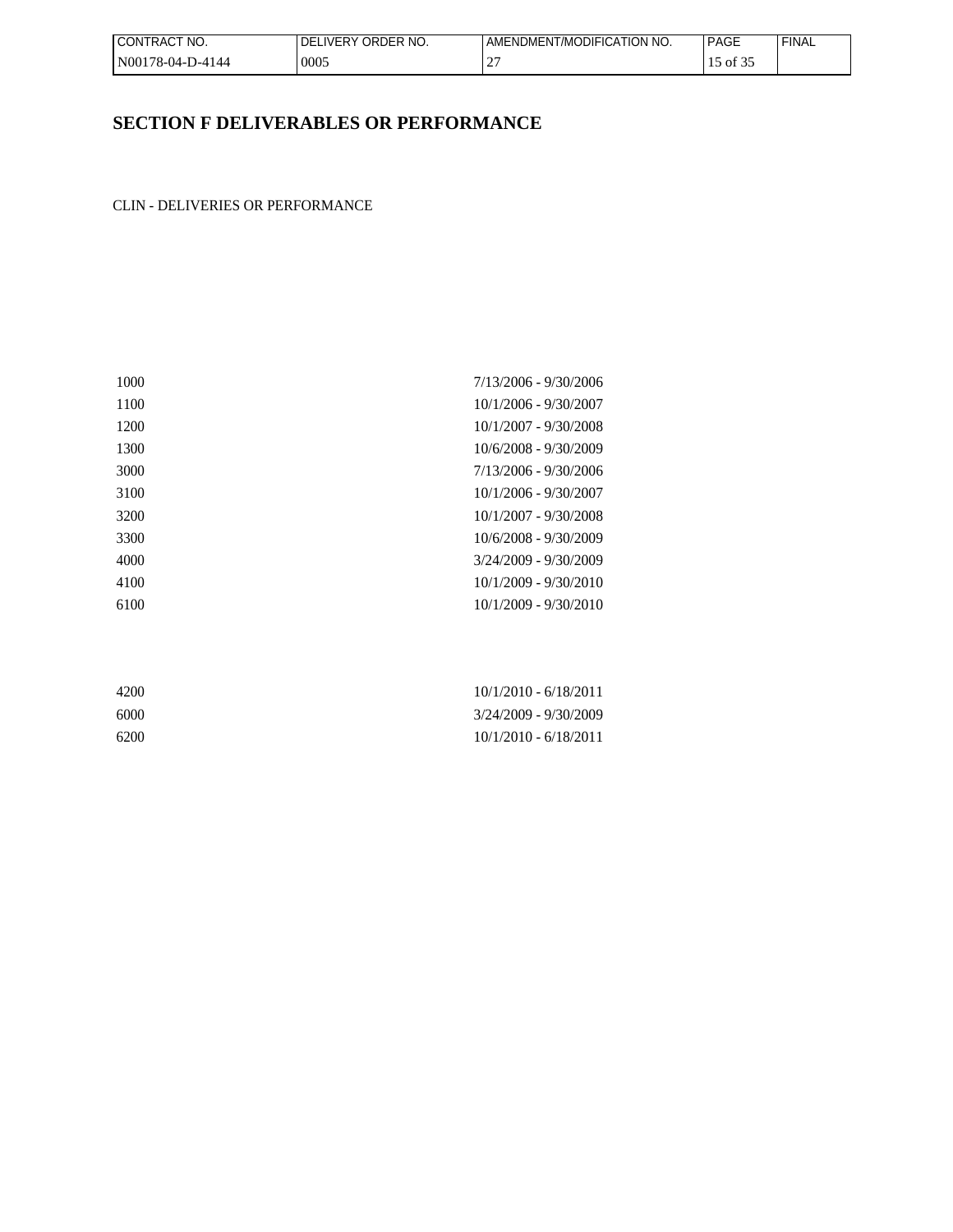| I CONTRACT NO.   | LIVERY ORDER NO.<br>DFI | AMENDMENT/MODIFICATION NO. | <b>PAGE</b> | <b>FINAL</b> |
|------------------|-------------------------|----------------------------|-------------|--------------|
| N00178-04-D-4144 | 0005                    |                            | 16 of       |              |

## **SECTION G CONTRACT ADMINISTRATION DATA**

Ddl-G1 PAYMENT INSTRUCTIONS FOR MULTIPLE ACCOUNTING CLASSIFICATION CITATIONS

The payment office shall ensure that each payment under this contract is made in accordance with the accounting classification reference numbers (ACRNs) shown on each individual invoice. ACRNs are cited by the contractor on each invoice in accordance with clause 5252.232-9000, 5252.232-9001, or 5252.232-9003, as appropriate.

Ddl-G10 GOVERNMENT CONTRACT ADMINISTRATION POINTS-OF-CONTACT AND RESPONSIBILITIES

CONTRACTING OFFICER

Name: LINDA D. WILKES

Address: Code CSX11

Naval Surface Warfare Center, Dahlgren Division

17630 Dahlgren Road, Dahlgren, VA 22448-5100

Phone: (540) 653-7081; FAX: (540) 653-7088

E-mail: [linda.wilkes@navy.mil](mailto:linda.wilkes@navy.mil)

CONTRACT SPECIALIST

Name: THERESA ASHTON

Address: Code CSX11J

Naval Surface Warfare Center, Dahlgren Division

17630 Dahlgren Road, Dahlgren, VA 22448-5100

Phone: (540) 284-0707; FAX: (540) 653-7088

E-mail: theresa.ashton@navy.mil

TASK ORDER MANAGER (TOM)

Name: DOUG DECRISTOFORO

Address: CODE F32 CDSD

.

1922 REGULUS AVENUE

VIRGINIA BEACH, VA 23461-2097

Phone: (757) 492-8298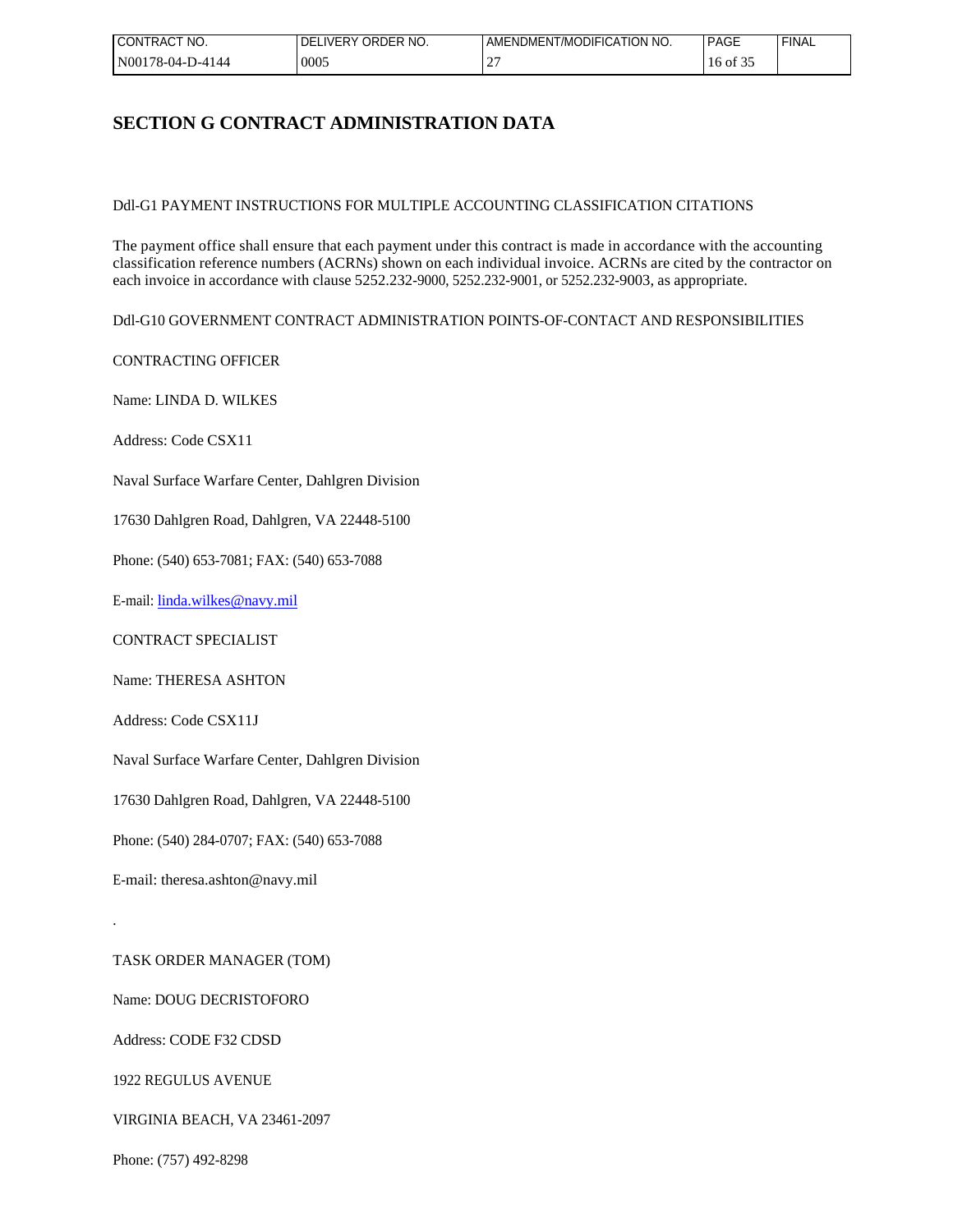| NO.<br><b>I CONTRACT</b> | <b>'JVERY ORDER NO.</b><br>DELI | AMENDMENT/MODIFICATION NO. | <b>PAGE</b> | ' FINAL |
|--------------------------|---------------------------------|----------------------------|-------------|---------|
| $N00178-04-D-4144$       | 0005                            | $\sim$<br><b>__</b>        | of 35       |         |

E-mail: [doug.decristoforo@navy.mil](mailto:doug.decristoforo@navy.mil)

#### SEA 5252.216-9122 LEVEL OF EFFORT (DEC 2000)

(a) The Contractor agrees to provide the total level of effort specified below in performance of the work described in the SOW of this order. The total level of effort for the performance of this contract shall be the total man-hours of direct labor, including subcontractor direct labor for those subcontractors specifically identified in the Contractor's proposal as having hours included in the proposed level of effort. The man-hours are listed below. The table below and the blank in paragraph (d) are to be completed by the offeror as part of his proposal.

|              | TOTAL MANHOURS | COMPENSATED | UNCOMPENSATED |
|--------------|----------------|-------------|---------------|
| Base Period  | 1441           | 1441        | 0             |
| Option One   | 4484           | 4484        | 0             |
| Option Two   | 4484           | 4484        |               |
| Option Three | 4576           | 4576        | 0             |
| Option Four  | 0              |             | 0             |
| Option Five  | 4484           | 4484        | 0             |
| Option Six   | 3340           | 3340        | 0             |
| Total hours  | 22,809         | 22,809      |               |

(b) Listed above are both compensated and uncompensated man-hours associated with this order. Uncompensated effort is defined as hours provided by personnel in excess of 40 hours per week without additional compensation for such excess work. Total Time Accounting (TTA) effort is included in this definition. All other effort is defined as compensated effort. If no effort is indicated in the above table, uncompensated/ TTA effort performed by the Contractor shall not be counted in fulfillment of the level of effort obligations under this contract.

(c) Effort performed in fulfilling the total level of effort obligations specified above shall only include effort performed in direct support of this contract and shall not include time and effort expended on such things as (local travel to and from an employee's usual work location), uncompensated effort while on travel status, truncated lunch periods, work (actual or inferred) at an employee's residence or other non-work locations (except as provided in paragraph (j) below), or other time and effort which does not have a specific and direct contribution to the tasks described in Sections B and C.

(d) The level of effort for this contract shall be expended at an average rate of approximately 86 hours per week. It is understood and agreed that the rate of man-hours per month may fluctuate in pursuit of the technical objective, provided such fluctuation does not result in the use of the total man-hours of effort prior to the expiration of the term hereof, except as provided in the following paragraph.

(e) If, during the term hereof, the Contractor finds it necessary to accelerate the expenditure of direct labor to such an extent that the total man hours of effort specified above would be used prior to the expiration of the term, the Contractor shall notify the Contracting Officer in writing setting forth the acceleration required, the probable benefits which would result, and an offer to undertake the acceleration at no increase in the estimated cost or fee together with an offer, setting forth a proposed level of effort, cost breakdown, and proposed fee, for continuation of the work until expiration of the term hereof. The offer shall provide that the work proposed will be subject to the terms and conditions of this contract and any additions or changes required by then current law, regulations, or directives, and that the offer, with a written notice of acceptance by the Contracting Officer, shall constitute a binding contract. The Contractor shall not accelerate any effort until receipt of such written approval by the Contracting Officer. Any agreement to accelerate will be formalized by contract modification.

(f) The Contracting Officer may, by written order, direct the Contractor to accelerate the expenditure of direct labor such that the total man hours of effort specified in paragraph (a) above would be used prior to the expiration of the term. This order shall specify the acceleration required and the resulting revised term. The Contractor shall acknowledge this order within five days of receipt.

(g) If the total level of effort specified in paragraph (a) above is not provided by the Contractor during the period of this contract, the Contracting Officer, at its sole discretion, shall either (i) reduce the fee of this contract as follows: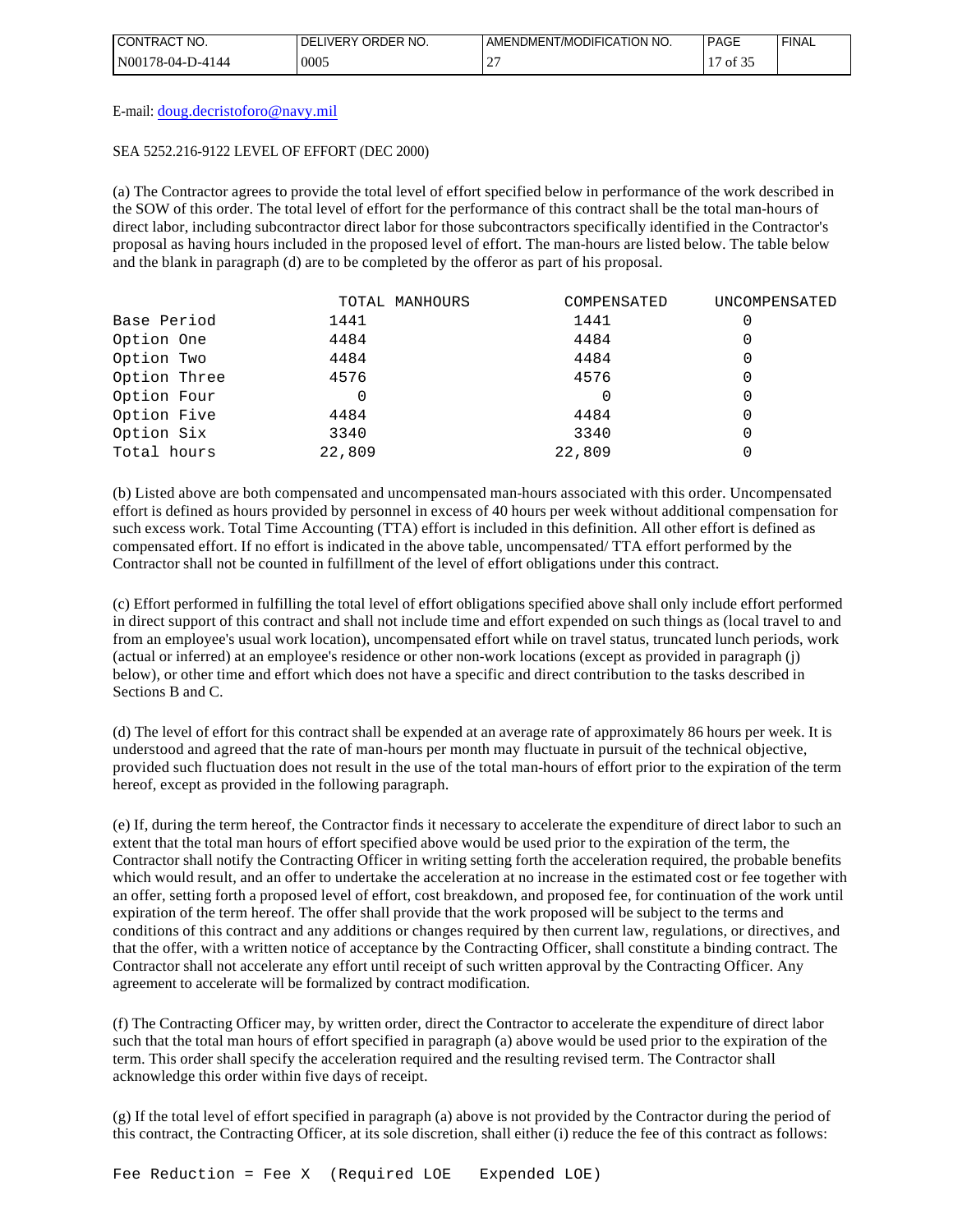| I CONTRACT NO.          | LIVERY ORDER NO.<br>DFI | AMENDMENT/MODIFICATION NO. | <b>PAGE</b>               | <b>FINAL</b> |
|-------------------------|-------------------------|----------------------------|---------------------------|--------------|
| N00178-04-D-<br>D-4144- | 0005                    | $\sim$<br>∸                | $\sim$ $\sim$<br>18 of 35 |              |

-----------------------------

Required LOE

or (ii) subject to the provisions of the clause of this contract entitled "LIMITATION OF COST" (FAR 52.232-20) or "LIMITATION OF COST (FACILITIES)" (FAR 52.232-21), as applicable, require the Contractor to continue to perform the work until the total number of man hours of direct labor specified in paragraph (a) above shall have been expended, at no increase in the fee of this contract.

(h) The Contractor shall provide and maintain an accounting system, acceptable to the Administrative Contracting Officer and the Defense Contract Audit Agency (DCAA), which collects costs incurred and effort (compensated and uncompensated, if any) provided in fulfillment of the level of effort obligations of this contract. The Contractor shall indicate on each invoice the total level of effort claimed during the period covered by the invoice, separately identifying compensated effort and uncompensated effort, if any.

(i) Within 45 days after completion of the work under each separately identified period of performance hereunder, the Contractor shall submit the following information in writing to the Contracting Officer with copies to the cognizant Contract Administration Office and to the DCAA office to which vouchers are submitted:

(1) the total number of man hours of direct labor expended during the applicable period;

(2) a breakdown of this total showing the number of man hours expended in each direct labor classification and associated direct and indirect costs;

(3) a breakdown of other costs incurred; and

(4) the Contractor's estimate of the total allowable cost incurred under the contract for the period.

Within 45 days after completion of the work under the contract, the Contractor shall submit, in addition, in the case of a cost underrun;

(5) the amount by which the estimated cost of this contract may be reduced to recover excess funds and, in the case of an underrun in hours specified as the total level of effort; and

(6) a calculation of the appropriate fee reduction in accordance with this clause. All submissions shall include subcontractor information.

(j) Deleted per Amendment 0001 of the basic contract

(k) Notwithstanding any of the provisions in the above paragraphs, the Contractor may furnish man hours up to five percent in excess of the total man hours specified in paragraph (a) above, provided that the additional effort is furnished within the term hereof, and provided further that no increase in the estimated cost or fee is required.

PAYMENTS OF FEE(S)LEVEL OF EFFORT)(NAVSEA)(MAY 1993)

(a) For purposes of this delivery order, "fee" means "fixed fee" in cost-plus-fixed-fee level of effort type delivery orders.

(b) The Government shall make payments to the contractor, subject to and in accordance with the clause in this order entitled "FIXED FEE" (FAR 52.216-8) or "INCENTIVE FEE" (FAR 52.216-10, as applicable. Such payments shall be equal

to 7 % of the allowable cost of each invoice submitted by and payable to the contractor pursuant to the clause of this contract entitled "ALLOWABLE COST AND PAYMENT" (FAR 52.216-7), subject to the withholding terms and conditions of the 'FIXED FEE" or "INCENTIVE FEE" clause, as applicable (percentage of fee is based on fee dollars divided by estimated cost dollars, including facilities capital cost of money). Total fee(s) paid to the contractor shall not exceed the fee amount(s) set forth in this contract.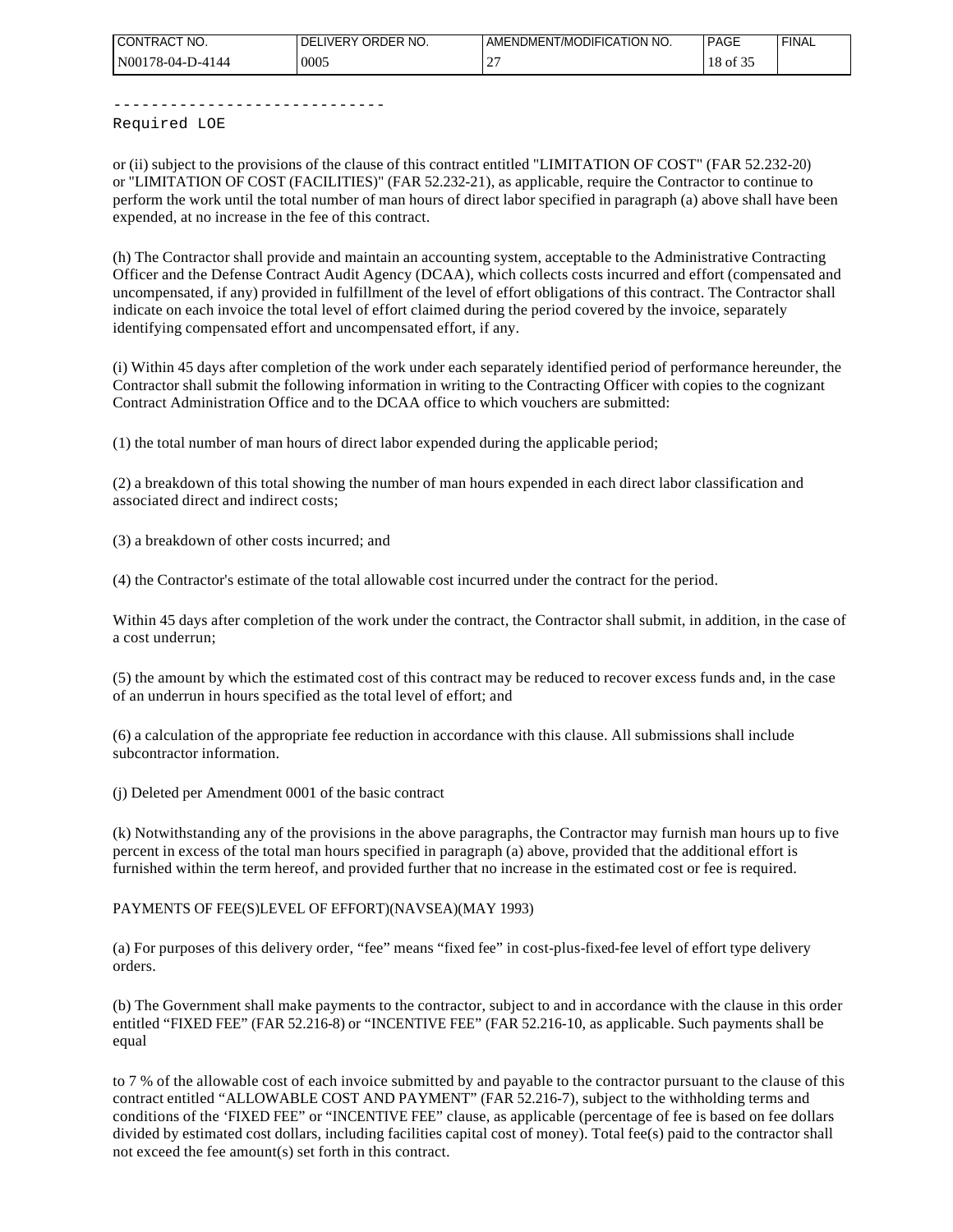| 'NO.<br><b>CONTRAC</b> | ORDER NO.<br><b>IVERY</b><br>TDEL. | AMENDMENT/MODIFICATION NO. | PAGE  | ' FINAL |
|------------------------|------------------------------------|----------------------------|-------|---------|
| N00178-04-D-4144       | 0005                               | -                          | of 3. |         |

(c) The fee(s) specified in SECTION B, and payment thereof, is subject to adjustment pursuant to paragraph (g) of the special contract requirement entitled "LEVEL OF EFFORT". If the fee(s) is reduced and the reduced fee(s) is less than the sum of all fee payments made to the contractor under this order, the contractor shall repay the excess amount to the Government. If the final adjusted fee exceeds all the payments to the contractor under this order, the contractor shall be paid the additional amount, subject to the availability of funds. In no event shall the Government by required to pay the contractor any amount in excess of the funds obligated under this order at the time of the discontinuance of work.

(d) Fee(s) withheld pursuant to the terms and conditions of this order shall not be paid until the contract has been modified to reduce the fee(s) in accordance with the "LEVEL OF EFFORT" special contract requirement, or until the Procuring Contracting Officer has advised the paying office in writing that no fee adjustment is required.

#### FINALIZED FIXED FEE

(a) The fixed fee for each period (Base, Option 1, etc.,) will be finalized based on the total number of hours provided (both compensated and uncompensated, if applicable).

(b) If 100% or more of both the compensated and uncompensated hours specified in the clause "LEVEL OF EFFORT" (SEA 5252.216-9122) are provided, the contractor will receive the full fixed fee.

(c) If less than 100% of the compensated and/or uncompensated hours are received, the fixed fee shall be reduced as follows:

Step  $1$  – The fee will be reduced proportionate to the compensated hours provided – i.e., if 90% of the compensated hours were provided, 90% of the fee will be calculated.

Step 2 – If less that 100% of the uncompensated hours were provided, the fee calculated in Step 1 will be further reduced. Fee will be further reduced by the same percentage that uncompensated hours are deficient, i.e., if uncompensated hours are 20% deficient, then the total fee from Step 1 will be reduced by 20%.

(d) Additional fee will not be provided for technical hours that exceed 100% of the specified hours.

(e) The above fee reduction process applies to all periods regardless of the level of funding. This order will be incrementally funded and budgetary constraints may prevent full funding of all periods. The process for finalizing the fixed fee is the same for both fully funded periods and periods funded at less than the estimated total cost-plus-fixedfee.

#### Ddl-H40 FUNDING PROFILE

It is estimated that these incremental funds will provide for 101. The following details funding to date:

### See attached ACRN Tracking Sheet.

### SEA 5252.232-9104 ALLOTMENT OF FUNDS (MAY 1993)

(a) This contract is incrementally funded with respect to both cost and fee. The amount(s) presently available and allotted to this contract for payment of fee for incrementally funded contract line item number/contract subline item number (CLIN/SLIN), subject to the clause entitled "FIXED FEE" (FAR 52.216-8) or "INCENTIVE FEE" (FAR 52.216- 10), as appropriate, is specified below. The amount(s) presently available and allotted to this contract for payment of cost for incrementally funded CLINs/SLINs is set forth below. As provided in the clause of this contract entitled "LIMITATION OF FUNDS" (FAR 52.232-22), the CLINs/SLINs covered thereby, and the period of performance for which it is estimated the allotted amount(s) will cover are as follows:

See attached ACRN Tracking Sheet.

Ddl-G40 PAYMENT, SELECTED ITEMS OF COST REIMBURSEMENT CONTRACTS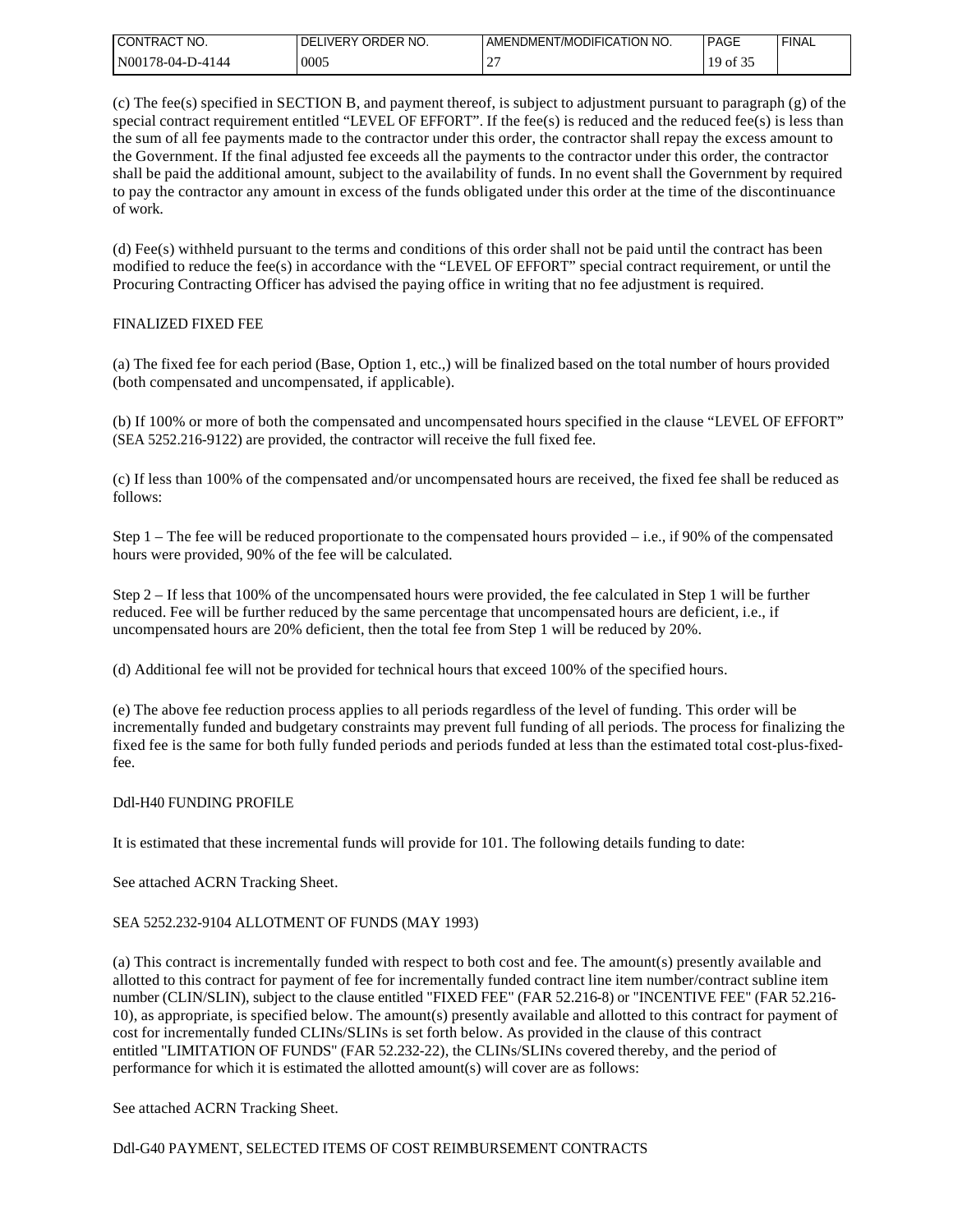| 'NO.<br><b>I CONTRACT</b> | ORDER NO.<br><b>IVERY</b><br>DEI | NDMENT/MODIFICATION NO.<br>ΔР<br>AMENI ' | <b>PAGE</b>        | <b>FINAL</b> |
|---------------------------|----------------------------------|------------------------------------------|--------------------|--------------|
| N00178<br>78-04-D-4144    | 0005                             | $\sim$<br><b>__</b>                      | $\cap$<br>20 of 35 |              |

(a) Travel Costs (Including Foreign Travel)

(1) Air: The contractor shall, to the maximum extent practicable, minimize overall travel costs by taking advantage of discounted airfare rates available through advance purchase. Charges associated with itinerary changes and cancellation under nonrefundable airline tickets are reimbursable as long as the changes are driven by the work requirement.

(2) Non-reimbursable Travel: The following travel shall not be reimbursed hereunder: travel performed for personal convenience, daily travel to and from work at the contractor's facility (i.e., designated work site) or to and from NSWCDD when NSWCDD is the designated work site.

(b) Training

The Government will not allow costs, nor reimburse costs associated with the contractor training employees in an effort to attain and/or maintain minimum personnel qualification requirements of this contract. Other training may be approved on a case-by-case basis by the COR. Attendance at workshops or symposiums is considered training for purposes of this clause.

(c) General Purpose Office Equipment (GPOE) and Information Technology (IT)

The cost of acquisition of GPOE and IT shall not be allowable as direct charges to this contract. The contractor is expected to have the necessary facilities to perform the requirements of this contract, including any necessary GPOE and IT. GPOE means equipment normally found in a business office such as desks, chairs, typewriters, calculators, file cabinets, etc. IT means any equipment or interconnected system or subsystem of equipment that is used in the automatic acquisition, storage, manipulation, movement, control, display, switching, interchange, transmission, or reception of data or information. IT includes computers, ancillary equipment, software, firmware and similar products, services (including support services), and related resources.

### 5252.232-9001 SUBMISSION OF INVOICES (COST REIMBURSEMENT, TIME AND MATERIALS, LABOR HOUR, OR FIXED PRICE INCENTIVE) (JUL 1992)

(a) "Invoice" as used in this clause includes contractor requests for interim payments using public vouchers (SF 1034) but does not include contractor requests for progress payments under fixed price incentive contracts.

(b) The Contractor shall submit invoices and any necessary supporting documentation, in an original and four (4) copies, to the contract auditor at the following address (TO BE COMPLETED AT TIME OF AWARD) unless delivery orders are applicable, in which case invoices will be segregated by individual order and submitted to the address specified in the order. In addition, an information copy shall be submitted to Contract Specialist and the TOM. Following verification, the contract auditor will forward the invoice to the designated payment office for payment in the amount determined to be owing, in accordance with the applicable payment (and fee) clause(s) of this contract.

(c) Invoices requesting interim payments shall be submitted no more than once every two weeks, unless another time period is specified in the Payments clause of this contract. For indefinite delivery type contracts, interim payment invoices shall be submitted no more than once every two weeks for each delivery order. There shall be a lapse of no more than 30 calendar days between performance and submission of an interim payment invoice..

(d) In addition to the information identified in the Prompt Payment clause herein, each invoice shall contain the following information, as applicable:

- (1) Contract line item number (CLIN)
- (2) Subline item number (SLIN)
- (3) Accounting Classification Reference Number (ACRN)
- (4) Payment terms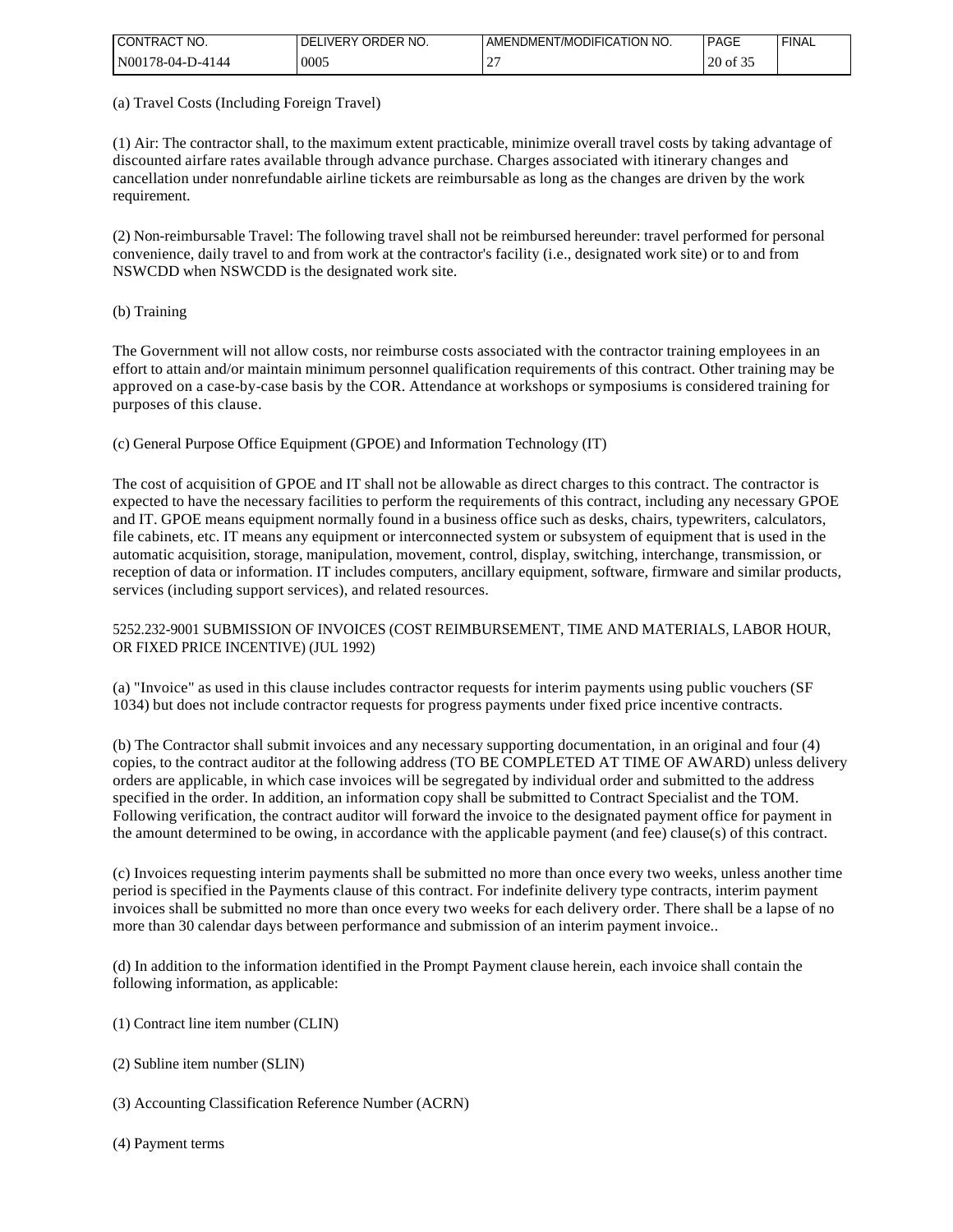| $\sim$<br>NO.<br>'CONTRACT            | ORDER NO.<br>IVERY.<br>DF | <b>MODIFICA</b><br>ATION NO.<br>ENDMENT<br>AME | PAGE    | 'FINAL |
|---------------------------------------|---------------------------|------------------------------------------------|---------|--------|
| N00178<br>7-4144<br>$\Omega$<br>0-۱ / | 0005                      | <b>__</b>                                      | ΟĪ<br>- |        |

(5) Procuring activity

(6) Date supplies provided or services performed

(7) Costs incurred and allowable under the contract

(8) Vessel (e.g., ship, submarine or other craft) or system for which supply/service is provided

(e) A DD Form 250, "Material Inspection and Receiving Report",

is required with each invoice submittal.

 $X_{\text{in}}$  is required only with the final invoice.

\_\_\_\_\_ is not required.

(f) A Certificate of Performance

 $X_{\text{max}}$  shall be provided with each invoice submittal.

\_\_\_\_\_ is not required.

(g) The Contractor's final invoice shall be identified as such, and shall list all other invoices (if any) previously tendered under this contract.

(h) Costs of performance shall be segregated, accumulated and invoiced to the appropriate ACRN categories to the extent possible. When such segregation of costs by ACRN is not possible for invoices submitted with CLINS/SLINS with more than one ACRN, an allocation ratio shall be established in the same ratio as the obligations cited in the accounting data so that costs are allocated on a proportional basis.

(i) When a vendor invoice for a foreign currency is provided as supporting documentation, the Contractor shall identify the foreign currency and indicate on the vendor invoice the rate of exchange on the date of payment by the Contractor. The Contractor shall also attach a copy of the bank draft or other suitable documents showing the rate of exchange. The contractor shall provide an English translation if the vendor invoice is written in a foreign language.

Accounting Data SLINID PR Number Amount -------- ---------------------- --------------------- 100001 F32000/61815545 8000.00  $T.T.A$  : AA 97X4930.NH1E 000 77777 0 000178 2F 000000 41F860645K01 300001 F32000/61815545 2000.00 LLA : AA 97X4930.NH1E 000 77777 0 000178 2F 000000 41F860645K01 BASE Funding 10000.00 Cumulative Funding 10000.00 MOD 01 100002 F32000/62273398 93000.00  $T.T.A$  : AB 1761319 A5XZ 253 SASWS 0 068342 2D 465510 K21780000010 Standard Number: N0002406WX10578 (ACRN: AA) 300002 F32000/62273398 7000.00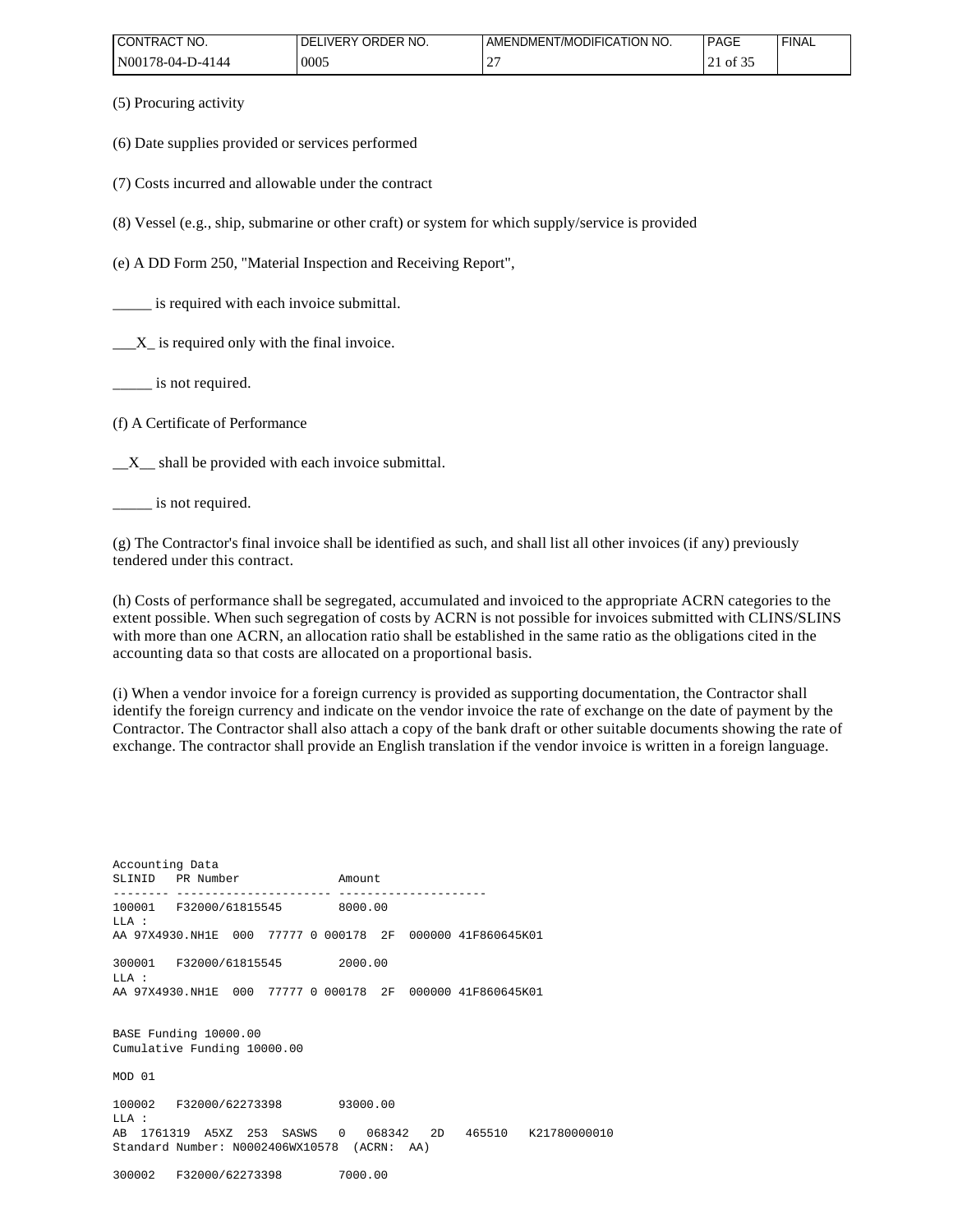LLA : AB 1761319 A5XZ 253 SASWS 0 068342 2D 465510 K21780000010 Standard Number: N0002406WX10578 (ACRN: AA) MOD 01 Funding 100000.00 Cumulative Funding 110000.00 MOD 02 100002 F32000/62273398 (93000.00) LLA : AB 1761319 A5XZ 253 SASWS 0 068342 2D 465510 K21780000010 Standard Number: N0002406WX10578 (ACRN: AA) 110001 F32000/62273398 93000.00 LLA : AB 1761319 A5XZ 253 SASWS 0 068342 2D 465510 K21780000010 Standard Number: N0002406WX10578 (ACRN: AA) 300002 F32000/62273398 (7000.00) LLA : AB 1761319 A5XZ 253 SASWS 0 068342 2D 465510 K21780000010 Standard Number: N0002406WX10578 (ACRN: AA) 310001 F32000/62273398 7000.00 LLA : AB 1761319 A5XZ 253 SASWS 0 068342 2D 465510 K21780000010 Standard Number: N0002406WX10578 (ACRN: AA) MOD 02 Funding 0.00 Cumulative Funding 110000.00 MOD 03 110001 F32000/62273398 (93000.00) LLA : AB 1761319 A5XZ 253 SASWS 0 068342 2D 465510 K21780000010 Standard Number: N0002406WX10578 (ACRN: AA) 110002 F32000/62716397 4000.00 LLA : AC 97X4930.NH1E000 77777 0 000178 2F 000000 41F860626R04 310001 F32000/62273398 (7000.00) LLA : AB 1761319 A5XZ 253 SASWS 0 068342 2D 465510 K21780000010 Standard Number: N0002406WX10578 (ACRN: AA) 310002 F32000/62716397 3000.00  $T.T.A$  : AC 97X4930.NH1E000 77777 0 000178 2F 000000 41F860626R04 MOD 03 Funding -93000.00 Cumulative Funding 17000.00 MOD 04 110003 F32000/63344633 80000.00 LLA : AD: 1761319 A5XZ 253 SASWS 0 068342 2D 465510 K21780000010 Standard Number: N0002407WX10772 (ACRN: AA) 310003 F32000/63344633 18000.00 LLA : AD: 1761319 A5XZ 253 SASWS 0 068342 2D 465510 K21780000010 Standard Number: N0002407WX10772 (ACRN: AA) MOD 04 Funding 98000.00 Cumulative Funding 115000.00 MOD 05 110004 F32000/70548162 42000.00 CONTRACT NO. N00178-04-D-4144 DELIVERY ORDER NO. 0005 AMENDMENT/MODIFICATION NO. 27 PAGE 22 of 35 FINAL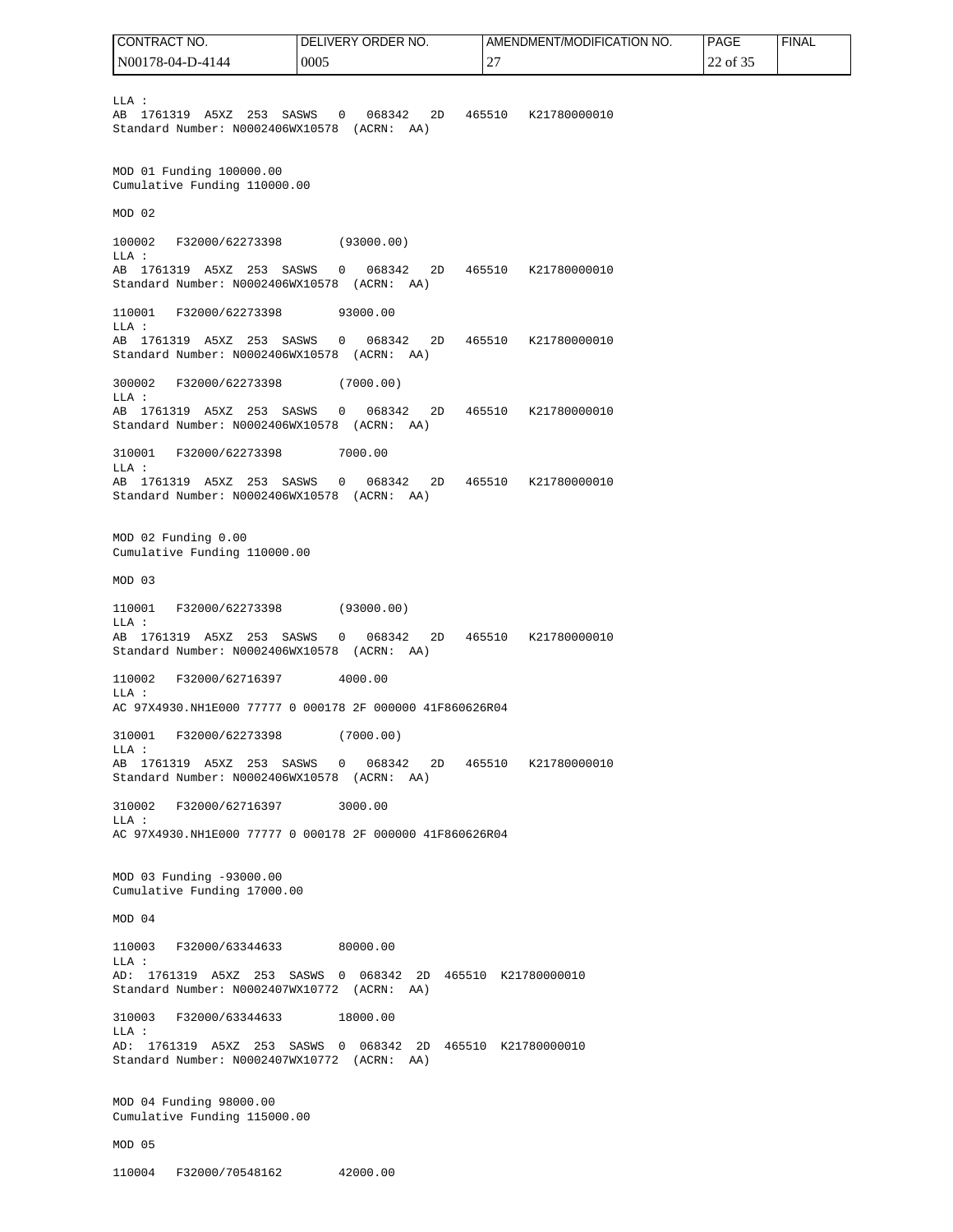$T.T.A$  : AE AA 1771804 8U6N 253 SASWS 0 068342 2D 000000 46NR10000R10 Standard Number: N0002407WX00106 (ACRN: AA) 110005 F32000/70713982 75000.00 LLA : AF AA 1771319 A5XZ253 SASWS 0 068342 2D 465510 K9589000CON0 Standard Number: N0002407WX12614 (ACRN: AA) 310004 F32000/70548162 7214.00 LLA : AE AA 1771804 8U6N 253 SASWS 0 068342 2D 000000 46NR10000R10 Standard Number: N0002407WX00106 (ACRN: AA) 310005 F32000/70713982 25000.00 LLA : AF AA 1771319 A5XZ253 SASWS 0 068342 2D 465510 K9589000CON0 Standard Number: N0002407WX12614 (ACRN: AA) MOD 05 Funding 149214.00 Cumulative Funding 264214.00 MOD 06 110006 F32000/70871227 6000.00 LLA : AE 1771804 8U6N 253 SASWS 0 068342 2D 000000 46NR10000R10 Standard Number: N0002407WX00106 (ACRN: AA) 310006 F32000/70871227 1750.00 LLA : AE 1771804 8U6N 253 SASWS 0 068342 2D 000000 46NR10000R10 Standard Number: N0002407WX00106 (ACRN: AA) MOD 06 Funding 7750.00 Cumulative Funding 271964.00 MOD 08 110007 F32000/71130742 41026.00 LLA : AE 1771804 8U6N 253 SASWS 0 068342 2D 000000 46NR10000R10 Standard Number: N0002407WX00106 (ACRN: AA) MOD 08 Funding 41026.00 Cumulative Funding 312990.00 MOD 09 110008 F32000/7162519 95000.00 LLA : AG 1771319 A5XZ 253 SASWS 0 068342 2D 465510 K21780000010 Standard Number: N0002407WX10697 (ACRN: AA) 310007 F32000/71625719 3500.00 LLA : AG 1771319 A5XZ 253 SASWS 0 068342 2D 465510 K21780000010 Standard Number: N0002407WX10697 (ACRN: AA) MOD 09 Funding 98500.00 Cumulative Funding 411490.00 MOD 10 120001 F32000/72691814 4000.00 LLA : AH 1771811 1388 253 3XWCL 0 068342 2D 000000 20101400001A Standard Number: N0002407WX21698 (ACRN: AA) 320001 F32000/72691814 1000.00 LLA : AH 1771811 1388 253 3XWCL 0 068342 2D 000000 20101400001A Standard Number: N0002407WX21698 (ACRN: AA) CONTRACT NO. N00178-04-D-4144 DELIVERY ORDER NO. 0005 AMENDMENT/MODIFICATION NO. 27 PAGE 23 of 35 FINAL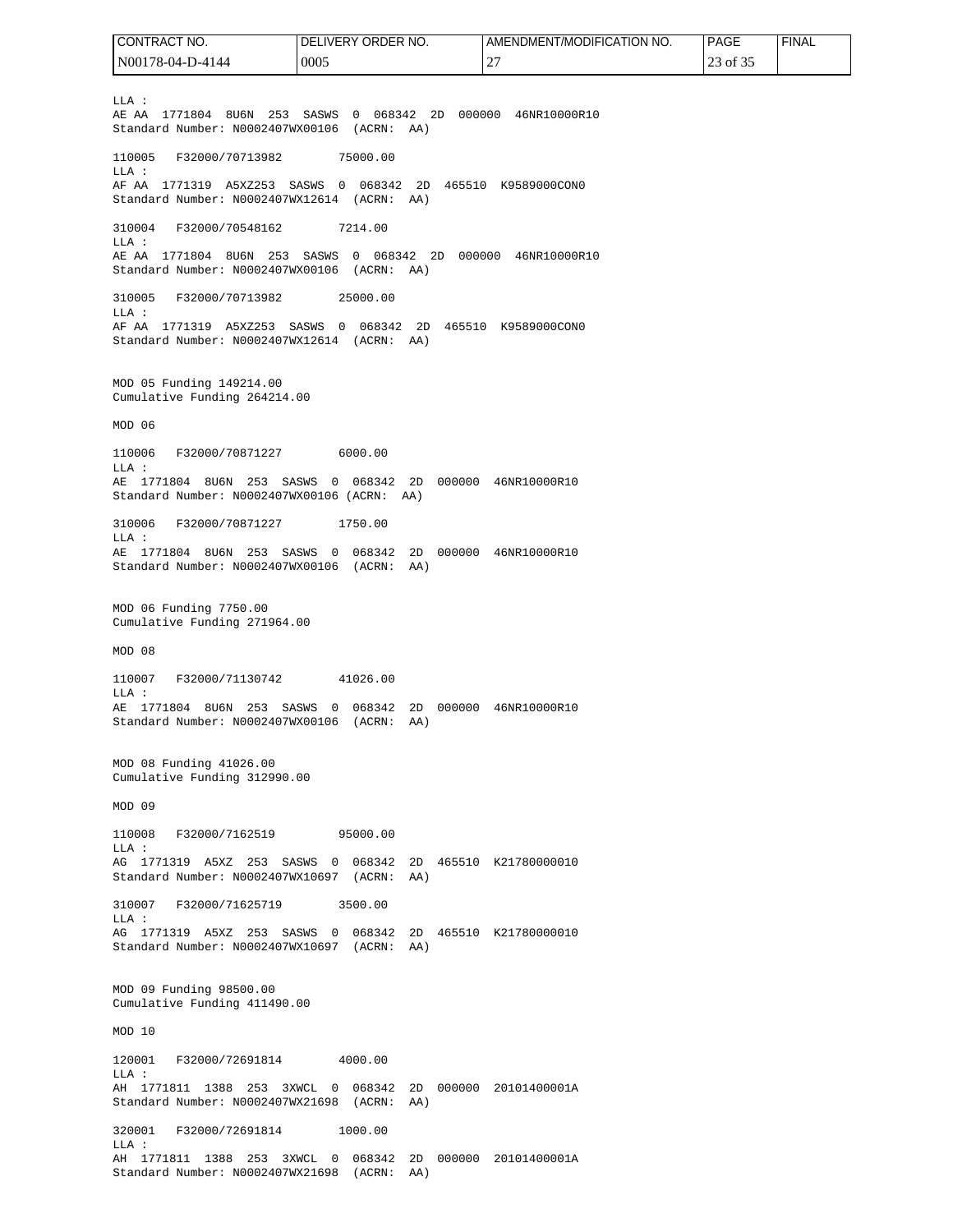| I CONTRACT NO.   | <b>I DELIVERY ORDER NO.</b> | I AMENDMENT/MODIFICATION NO. | <b>PAGE</b>                         | <b>FINAL</b> |
|------------------|-----------------------------|------------------------------|-------------------------------------|--------------|
| N00178-04-D-4144 | 0005                        | $\mathbf{r}$<br><b>__</b>    | $\sim$ $\sim$ $\sim$<br>24<br>of 3. |              |

MOD 10 Funding 5000.00 Cumulative Funding 416490.00 MOD 11 120002 F32000/72998707 90000.00 LLA : AJ 1771811 1388 253 3XWCL 0 068342 2D 000000 20101400001C Standard Number: N0002407WX21698 (ACRN: AB) 320002 F32000/72998707 10000.00 LLA : AJ 1771811 1388 253 3XWCL 0 068342 2D 000000 20101400001C Standard Number: N0002407WX21698 (ACRN: AB) MOD 11 Funding 100000.00 Cumulative Funding 516490.00 MOD 12 120003 F32000/80243037 72000.00 LLA : AK 1781811 6212 253 3HWGY 0 068342 2D 000000 21247400001E Standard Number: N0002408WX20969 (ACRN: AA) 120004 F32000/80243031 45000.00 LLA : AL 1781804 8C2C 253 SASWS 0 068342 2D 000000 12C42SWE0420 Standard Number: N0002408WX00161 (ACRN: AA) 320003 F32000/80243037 8000.00  $T.T.A$  : AK 1781811 6212 253 3HWGY 0 068342 2D 000000 21247400001E Standard Number: N0002408WX20969 (ACRN: AA) 320004 F32000/80243031 5000.00 LLA : AL 1781804 8C2C 253 SASWS 0 068342 2D 000000 12C42SWE0420 Standard Number: N0002408WX00161 (ACRN: AA) MOD 12 Funding 130000.00 Cumulative Funding 646490.00 MOD 13 120005 F32000/80671861 120000.00 LLA : AM 1781811 6210 253 3HWGY 0 068342 2D 000000 23173400002E Standard Number: N0002408WX21287 (ACRN: AA) 320005 F32000/80671861 20000.00 LLA : AM 1781811 6210 253 3HWGY 0 068342 2D 000000 23173400002E Standard Number: N0002408WX21287 (ACRN: AA) MOD 13 Funding 140000.00 Cumulative Funding 786490.00 MOD 14 130001 F32000/82771510 1500.00 LLA : AN 1781811 6210 253 3HWGY 0 068342 2D 000000 23173400001A Standard Number: N0002408WX21291 (ACRN: AA) 330001 F32000/82771510 500.00  $T.T.A$  : AN 1781811 6210 253 3HWGY 0 068342 2D 000000 23173400001A Standard Number: N0002408WX21291 (ACRN: AA)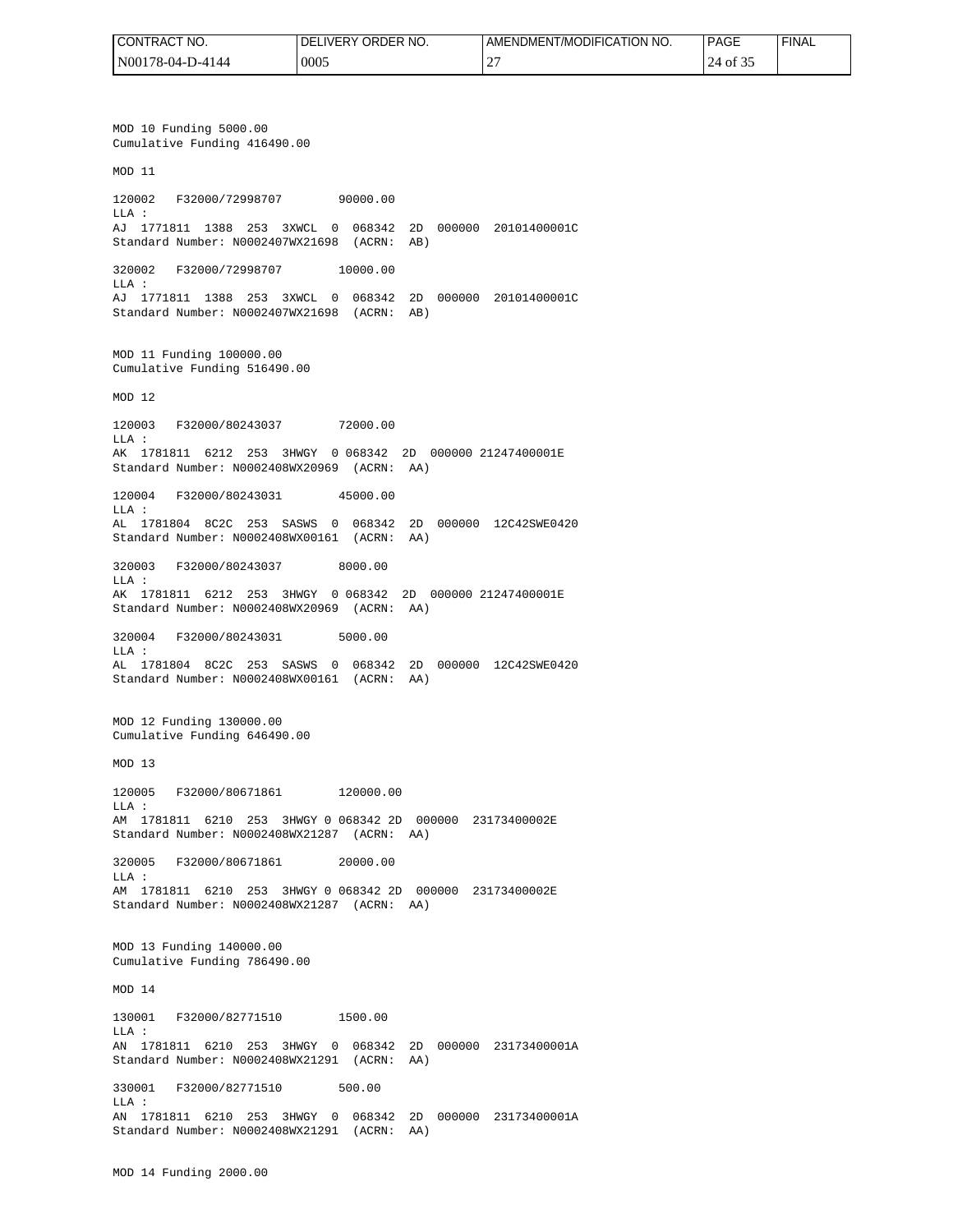Cumulative Funding 788490.00 MOD 15 130002 F32000/83026162 10000.00 LLA : AN 1781811 6210 253 3HWGY 0 068342 2D 000000 23173400001A Standard Number: N0002408WX21291 (ACRN: AA) 330002 F32000/83026162 7470.00 LLA : AN 1781811 6210 253 3HWGY 0 068342 2D 000000 23173400001A Standard Number: N0002408WX21291 (ACRN: AA) MOD 15 Funding 17470.00 Cumulative Funding 805960.00 MOD 16 130003 F32000/90156062 55000.00 LLA : AP 1791319 A5XZ 253 SASWS 0 068342 2D 465510 K21780000010 Standard Number: N0002409WX10168 (ACRN: AA) 330003 F32000/90156062 10000.00 LLA : AP 1791319 A5XZ 253 SASWS 0 068342 2D 465510 K21780000010 Standard Number: N0002409WX10168 (ACRN: AA) MOD 16 Funding 65000.00 Cumulative Funding 870960.00 MOD 17 130004 F32000/90281003 138370.00 LLA : AQ 1791811 6210 253 3HWGY 0 068342 2D 000000 23173400002E Standard Number: N0002409WX20175 (ACRN: AA) 330004 F32000/90281003 15874.00 LLA : AQ 1791811 6210 253 3HWGY 0 068342 2D 000000 23173400002E Standard Number: N0002409WX20175 (ACRN: AA) MOD 17 Funding 154244.00 Cumulative Funding 1025204.00 MOD 19 130005 F32000/91310405 38000.00 LLA : AQ 1791811 6210 253 3HWGY 0 068342 2D 000000 23173400002E Standard Number: N0002409WX20175 (ACRN: AA) 330005 F32000/91310405 4412.00 LLA : AQ 1791811 6210 253 3HWGY 0 068342 2D 000000 23173400002E Standard Number: N0002409WX20175 (ACRN: AA) MOD 19 Funding 42412.00 Cumulative Funding 1067616.00 MOD 20 130006 F32000/92475153 11941.00 LLA : AR 1781319 A5XZ 253 SASWS 0 068342 2D 465510 K21780000010 Standard Number: N0002409WX10448 (ACRN: AA) 330004 F32000/90281003 (5000.00) LLA : AQ 1791811 6210 253 3HWGY 0 068342 2D 000000 23173400002E Standard Number: N0002409WX20175 (ACRN: AA) CONTRACT NO. N00178-04-D-4144 DELIVERY ORDER NO. 0005 AMENDMENT/MODIFICATION NO. 27 PAGE 25 of 35 FINAL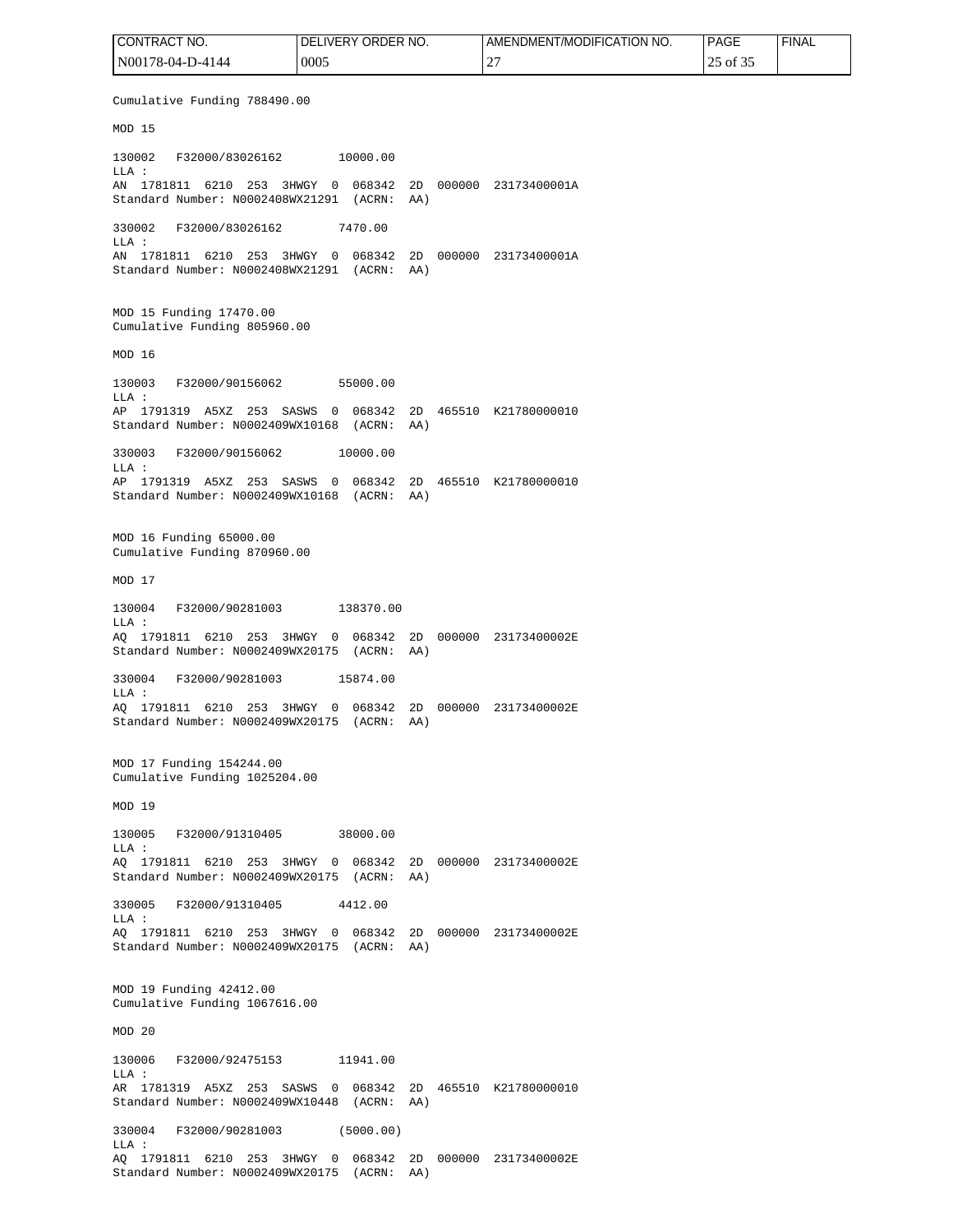| I CONTRACT NO.   | I DELIVERY ORDER NO. | I AMENDMENT/MODIFICATION NO. | <b>PAGE</b>                      | <b>FINAL</b> |
|------------------|----------------------|------------------------------|----------------------------------|--------------|
| N00178-04-D-4144 | 0005                 | $\mathbf{r}$<br><b>__</b>    | $\sim$ $\sim$ $\sim$<br>26 of 35 |              |

MOD 20 Funding 6941.00 Cumulative Funding 1074557.00 MOD 21 410001 F32000/92804810 11895.00 LLA : AP 1791319 A5XZ 253 SASWS 0 068342 2D 465510 K21780000010 Standard Number: N0002410WX10418 (ACRN: AA) 610001 F32000/92804810 2000.00 LLA : AP 1791319 A5XZ 253 SASWS 0 068342 2D 465510 K21780000010 Standard Number: N0002410WX10418 (ACRN: AA) MOD 21 Funding 13895.00 Cumulative Funding 1088452.00 MOD 22 Funding 0.00 Cumulative Funding 1088452.00 MOD 23 410002 F32000/93242836 61660.00 LLA : AP 1791319 A5XZ 253 SASWS 0 068342 2D 465510 K21780000010 Standard Number: N0002410WX10418 (ACRN: AA) 610002 F32000/93242836 15000.00 LLA : AP 1791319 A5XZ 253 SASWS 0 068342 2D 465510 K21780000010 Standard Number: N0002410WX10418 (ACRN: AA) MOD 23 Funding 76660.00 Cumulative Funding 1165112.00  $MOD 24$ 410003 F31000/00540423 87000.00 LLA : AS 1701319 A5XZ 253 SASWS 0 068342 2D 465510 K21780000010 Standard Number: N0002410WX10160 (ACRN: AA) 610003 F31000/00540423 13000.00  $T.T.A$  : AS 1701319 A5XZ 253 SASWS 0 068342 2D 465510 K21780000010 Standard Number: N0002410WX10160 (ACRN: AA) MOD 24 Funding 100000.00 Cumulative Funding 1265112.00 MOD 25 410004 F31000/01053646 44100.00 LLA : AS 1701319 A5XZ 253 SASWS 0 068342 2D 465510 K21780000010 Standard Number: N0002410WX10160 (ACRN: AA) 610004 F31000/01053646 4900.00 LLA : AS 1701319 A5XZ 253 SASWS 0 068342 2D 465510 K21780000010 Standard Number: N0002410WX10160 (ACRN: AA) MOD 25 Funding 49000.00 Cumulative Funding 1314112.00 MOD 26 Funding 0.00 Cumulative Funding 1314112.00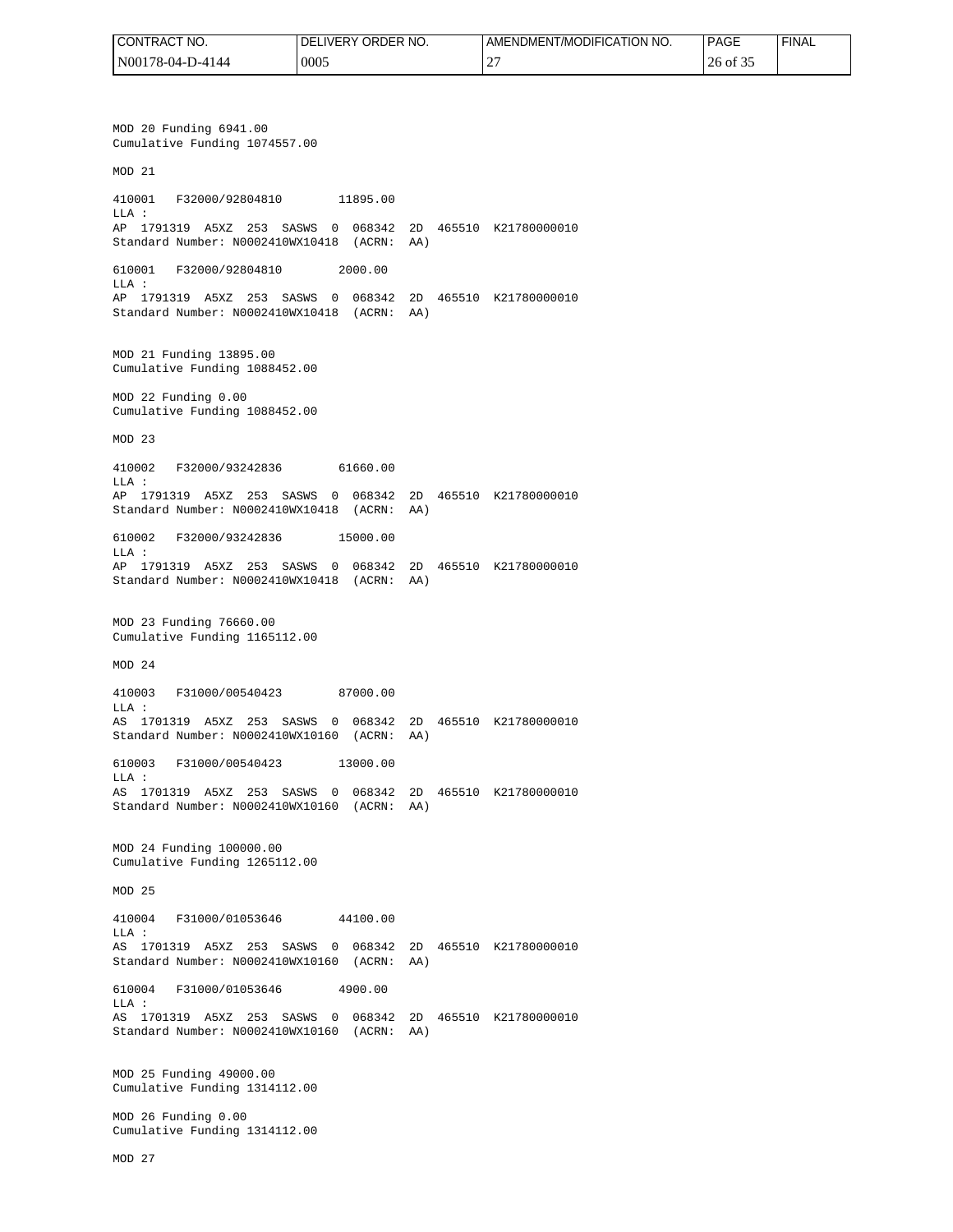| I CONTRACT NO.                                                                                   | DELIVERY ORDER NO.                                                             | AMENDMENT/MODIFICATION NO. | <b>PAGE</b><br><b>FINAL</b> |
|--------------------------------------------------------------------------------------------------|--------------------------------------------------------------------------------|----------------------------|-----------------------------|
| N00178-04-D-4144                                                                                 | 0005                                                                           | 27                         | 27 of 35                    |
| F31000/01728588<br>410005<br>LLA :<br>AO 1791811 6210 253<br>Standard Number: N0002410WX20921    | 79910.00<br>068342<br>000000<br>3HWGY<br>2D<br>$\overline{0}$<br>(ACRN:<br>AC) | 23173400002E               |                             |
| F31000/01728588<br>610005<br>LLA :<br>AO 1791811<br>6210 253<br>Standard Number: N0002410WX20921 | 9006.00<br>068342<br>000000<br>3HWGY<br>2D<br>$\overline{0}$<br>(ACRN:<br>AC)  | 23173400002E               |                             |

MOD 27 Funding 88916.00 Cumulative Funding 1403028.00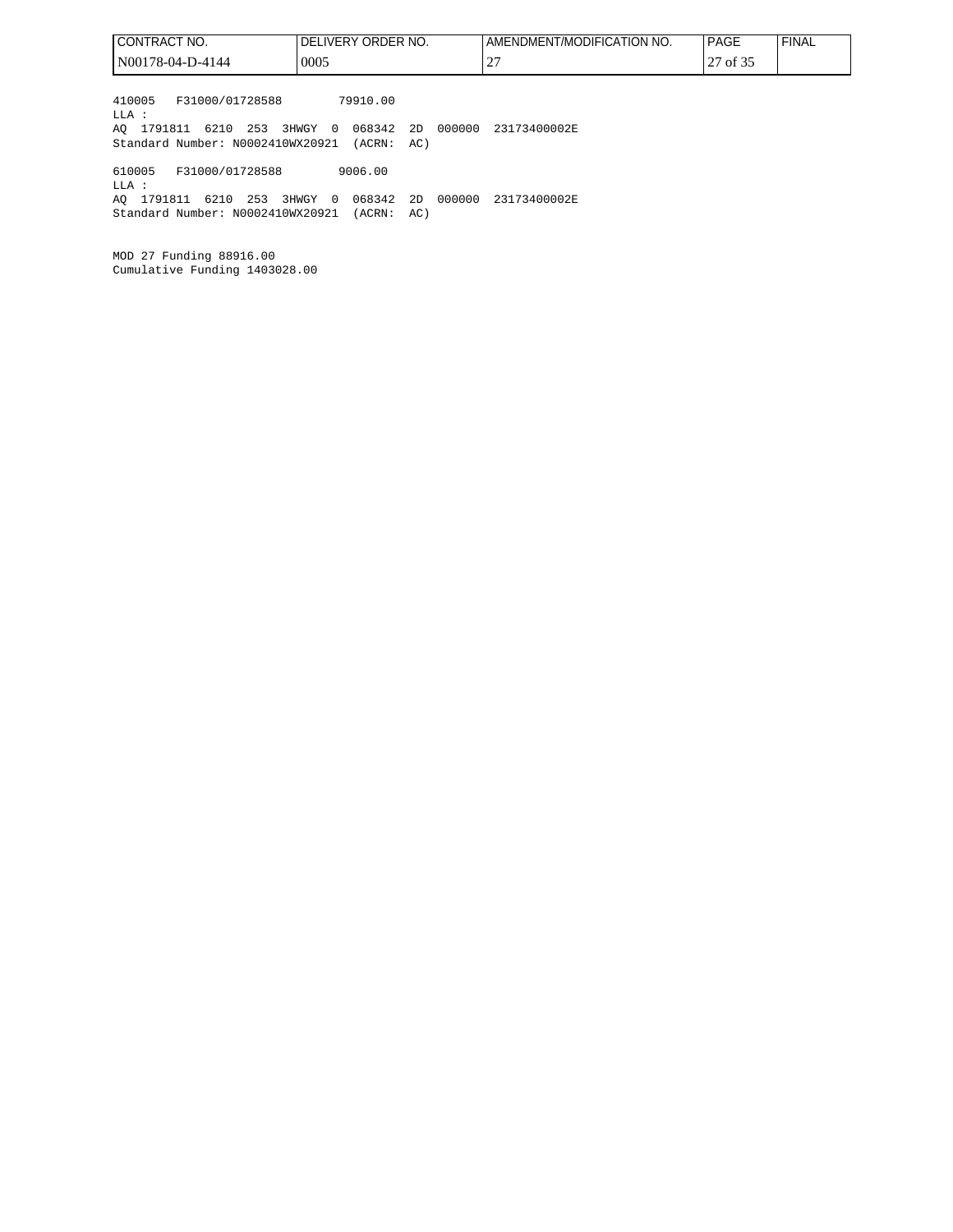| I CONTRACT<br>NO. | ORDER NO.<br><b>IVERY</b><br>DFI | MENDMENT/MODIFICATION NO. | <b>PAGE</b> | <b>FINAL</b> |
|-------------------|----------------------------------|---------------------------|-------------|--------------|
| N00178-04-D-4144  | 0005                             | -                         | 28 of 35    |              |

## **SECTION H SPECIAL CONTRACT REQUIREMENTS**

### H-XX NOTIFICATION CONCERNING DETERMINATION OF SMALL BUSINESS SIZE STATUS

For the purposes of FAR clauses 52.219-6, NOTICE OF TOTAL SMALL BUSINESS SET-ASIDE, 52.219-3, NOTICE OF TOTAL HUBZONE SET-ASIDE, 52.219-18, NOTIFICATION OF COMPETITION LIMITED TO ELIGIBLE 8(A) CONCERNS, and 52.219-27 NOTICE OF TOTAL SERVICE-DISABLED VETERAN-OWNED SMALL BUSINESS SET-ASIDE, the determination of whether a small business concern is independently owned and operated, not dominant in the field of operation in which it is bidding on Government contracts, and qualified as a small business under the size standards in this solicitation, and further, meets the definition of a HUBZone small business concern, a small business concern certified by the SBA for participation in the SBA's 8(a) program, or a service disabled veteranowned small business concern, as applicable, shall be based on the status of said concern at the time of award of the SeaPort-e MACs and as further determined in accordance with Special Contract Requirement H-19.

### MANDATORY REQUIREMENTS

.

The following requirements are mandatory and must be met prior to award of a contract as well as maintained thoughtout the period of performance:

1. Organization Conflict of Interest - The offeror shall certify compliance with the OCI clause or present an acceptable plan to neutralize any potential organizational conflict of interest. In accordance with the clause HQ C-2-0037 the Contractor shall notify the Contracting Officer in writing of any organizational conflict of interest or any potential organizational conflict of interest that is discovered after award.

2. Security Requirements - All personnel performing classified tasks under this order shall possess, at minimum, a DoD Industrial Security Clearance of at least SECRET for all personnel assigned to perform work at CDSA Dam Neck or on board U.S. Navy ships.

a. Contractor requests for visit authorizations shall be submitted in accordance with DoD 5520.22M (Industrial Security Manual for Safeguarding Classified Information) as early as practicable and not later than three working days prior to visit (except in cases of urgency). When a contractual relationship exists, original requests shall be delivered to the Security Officer of the activity being visited. When a contractual relationship does not exist, original requests shall be delivered to the Security Officer of NAVSEA CDSA Dam Neck via the TOM, with the original copy of the request being forwarded to the activity being visited by the NAVSEA CDSA Dam Neck Security Officer.

b. Visit requests for subcontractors shall be submitted to the appropriate contractor Facility Security Officer (FSO) for certification of need to know, when applicable.

c. The contractor's facility must be cleared at the SECRET level for both processing and storage.

#### Government-Furnished Information (GFI)

No GFI is to be provided at this time. Items required by the Contractor for the performance of this order and not identified herein shall be identified to the TOM when the requirement is recognized and will be provided on a case basis by order modification.

#### Government-Furnished Equipment (GFE)

No GFE is to be provided at this time. GFE required by the Contractor for the performance of this order and not identified herein shall be identified to the TOM when the requirement is recognized and will be provided on a case basis by order modification.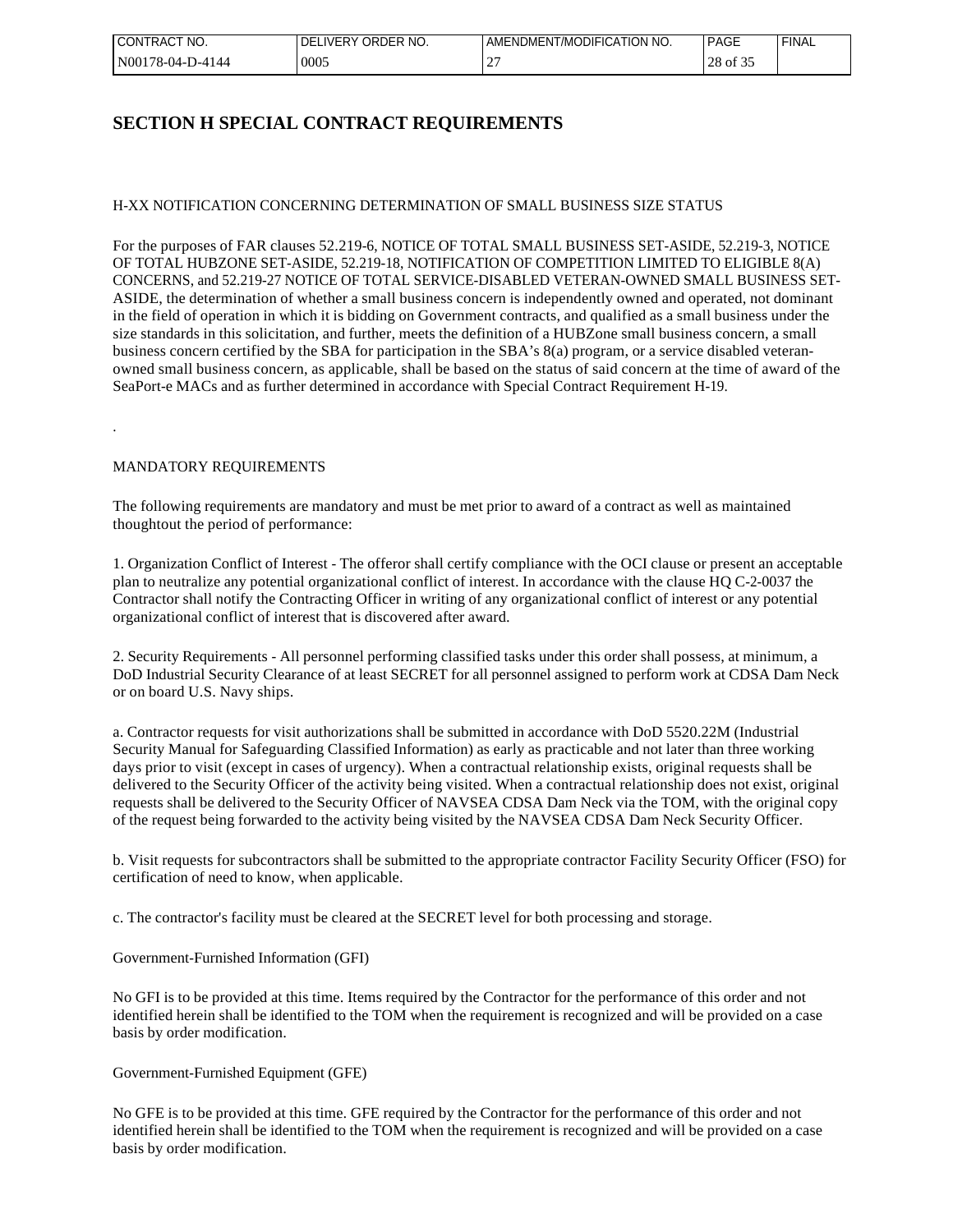| NO.<br><b>I CONTRACT</b> | <b>IVERY</b><br>ORDER NO.<br>DEI | T/MODIFICATION NO.<br>JOMENT <sup>*</sup><br>: AMENI | <b>PAGE</b>                                       | 'FINAL |
|--------------------------|----------------------------------|------------------------------------------------------|---------------------------------------------------|--------|
| N001<br>*78-04-D-4144    | 0005                             | $\sim$<br><b>__</b>                                  | $\sim$ $\sim$ $\sim$<br>ാവ<br>$0.901$ $\sim$<br>∼ |        |

Contractor Acquired Property and Services

The Contractor is expected to acquire those materials and services necessary for HSI/HMI integration engineering support for the SSDS specific to this task order.

Contractor acquired property and services other than those described above, shall be described in the Contractor's proposal for this order or in a letter requesting modification of this order.

KEY PERSONNEL – DESIRED QUALIFICATIONS

To perform the requirements of the Statement of Work, the Government desires personnel with the appropriate experience and professional development qualifications.

(a) Experience – The desired experience for each Key Labor Category is listed below:

Senior Systems Engineer or Analyst:

Demonstrate professional and specialized expertise, credentials, and experience in the following areas:

1. Extensive background in analysis and integration of new Navy Combat Systems. (Fifteen years of applicable experience to include AEGIS, ACDS Block 0/1, CEC, and SSDS is desired.)

2. Human System Integration/ Human Machine Interface engineering applied to Naval Surface Combat Systems to include Ships Self Defense System MK2 (Fifteen years of experience).

3. Navy operational background in CDC/CIC on CV/CVN and L-Class ships.

4. Expert-level background across a broad spectrum of human factors engineering modalities. (Ten years of applicable experience is desired.)

5. In-depth understanding of Navy shipboard systems and the associated human interface requirements that permits expedited problem solving and resolution of technical and programmatic issues.

6. Defense industry experience in software design requirements and testing prototype systems. (Ten years of applicable experience is desired.)

7. Classroom and at-sea experience training operators for major shipboard systems.

8. Demonstrated development of foundation documentation for SSDS ship classes including, Operator Job Descriptions (OJD), Concept of Operations (CONOPS), Cornerstone Requirements, Performance and Compatibility Requirements (P&CR), and System/Subsystem Specifications (SSS).

9. Experience as a reviewer of HMI System Requirements Specifications (SRS) and member of the Navy Review Team (NRT).

10. Leadership experience within the Battle Management Organization/Human Machine Interface (BMO/HMI) Working Group for the development of the Ship's Self-Defense System (SSDS) Mark Two (MK2). (5 years applicable experience is desired.)

11. Demonstrated knowledge of accepted industrial methods and ability to conduct data collection, performance measurements, and statistical analysis to establish manpower requirements and staffing standards.

12. Experience in conducting fleet experiments and associated training.

13. Experience in developing test scenarios, executing tests, and conducting posttest analysis.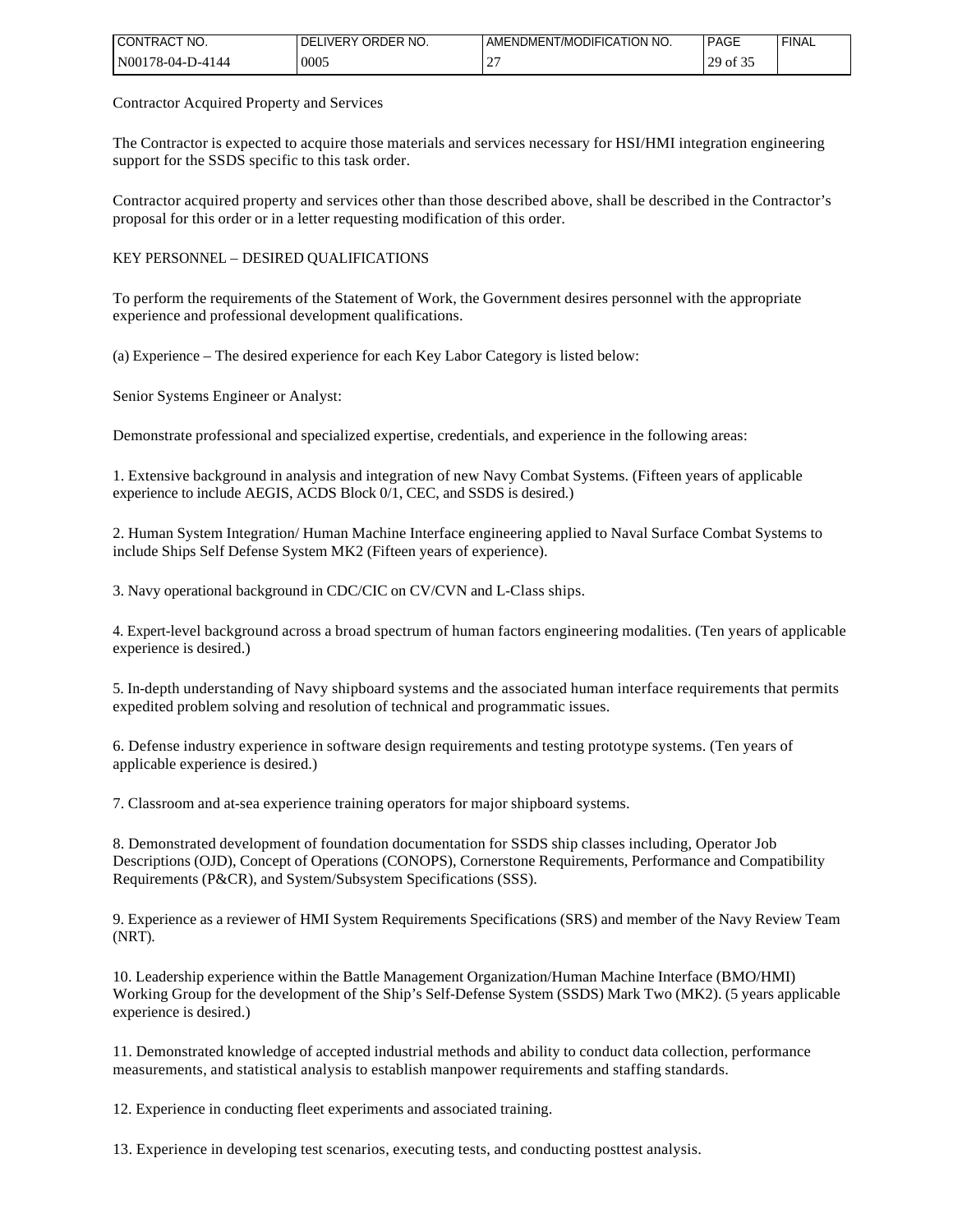| 'NO.<br><b>I CONTRACT</b> | <b>IVERY</b><br>ORDER NO.<br>DEI | <b>AMENDMENT/MODIFICATION NO.</b> | <b>PAGE</b>          | <b>FINAL</b> |
|---------------------------|----------------------------------|-----------------------------------|----------------------|--------------|
| $'N00178-04-D-4144$       | 0005                             | $\sim$<br><b>__</b>               | $\Omega$<br>30 of 35 |              |

14. Experience in writing and editing of doctrinal and tactical policy documents.

15. Experience in developing and writing training course materials for new and fielded systems.

Systems Engineer or Analyst:

1. Background in analysis and integration of new Navy Combat Systems. (10 years of applicable experience to include AEGIS, ACDS Block 0/1, CEC, and SSDS is desired.)

2. A minimum of 5 years experience in or support of test, design and development for Navy surface command and control platforms is required including SSDS MK2.

3. Experience within the Battle Management Organization/Human Machine Interface (BMO/HMI) Working Group for the development of the Ship's Self-Defense System (SSDS) Mark Two (MK2). (3 years applicable experience is desired.)

(b) Professional Development - Professional development includes honors, degrees, publications, professional licenses and certifications and similar evidence of professional accomplishments that directly impact the offerors ability to perform the contract. The years of experience listed in Attachment J.4 are in addition to appropriate professional development. It is incumbent upon the offeror to demonstrate that the proposed personnel have appropriate credentials to perform the work.

(c) Accumulation Of Qualifying Experience - Categories of experience may be accumulated concurrently.

### Ddl-H16 RESUME FORMAT AND CONTENT REQUIREMENTS

All resumes submitted under this contract shall be provided in the following format.

### (a) COMPLETE NAME

(b) CONTRACT LABOR CATEGORY

(c) CONTRACTOR'S LABOR CATEGORY

(d) CURRENT EMPLOYER

(e) AVAILABILITY (state as a percentage of a total manyear the amount of time the individual shall be dedicated to the resultant contract. Note whether individual is proposed or is working as a key person on another requirement and, if so, provide explanation as to how both requirements will be satisfied).

(f) LEVEL OF SECURITY CLEARANCE

(g) CURRENT WORK LOCATION

(h) PLANNED WORK LOCATION (If the planned work location is other than the offeror's primary location supporting this effort, the nature of the proposed individual's planned contribution shall be discussed.)

(i) CHRONOLOGICAL WORK HISTORY/EXPERIENCE -- Show experience and dates as follows:

Name of Employer; 6 years 4 mos.; 10/91 - 2/98; Position Title

Work experience shall be presented in separate paragraphs, clearly marked with proper category of experience (Qualifying Experience; Non-Relevant Experience -- If relevant and non-relevant experience was obtained while at the same employer, separate time periods shall be noted for each assignment.) All qualifying experience shall be presented in a level of detail that will permit the evaluator to make a clear connection between the experience and the stated qualifications for the labor category. Specific examples of work assignments, accomplishments, and products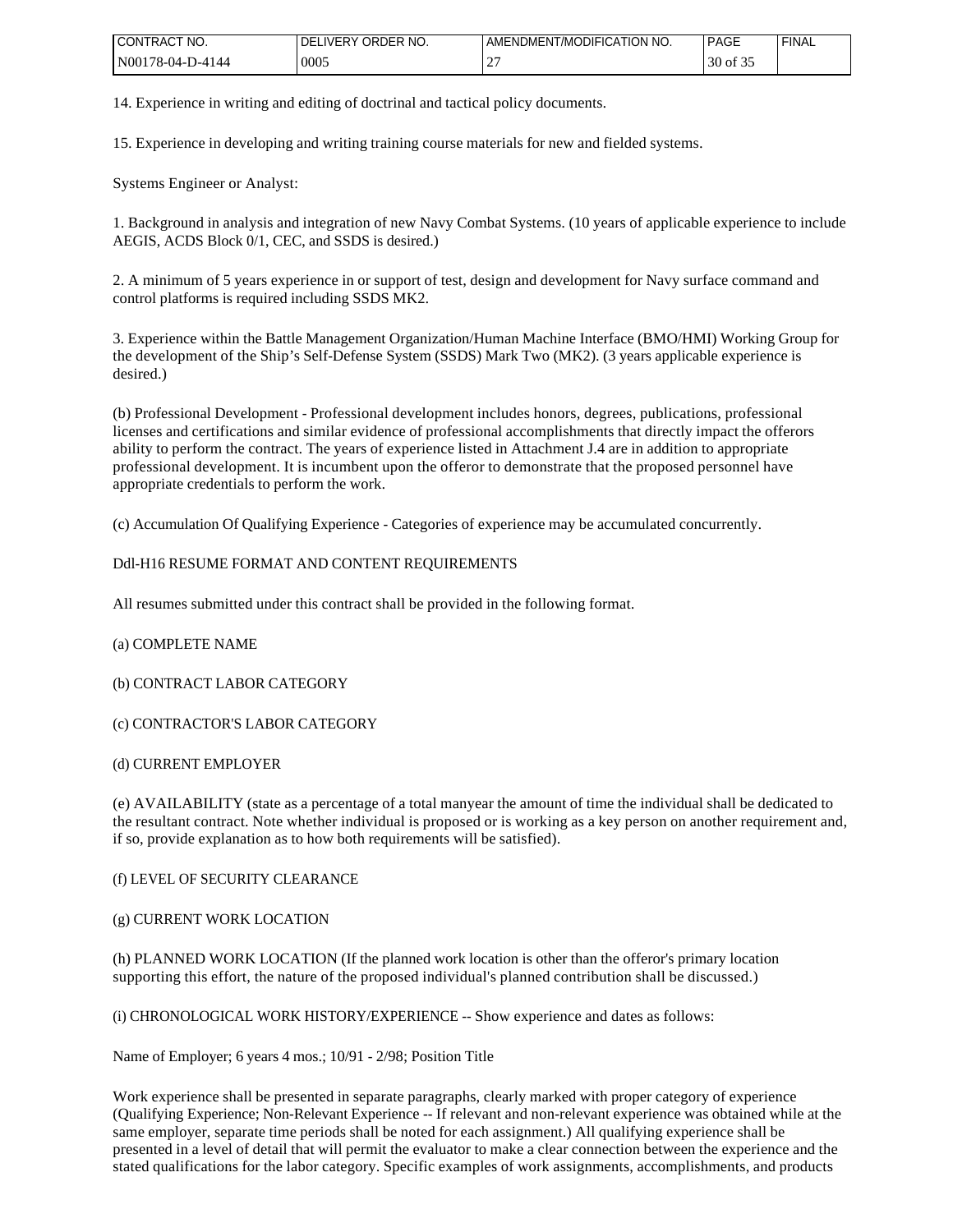| I CONTRACT NO.    | DELIVERY ORDER NO. | AMENDMENT/MODIFICATION NO. | PAGE    | <b>FINAI</b> |
|-------------------|--------------------|----------------------------|---------|--------------|
| IN00178-04-D-4144 | 0005               | $\bigcap$<br>∼             | of $35$ |              |

sare hall be provided. Phrases such as "assisted with", "participated in", or "supported" unacceptable except as introductory to a detailed description of the actual work performed. In addition, the resume for the Project Manager shall list previous contracts or tasks under which he/she had technical and management responsibility including contract number and customer point of contact.

All military experience claimed shall be described such that each tour is treated as a separate employer. Time frames/titles/ responsibilities shall be provided at the level of detail proscribed by above. Military experience not documented in this manner may not be considered.

Contractors shall avoid gaps in experience as time unaccounted for may lead to confusion and need for clarification.

The cut-off date for any experience claimed shall be the date the resume is certified (see paragraph (k) below).

(j) PROFESSIONAL DEVELOPMENT -- Show any honors, degrees, publications, professional licenses, specialized certifications and other evidence of professional accomplishments that are directly relevant and impact the offerors ability to perform the contract. The following format is preferred:

Degree(s); Date(s); Institution; Major/Minor

(k) CERTIFICATION -- A certification of correctness of information, signed and dated by both the person named and the contractor, scanned in PDF format, and forwarded electronically to the Government. The employee certification shall include the following statement: CERTIFICATION: "I certify that the professional development and experience described herein is complete and accurate in all respects. I consent to the disclosure of my resume for NSWCDD Solicitation/Order N00024- (insert appropriate solicitation or contract number) by (insert Company name) and intend to make myself available to work under the contract to the extent proposed."

Employee Signature and Date Contractor Signature and Date

Resumes without this certification may not be considered. The employee and contractor certifications shall not be dated earlier than the issue date of this solicitation.

If the employee is not a current employee of the contractor (or a subcontractor), a copy of the accepted offer letter (which identifies a projected start date and the agreed to annual salary) shall be provided.

.

### Ddl-H11 CHANGES IN KEY PERSONNEL

(a) The Contractor agrees that a partial basis for award of this contract is the list of key personnel proposed. Accordingly, the Contractor agrees to assign to this contract those key persons whose resumes were submitted with the proposal necessary to fulfill the requirements of the contract. No substitution shall be made without prior notification to and concurrence of the Contracting Officer in accordance with this requirement.

(b) The contractor agrees that during the first 90 days of the period of performance no key personnel substitutions will be permitted unless such substitutions are necessitated by an individual's sudden illness, death, or termination of employment. All proposed substitutions shall have qualifications equal to or higher than the qualifications of the person to be replaced. The Contracting Officer shall be notified in writing of any proposed substitution at least fifteen  $(15)$  days, or thirty (30) days if a security clearance is to be obtained, in advance of the proposed substitution. Such notification shall include:

(1) An explanation of the circumstances necessitating the substitution;

(2) A complete resume of the proposed substitute;

- (3) The hourly rates of the incumbent and the proposed substitute; and
- (4) Any other information requested by the Contracting Officer to enable him/her to judge whether or not the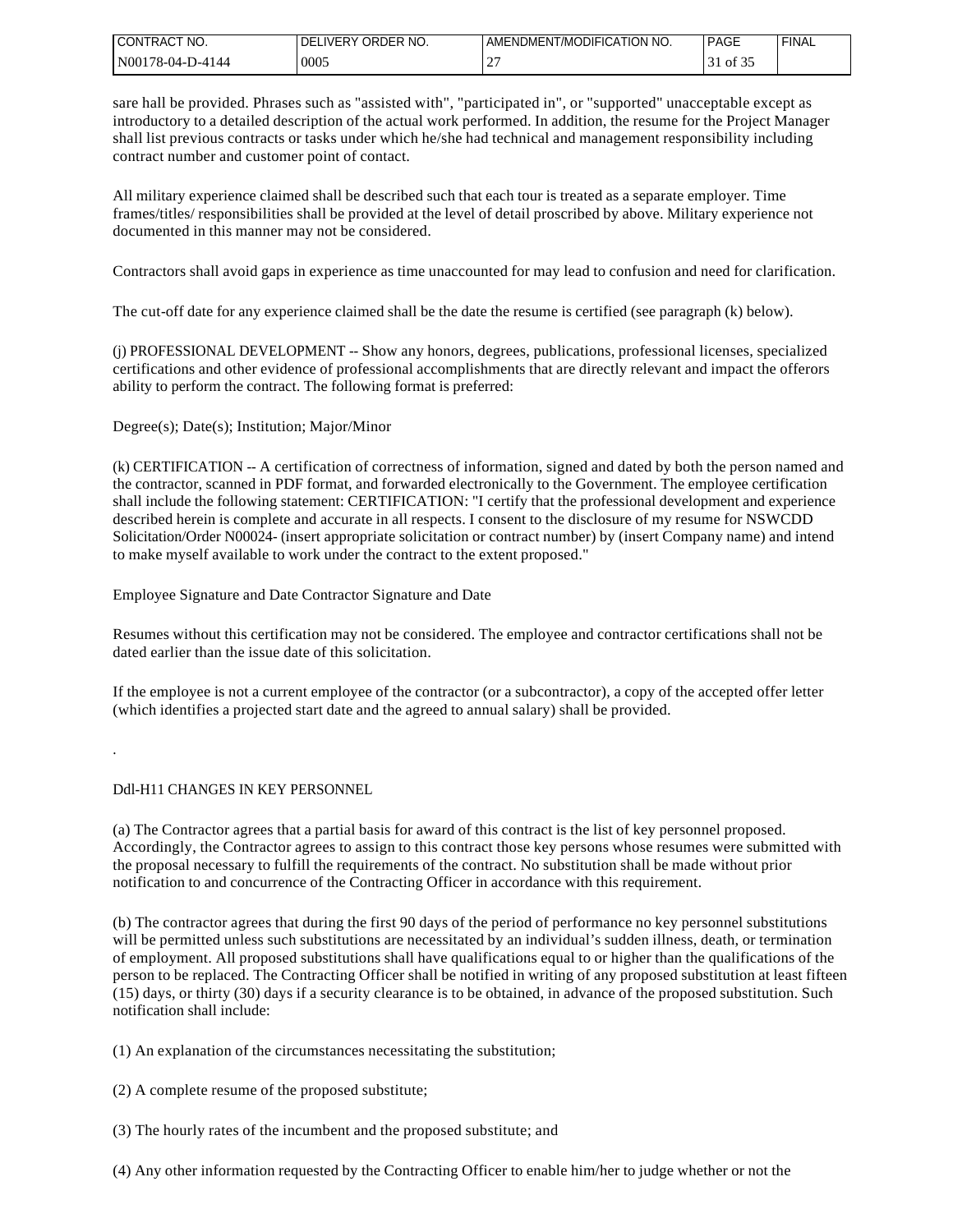| <b>I CONTRACT</b><br>NO. | ORDER<br>IVERY<br>' NO.<br>DFI | T/MODIFICATION NO.<br>AMENDMENT | <b>PAGE</b> | <b>FINA</b> |
|--------------------------|--------------------------------|---------------------------------|-------------|-------------|
| $'N00178-04-D-4144$      | 0005                           | -                               | 0Ī          |             |

Contractor is maintaining the same high quality of personnel that provided the partial basis for award.

(c) In the event a requirement to increase the specified level of effort for a designated labor category, but not the overall level of effort of the contract, occurs, the Contractor shall submit to the Contracting Officer a written request for approval to add personnel to the designated labor category. The same information as specified in paragraph (b) above is to be submitted with the request.

(d) The Contracting Officer shall evaluate requests for changes in personnel and promptly notify the Contractor, in writing, whether the request is approved or disapproved.

### KEY PERSONNEL - POST AWARD ADMINISTRATION

Upon order award, the desired qualifications, as stated in an attachment to the order, will become minimum qualifications for any growth in Key Personnel categories beyond those individuals originally proposed. Resumes shall be submitted to the Contracting Officer, and approved, prior to the individual being allowed to charge to the order.

.

.

#### POST AWARD CONTRACT PERSONNEL APPROVAL

Requests for post award approval of additional and/or replacement key personnel and non-key personnel qualifications certification may be submitted via e-mail. E-mail submissions shall be made simultaneously to the Contract Specialist and the Task Order Manager (TOM). Electronic notification via e-mail from the Contract Specialist will serve as written approval/disapproval on behalf of the Contracting Officer.

.

#### .SEA 5252.242-9115 TECHNICAL INSTRUCTIONS (APR 1999)

(a) Performance of the work hereunder may be subject to written technical instructions issued electronically by the Contract Specialist on behalf of the Contracting Officer. As used herein, technical instructions are defined to include the following:

(1) Directions to the Contractor which suggest pursuit of certain lines of inquiry, shift work emphasis, fill in details or otherwise serve to accomplish the contractual statement of work.

(2) Guidelines to the Contractor which assist in the interpretation of drawings, specifications, or technical portions of work description.

(b) Technical instructions must be within the general scope of work stated in the contract. Technical instructions may not be used to: (1) assign additional work under the contract; (2) direct a change as defined in the "CHANGES" clause of this contract; (3) increase or decrease the contract price or estimated contract amount (including fee), as applicable, the level of effort, or the time required for contract performance; or (4) change any of the terms, conditions or specifications of the contract.

(c) If, in the opinion of the Contractor, any technical instruction calls for effort outside the scope of the contract or is inconsistent with this requirement, the Contractor shall notify the Contracting Officer in writing within ten (10) working days after the receipt of any such instruction. The Contractor shall not proceed with the work affected by the technical instruction unless and until the Contractor is notified by the Contracting Officer that the technical instruction is within the scope of this contract.

(d) Nothing in the foregoing paragraph shall be construed to excuse the Contractor from performing that portion of the contractual work statement which is not affected by the disputed technical instruction.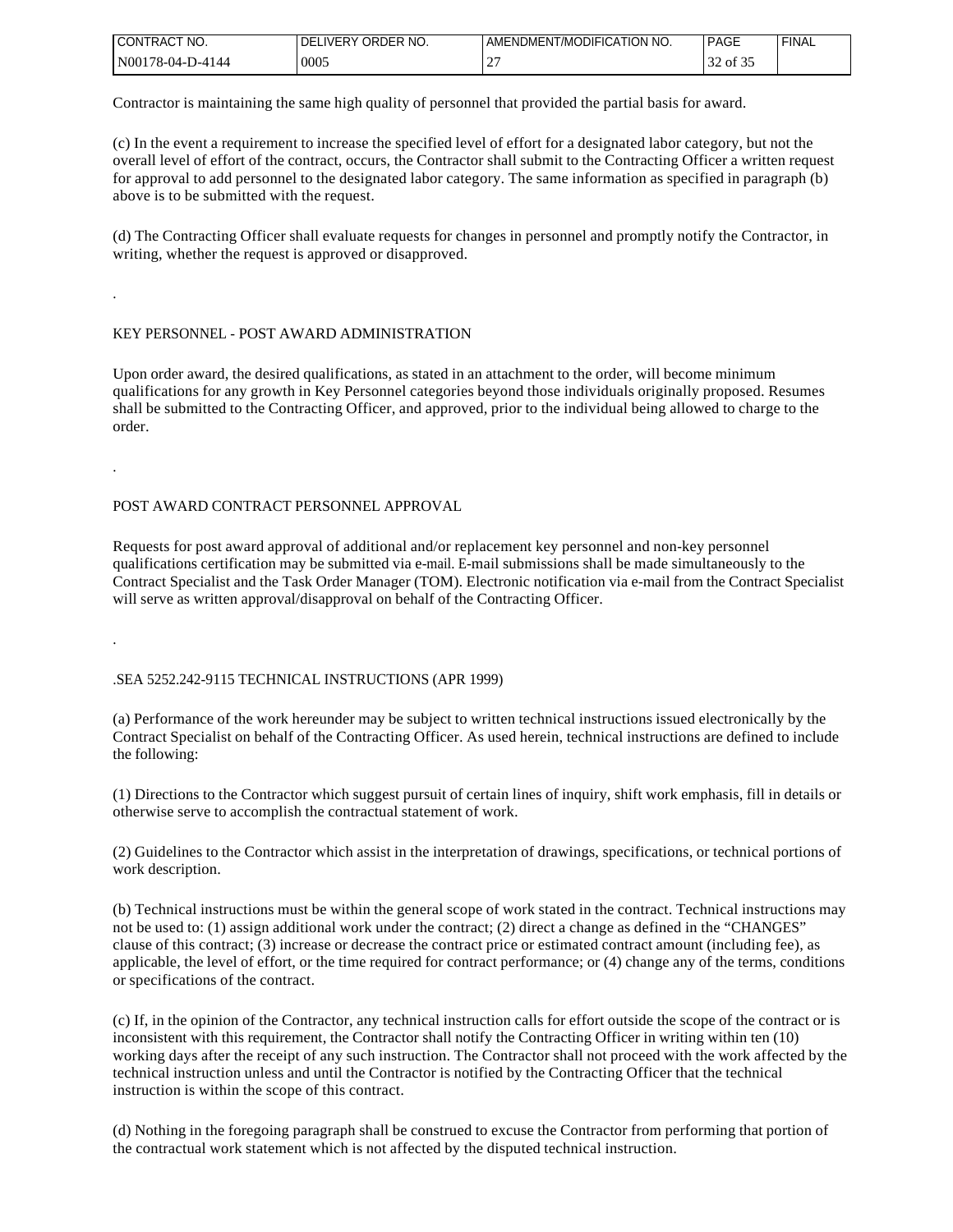| I CONTRACT<br>NO. | ORDER NO.<br>IVERY.<br>DFI | DMENT/MODIFICATION NO.<br>AMENL` | <b>PAGE</b> | <b>FINAL</b> |
|-------------------|----------------------------|----------------------------------|-------------|--------------|
| N00178-04-D-4144  | 0005                       | ∸                                | of 32<br>ັ  |              |

#### SAVINGS INITIATIVES

.

The Task Order will provide repetitive engineering support services. Therefore, contractors are encouraged, as much as practicable, to identify business improvement processes, cost efficiencies, innovations, and/or other cost savings initiatives to provide high quality services that will result in savings to the Government.

The following cost savings initiatives are required under this order:

1. Reduced Fee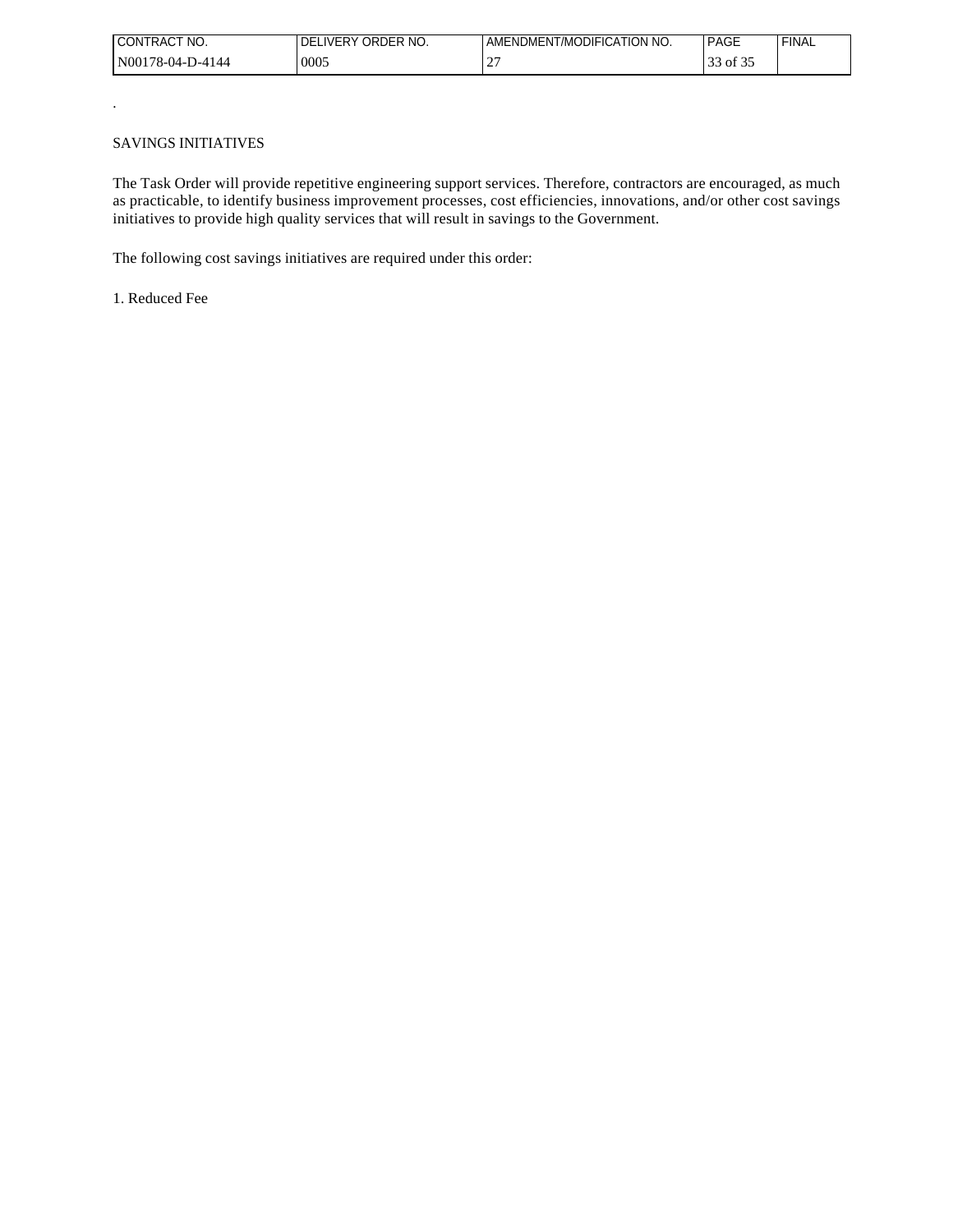| I CONTRACT<br>NO. | ORDER NO.<br>IVERY.<br>DFI | DMENT/MODIFICATION NO.<br>AMENL` | <b>PAGE</b> | <b>FINAL</b> |
|-------------------|----------------------------|----------------------------------|-------------|--------------|
| N00178-04-D-4144  | 0005                       | ∸                                | ΟÌ<br>◡     |              |

## **SECTION I CONTRACT CLAUSES**

CLAUSES INCORPORATED BY REFERENCE:

52.216-8 Fixed Fee MAR 1997

.

CLAUSES INCORPORATED BY FULL TEXT:

### 52.217-9 – OPTION TO EXTEND THE TERM OF THE ORDER (MAR 2000)

(a)The government may extend the term of this order by unilateral modifications provided that the Government gives the contractor a preliminary notice of its intent to extend at least 30 days before the order expires. The preliminary notice does not commit the Government to an extension.

(b)If the Government exercises this option, the extended order shall be considered to include this option clause.